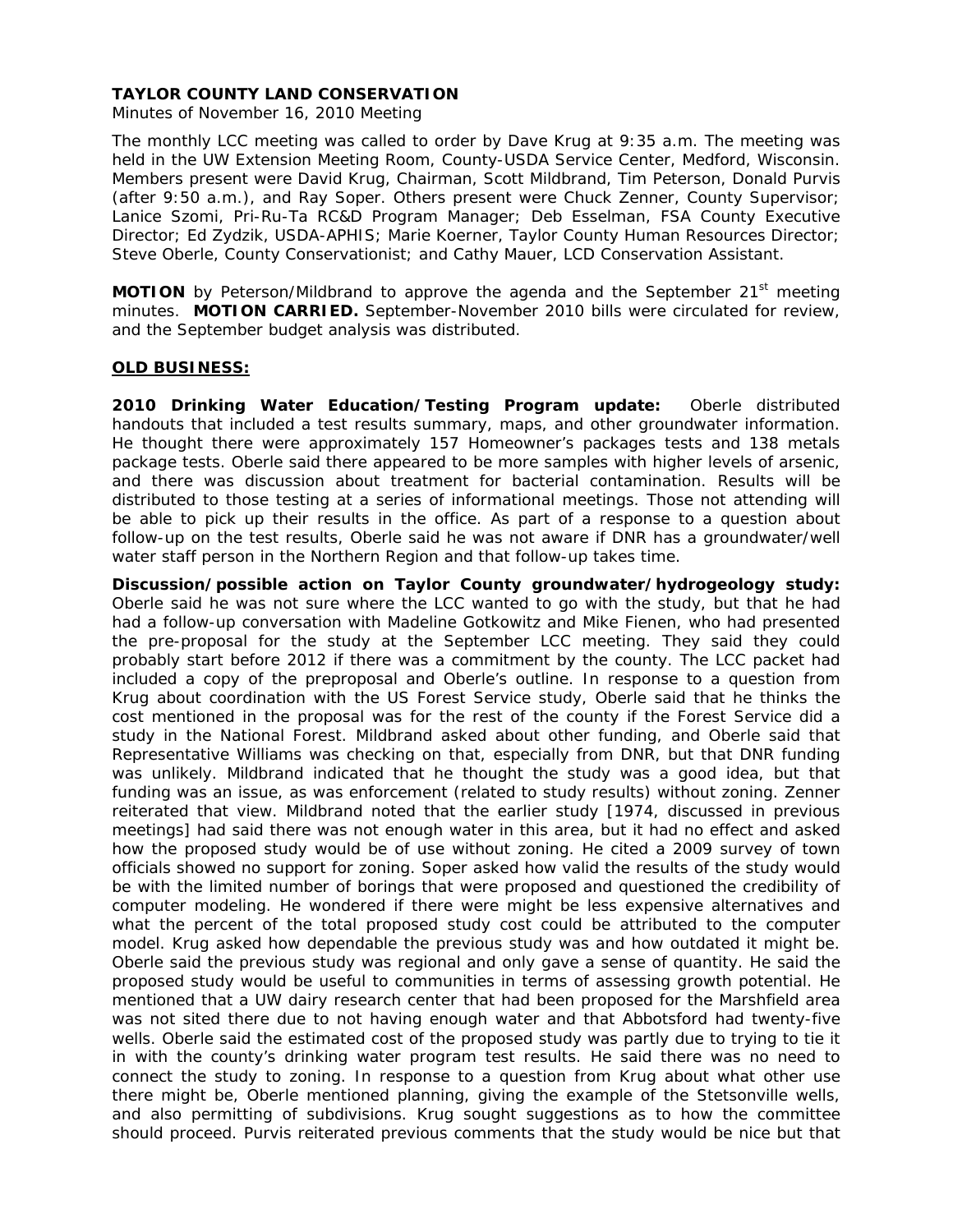funding was a problem. Oberle suggested use of the transmission line fund. Zenner, using dairy as an example, said that groundwater issues occur across county lines and that a statewide study would be more useful. Oberle suggested another use of the study would be in siting of a large water-using facility. In response to a comment by Soper that he thought there already was data available, Purvis noted that the data was not all in one place. Soper questioned if it was going to cost \$200,000 to correlate data. He also questioned how, if there was not strong support in the committee, the proposed study would be approved by the County Board. Purvis suggested that the proposal needed support from the public and businesses in order to get approval. The committee decided to postpone any decision or action. Oberle said he would not bring the topic back to the committee but might if there was money available.

**Big Eau Pleine Task Force update:** Oberle distributed copies of the agenda for the November 11 meeting and the minutes from the October meeting. He said he was disappointed with where the task force is going and the way the counties are working together. He said the Task Force is being run by Marathon County. He expects Marathon to restrict activities in a sub-watershed and that Marathon County is using the Task Force to go after a TMDL analysis and designation for one of the sub-watersheds. Krug asked about the use of TMDL status and if it was associated with certain types of agricultural activity. Oberle said he did not know where this was going. He said data had been collected in subwatersheds, including one with problems, but that they were not working there. Oberle said he planned on continuing to attend the Task Force meetings.

**North Breeze Dairy (NBD) update:** Oberle included paperwork in the LCC packet about the NBD situation. The paperwork came out of a meeting with the DNR in Madison. The LCD received the site plan for NBD. Oberle reported that Little Black was putting together a letter relative to NBD and the meetings with the DNR. They are working with NRCS to look at the effect of new standards that are being developed, especially Practice 313, Waste Storage Facility. Soper asked if the old standards would apply if NBD had applied for a permit while the old standards were in effect. There was discussion concerning the existence of a sand lens vs. a perched water table in the area. Oberle said that such questions would be one use of the proposed groundwater study.

# **NEW BUSINESS**

## **Reports**

**Pri-Ru-Ta RC&D – Lanice Szomi, Program Manager, and Ray Soper, LCD Representative to Pri-Ru-Ta, reported:** Soper announced that Szomi had recently been elected president of the Wisconsin Association of RC&D Councils. Soper also mentioned that grazing had been increasing in the Pri-Ru-Ta area, with Bob Brandt, Pri-Ru-Ta grazing specialist contributing greatly to that increase. Szomi said that Pri-Ru-Ta had submitted four grazing grants, including two for Bob (for education and technical assistance), which, if received, would fund the position through 2013. They also submitted two grants for invasive species, one with the National Fish and Wildlife Foundation and one a RAC (Resource Advisory Committee) grant through the U.S. Forest Service. Those grants would, in part, fund a coordinator for the Upper Chippewa Invasive Species Cooperative. Soper said that Pri-Ru-Ta will host the state and regional annual meetings that will be held September 14-16, 2011. He also reported that at the October 29<sup>th</sup> meeting the proposed merger between WLWCA and WALCE was discussed.

**Land Conservation Department – Steve Oberle, County Conservationist, reported:** Oberle handed out a summary of the Conservation Assistance Program, noting that some projects had been extended from 2009 into 2010. Two of the projects have not yet been started, and the LCD will lose the funds if they are not completed by December 31, 2010. Many of the 2010 projects have been completed, but some may be carried over. Kyle Noonan, LCD Engineering Technician, has also worked on non costshared projects including for farmers, municipalities, and the county.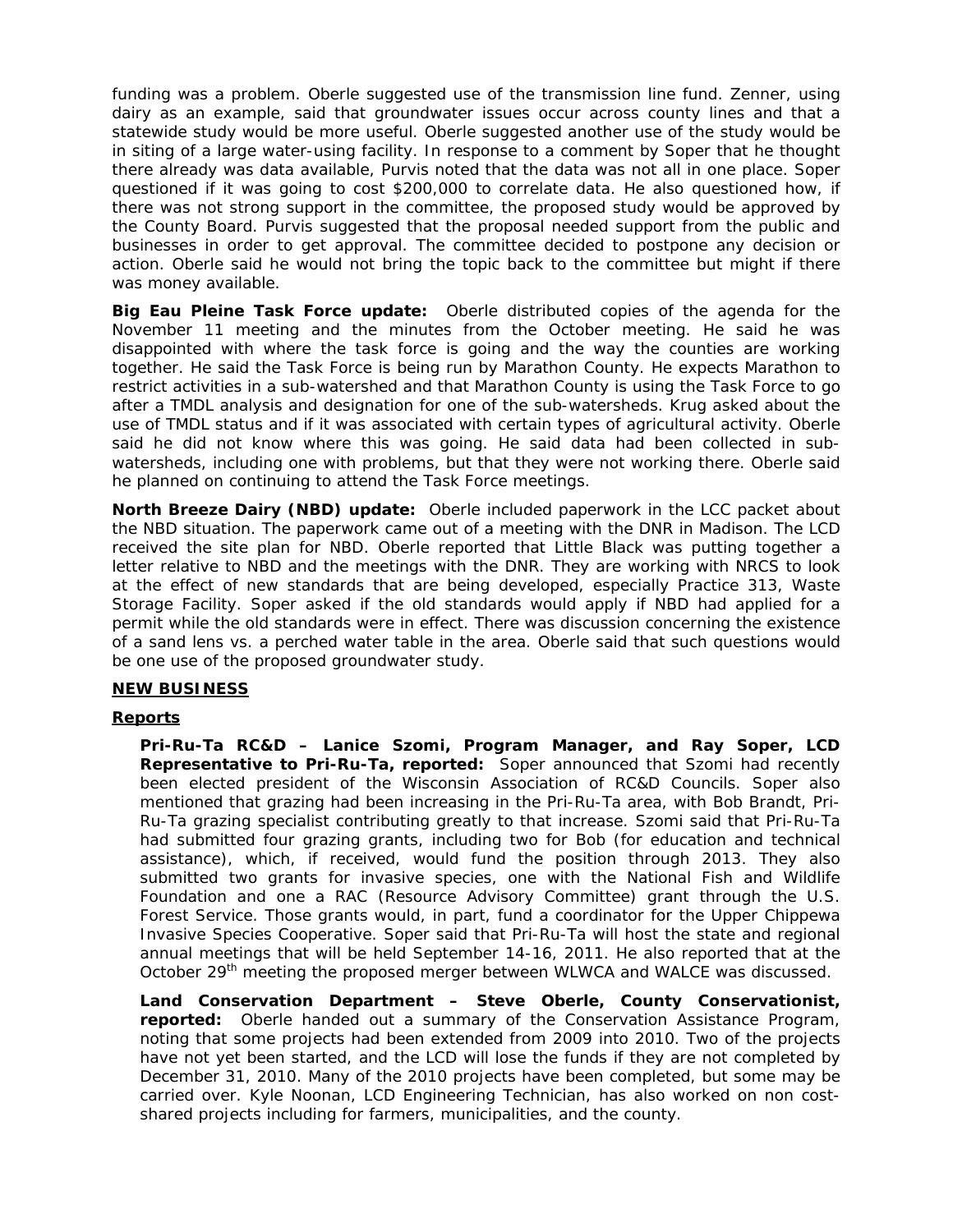Soper asked about conservation plans for participants in the Farmland Preservation Program (FPP), noting that while plans are required, some participants are taking tax credits even though they are not in compliance. Oberle said not everyone takes tax credits, and he doesn't have that data. Soper asked how many required a conservation plan. Oberle replied that all do, but he said that a conservation plan was not required with an application. He said no conservation plans have been done with FPP participants since Ben Wojahn was the Resource Conservationist. Oberle said turnover has been an issue, as has lack of training. He went on to say that if a person was motivated, they could learn how to write conservation plans in-house. He said he has been asking Matt Lapinski, LCD Resource Conservationist, to do a status review of who has plans, not to write plans. Soper asked if it would help if Oberle and Lapinski did plans jointly, but Oberle said Lapinski was not ready.

 Krug asked about CCA (Certified Crop Advisor) accreditation for signing off on nutrient management plans, noting that the LCD does not have a CCA on staff. Oberle said that for the planner's qualification section on the NMP checklist, he circles the "Other credentials approved by DATCP" selection and felt that the Resource Conservationist should also be certified to assist with development and approval of nutrient management plans in the LCD. He noted that Wojahn and Zoschke had become certified and that Lapinski has taken the test three times. He said the situation here is unique. He said he was not signing off on plans written by department staff or that others write, but rather on plans by farmers who write their own plans. Krug suggested that perhaps Oberle should become certified. Oberle said he has credentials and that DATCP has reviewed his plans. He said he would do whatever the committee prefers but cited the cost and time and asked if Lapinski then needs to be certified. He also asked if the state approved his credentials, was Krug saying they were not good enough. Mildbrand said he thought the department should have a CCA. Koerner asked if there were CEU requirements for CCAs. Oberle said that the state had never questioned his credentials. Koerner expressed concern that with the turnover in the department's Resource Conservationist position, the department could be left with no CCA.

**Natural Resources Conservation Service – Deb Esselman, FSA County Executive Director, reported on behalf of Bob Plawski, District Conservationist:** The EQIP (Environmental Quality Incentives Program) sign-up period is November 15 to January 14. The sign-up for the CSP (Conservation Stewardship Program) will be announced soon.

**Farm Service Agency – Deb Esselman, County Executive Director, reported:** For the DCP there are no advances until December. The 2009 SURE program (a disaster program) may open, but not many farmers are likely to be eligible because the program requires insurance on all crops, including hay, and not many have insurance on hay. The effects of the November election are not yet known, but hearings have already started for the 2012 Farm Bill. The mapping program on the server was moved and has been unusable. October DCP and CRP payments are out,.

**Wildlife Damage Program – Ed Zydzik, USDA-APHIS, reported:** Zydzik presented the 2011 Wildlife Damage Assistance budget for \$25,580.00. In order for the committee to determine the crop damage payment rates for 2011, he reported that the state average crop rates were \$4.30 for corn and \$9.40 for soybeans. **MOTION** by Peterson/Soper to approve payments at those state averages. **MOTION CARRIED**. Zydzik reported that this year's bear kill was very high in the state and that additional tags are likely next year. Some deer shooting permits were issued. Wolf activity appears to be occurring mostly in the east and north areas of the county, including one cow depredation in the east. APHIS may receive permission to euthanize depredating wolves in 2011 or 2012. **MOTION** by Peterson/Purvis to approve the Wildlife Damage Assistance budget as presented. **MOTION CARRIED**. The newly elected governor is likely to have an impact on the WDNR, which may affect the Wildlife Damage program. Deer damage on farms seems to be fairly well under control.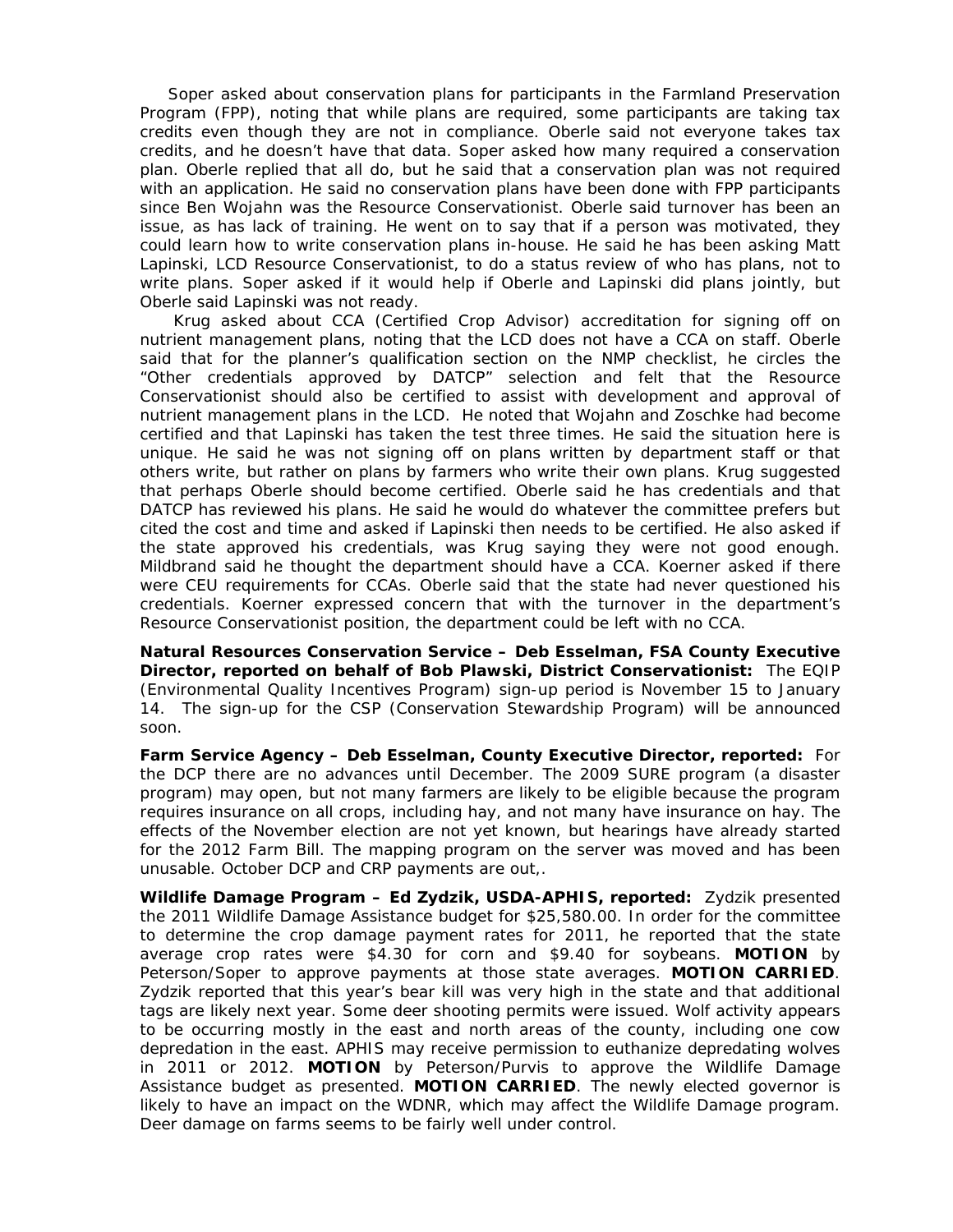**Northwest Land & Water Conservation Association (NWLCA) – Steve Oberle reported:** At the October 29<sup>th</sup> meeting attendees discussed the calendar for the upcoming year and the proposed merger between WLWCA and WALCE. A draft budget for 2011 was approved.

**LWRMP (Land and Water Resource Management Plan) update**: The Technical Work Group met November 9. The meeting was facilitated by Arlen Albrecht, UW-Extension. The public survey results were reviewed, and the goals and objectives from the 2005 plan were reviewed and revised. Oberle expects to present the draft LWRMP to the state Land and Water Conservation Board in April. He is considering a possible December LCC meeting to approve the draft. In response to a question from Soper, Oberle said the County Board did not need to approve the LWRMP before presenting it to the Land and Water Conservation Board.

**Working Lands Initiative update:** Oberle had included some information about the program with the LCC packet. Lapinski went to a recent informational meeting and brought the information back. Mauer announced that there will be a Working Lands session at the Towns Association meeting to be held November 18 in the Town of Rib Lake. Zoning was discussed at a recent meeting in the Town of Little Black.

**LCC meeting schedule:** A meeting was scheduled for December 21 at 10:00, dependent on Oberle finishing the LWRMP draft by that time. Determination of the schedule for 2011 was postponed.

**Training:** Oberle said Lapinski would be going to SNAP training in December, saying that it was more comprehensive than other upcoming training. He also said that Lapinski had already received SNAP-Plus training.

**Conservation Plans:** There were no conservation plans presented for approval. Oberle said that he and Lapinski are working on plans.

**Bills and budget analysis: MOTION** by Mildbrand/Peterson to approve the bills and budget analysis as presented. **MOTION CARRIED.**

**Next LCC Meeting .................................................................................... December 21, 2010** 

**MOTION** by Peterson/Soper to go into closed session at 11:45 a.m. pursuant Wis. Stats. 19.85(1)(c) to provide proper review of personnel evaluation comments and other personnel matters. On a roll call vote, with all members voting in favor, **MOTION CARRIED**.

**\_\_\_\_\_\_\_\_\_\_\_\_\_\_\_\_\_\_\_\_\_\_\_\_\_\_\_\_\_\_\_\_\_\_\_\_\_\_\_\_\_\_\_ \_\_\_\_\_\_\_\_\_\_\_\_\_\_\_\_\_\_\_\_** 

Chair **Date** Date **Date** Date **Date**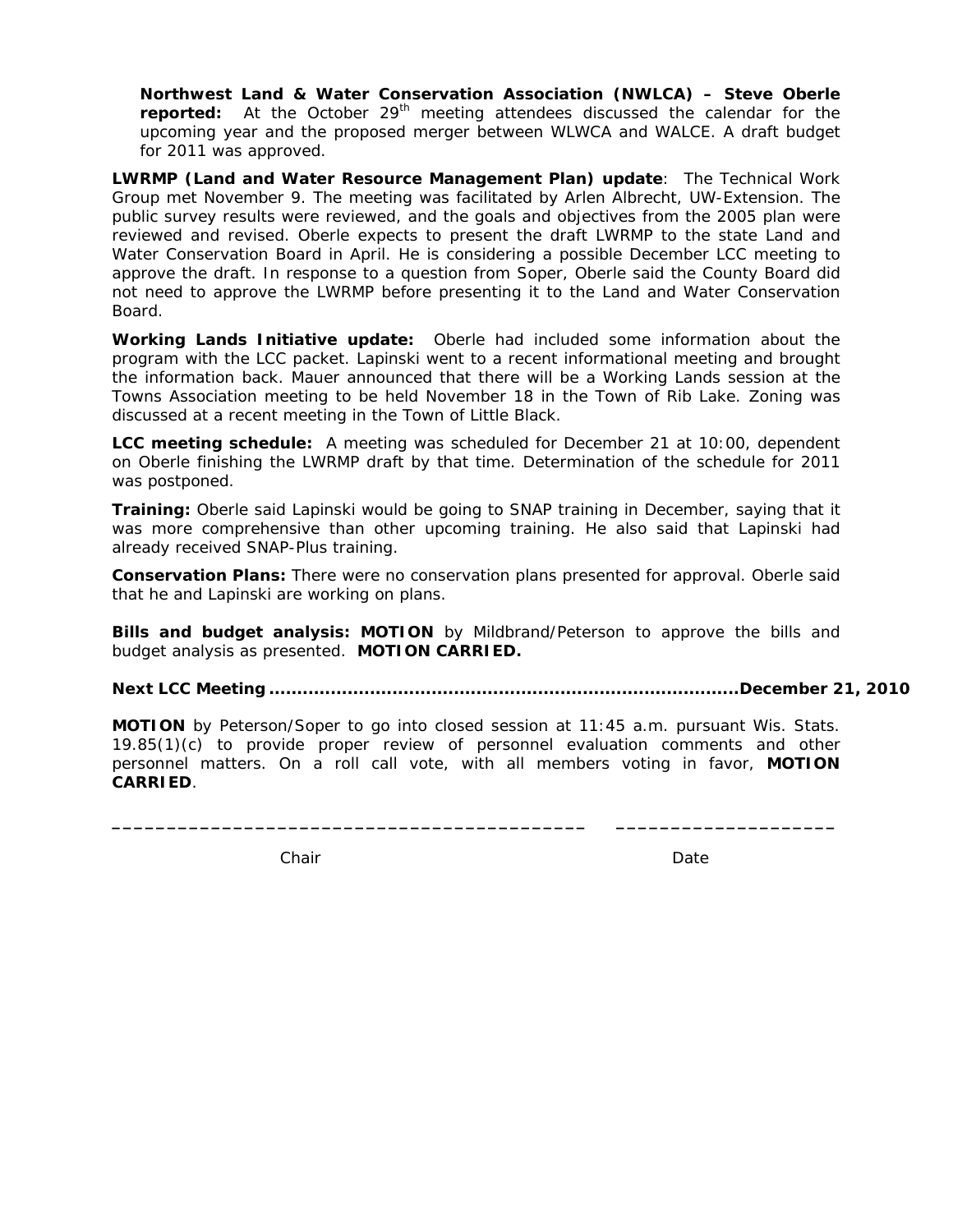Minutes of September 21, 2010 Meeting

The monthly LCC meeting was called to order by Dave Krug at 9:00 a.m. The meeting was held in the UW Extension Meeting Room, County-USDA Service Center, Medford, Wisconsin. Members present were David Krug, Chairman, Scott Mildbrand, Tim Peterson, Donald Purvis, and Ray Soper. Chuck Zenner, County Board member was also present. Others present were Chris Borden, Pri-Ru-Ta RC&D Coordinator; Deb Esselman, FSA County Executive Director; Bob Plawski, NRCS District Conservationist; Ed Zydzik, USDA-APHIS; Steve Oberle, County Conservationist; Kyle Noonan, LCD Engineering Technician; Matt Lapinski, LCD Resource Conservationist (part of meeting); and Cathy Mauer, LCD Conservation Assistant. Jason Suckow, USDA-APHIS State Director of Wildlife Services; Madeline Gotkowitz, Wisconsin Geological and Natural History Survey; Mike Fienen, U.S. Geological Survey-Wisconsin Water Science Center; Mary Williams, Representative State Assembly District 87 and Pri-Ru-Ta RC&D President; Larry Peterson, Taylor County Zoning Administrator; Arlen Albrecht, UW-Extension CNRD Agent; and Brian Wilson, *Star News*, were present. Members of the public were also present.

**MOTION** by Peterson/Soper to approve the agenda as distributed and posted. **MOTION CARRIED.**

**MOTION** by Soper/Peterson to approve the August 24, 2010 LCC meeting minutes. **MOTION CARRIED.** 

August-September 2010 bills were circulated for review, and the July 2010 budget analysis was distributed. **MOTION** by Peterson/Purvis to approve the bills and budget analysis as presented. **MOTION CARRIED.**

## **NEW BUSINESS:**

**Wildlife Damage Program – Ed Zydzik, USDA-APHIS, reported** (this item was moved up on the agenda): The Venison Donation Program will pay \$55 per deer. Skabroud and Hickory Nutz are two Taylor County processors that have indicated interest in participating. **MOTION** by Mildbrand/Peterson to take part in the Venison Donation Program. Mildbrand suggested purchasing local beef for food pantries instead of paying for venison processing. **MOTION CARRIED** on a 4-1 vote. Wolves are being removed for human health and safety concerns in Price County and one other location in central Wisconsin. Trapping of bears in corn has been fairly quiet. Keith Skabroud and Gary Schumacher were issued permits. There was an issue of turkeys in ginseng beds that was resolved with a low cost fence. There budget will be done in November, with few changes. He expects a high bear kill. Deer numbers are about where they should be as far as wildlife damage, reflected in low complaint numbers. Discussion of wolf delisting followed.

## **OLD BUSINESS:**

**Taylor County Groundwater Study and Model Development:** Madeline Gotkowitz (Wisconsin Geological and Natural History Survey (WGNHS)) presented background information related to groundwater issues and described the proposed study. It would look at groundwater quantity, consequences of pumping, relationships to climate, where and how quickly recharge occurs. The study would include some new data collection, construction of a flow model, and use of simulations to answer hypothetical questions that county would like answered. In addition, they would provide an additional six months support to answer additional questions. Mildbrand questioned what would be done with the data and questioned paying for a study if there was no will to use it. Larry Peterson suggested that planning could be one use and also that if a study were to be done, it should be used rather than put on a shelf. In answer to a question about the process, Gotkowitz said a study wouldn't be started until December 2012 so there would be time for on-going discussions as to what the county would want included. She said the cost would be about \$150,000 - \$200,000 and that it would be important to work with the county upfront to make sure the study would provide the information the county wants. Studies that have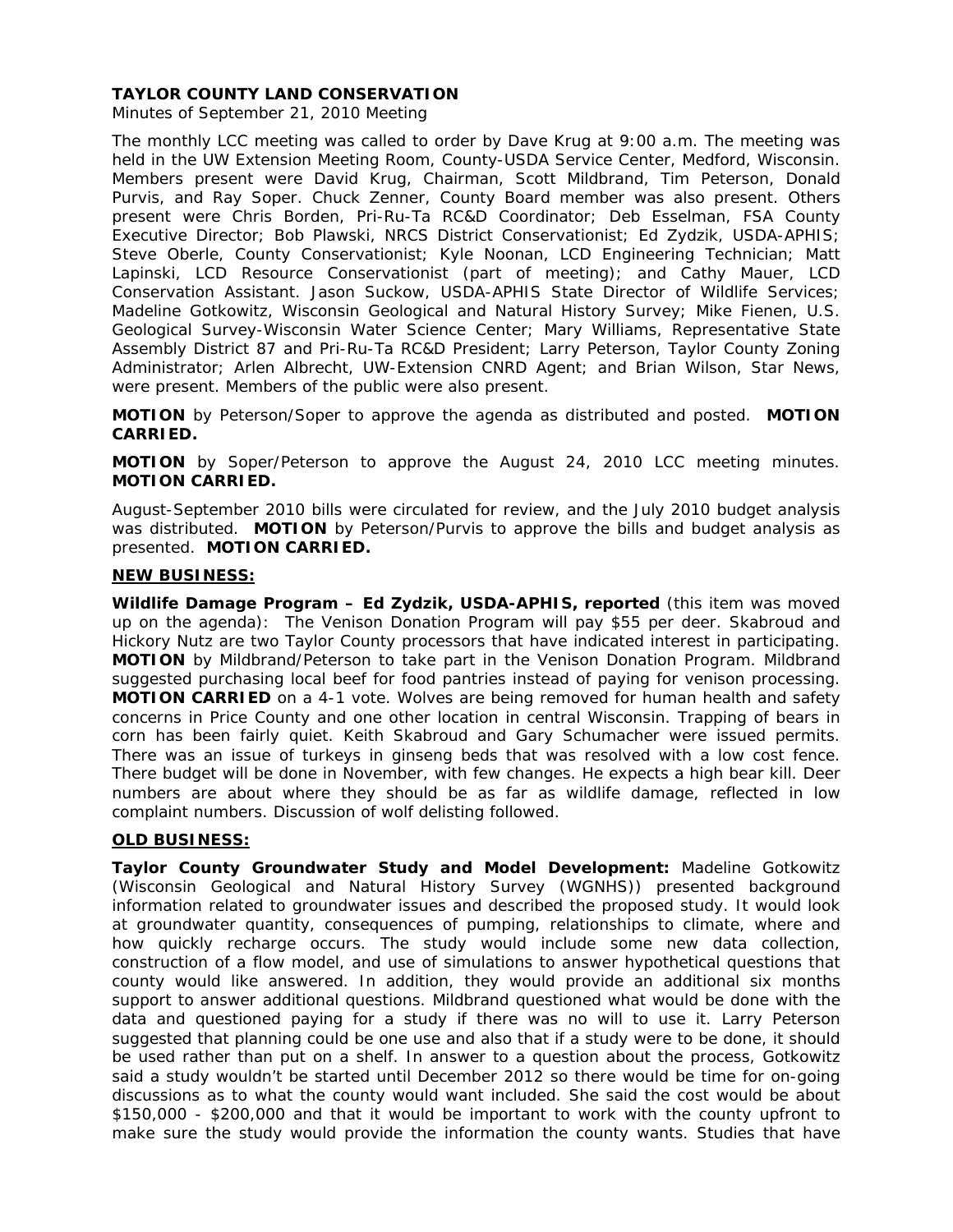been done in other counties are available to look at. Mike Fienen (US Geological Survey (USGS)) said that the Chequamegon National Forest will be having a groundwater study done in 2012 that includes Taylor County, which would offer an opportunity to piggyback the study, thus reducing costs and increasing efficiency. Gotkowitz said the study would almost certainly not find new aquifers. Fienen said that the data collection was done with objectivity and that they were interested in whatever the community needs and wants [as far as the study design]. In response to a question about the timeline, Gotkowitz said they would need to know in eight to twelve months if the county wanted to go ahead with the study, especially if it was going to be tied into the US National Forest study. She said they would be willing to come back to answer additional questions.

**Big Eau Pleine Task Force, September 16th meeting:** Oberle distributed the agenda and past minutes and summarized the meeting.

**North Breeze Dairy update:** Oberle attended a meeting on September 17 at which representatives from North Breeze Dairy met with Wisconsin DNR staff. Oberle and a contingent from the Town of Little Black were there only as observers. The meeting was requested by NBD to review letters sent to NBD by DNR. An August 5<sup>th</sup> letter concerned the pump tests done by NBD and an August  $25<sup>th</sup>$  letter concerned their waste storage plans. In the letters DNR respectively requested new pump tests and rejected the waste storage plans as submitted.

## **NEW BUSINESS:**

## **Reports**

**Land Conservation Department – Steve Oberle, County Conservationist, reported:** Announced that registration information for the annual WLWCA conference was in this month's LCC packet. Soper plans on attending.

**Farm Service Agency – Deb Esselman, County Executive Director, reported:**  There are no new programs. Ag Center employees donated 415 pounds of food in a recent food drive. A television/computer display has been set up in the entry area of the building to provide information about agency activities.

**Natural Resources Conservation Service – Bob Plawski, District Conservationist, reported:** One additional application was approved for the Conservation Stewardship Program (CSP). Contracts for seven CSP crop agreements amount to \$53,295; four non-industrial private forest agreements amount to \$4,432. The annual EQIP work group meeting will be held at 1:00 p.m. today (September 21).

**Northwest Land & Water Conservation Association (NWLCA) – Steve Oberle reported:** The poster and speech contest will be at the next NWLCA meeting to be held later this month.

**Pri-Ru-Ta RC&D – Chris Borden, Coordinator reported:** They have hired four additional staff to do soils and wetland determinations. They will be working twenty hours a week and will serve the state as a whole, as well as the northwest. Mary Williams will be continuing as president of Pri-Ru-Ta. Williams said that Soper has been coming to meetings.

**Drinking Water Testing and Education Program:** Oberle had included a flyer about the program in the LCC packets. He will be meeting with Groundwater Center staff when he takes the water samples to Stevens Point to discuss a groundwater summary that will be done there. Krug noted that the LCC was charging the same as past years, which amounts to a pretty good subsidy and questioned the advisability of that considering the current count budget issues. Oberle said the data was useful. Krug said there was a need to look at the fees in the future.

**Nutrient Management Program (NMP) and Working Lands Initiative update:**  Lapinski reported on a recent meeting covering NMP and Working Lands Initiative that he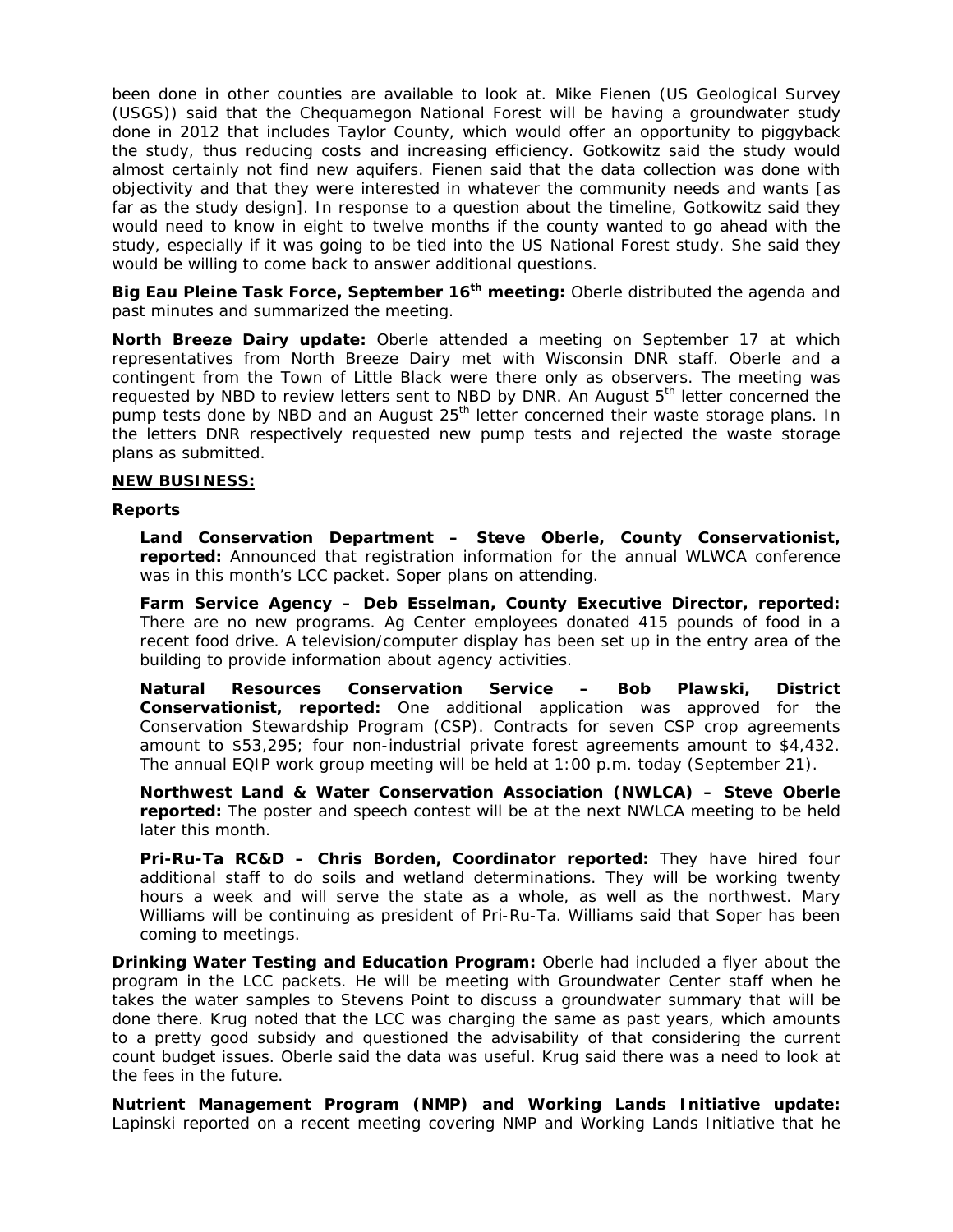attended with Bob Plawski, NRCS. He said that there was a change for updating NMPs, which can now be updated using either SNAP or a hard copy. The proposed changes to NR151 include a 5' tillage setback to creeks, bunker/leachate regulations, and new phosphorus index performance standards. As part of the Working Lands Initiative, prospective locations were selected as Agricultural Enterprise Areas (AEA) and will be reviewed, but Lapinski was not certain if all had been approved. Oberle asked what the requirements for a landowner would be if an AEA was established or if they have a contract. Lapinski said that property tax credits would be \$5/acre if in an AEA, \$7.50 if in zoning, or \$10 if in both. To enter an AEA a petition to the state is required including five landowners and 1,000 acres. He said most of the proposed AEAs are townships. The Taylor County Towns Association November 18 meeting will include a presentation about the Working Lands Initiative. Information was given on some of the Farm Bill updates. There were SNAP updates, most notably different year phosphorus and nitrogen additions if levels are too high. The Manure Management Advisory System has been revised; there will be restriction maps and forecasts that will change twice a day, linked to NOAA to make predictions. The MMAS maps will allow selection by location rather than township, range, section. In response to a question from Krug, Lapinski presented the schedule for upcoming NMP classes to be held in conjunction with NTC, Clark County, Lincoln County, and Marathon County, as well as Taylor County. Introductory open houses will be held in October as an introduction and to provide information on soil sampling. NTC will be paying the counties \$2,800 each. The fee will be \$175 with a \$130 reimbursement to the farmer when they have completed their NMP. Lapinski has been helping farmers write their NMPs, which are then reviewed with Oberle. Committee review of NMPs at this meeting was tabled due to time constraints.

**Correspondence:** Agenda for work group, CREP spending authority

## **Other New Business:**

**Hydrogeology study:** Oberle expressed disappointment that the study could not be started before 2012 and concern about keeping the momentum going. Discussion followed about how the committee should proceed with the proposal for the study, funding possibilities including use of the powerline money, and a future presentation to the full County Board. Members were concerned about the accuracy and objectivity of the study, as well as cost/benefits. Mildbrand suggested that at the next LCC meeting the committee look over the study pre-proposal and develop ideas for WGNHS to help them focus a presentation for the full County Board. Krug told Oberle to include the study proposal as an agenda item for the next LCC meeting. Purvis suggested that options needed to be spelled out. Krug suggested working with Peterson and to plan on a presentation to the County Board in 2011.

**Future meetings/events**: **MOTION** by Mildbrand/Purvis to approve all meetings below. **MOTION CARRIED.** 

| 2010 Fall County Conservationist meeting (Oberle)  (Stevens Point) Sept. 30-Oct. 1, 2010 |  |
|------------------------------------------------------------------------------------------|--|
|                                                                                          |  |
|                                                                                          |  |

**MOTION** by Mildbrand/Peterson to move into closed session per Wisconsin Statutes 19.85(1)(c) for Oberle evaluation. **MOTION CARRIED. MOTION** to return to open session at 1:12 p.m. **MOTION CARRIED** by unanimous roll call. **MOTION** to send Oberle evaluation to Oberle and to Human Resources Director. **MOTION CARRIED**.

**MOTION** by Peterson/Soper to adjourn at 1:20. **MOTION CARRIED.**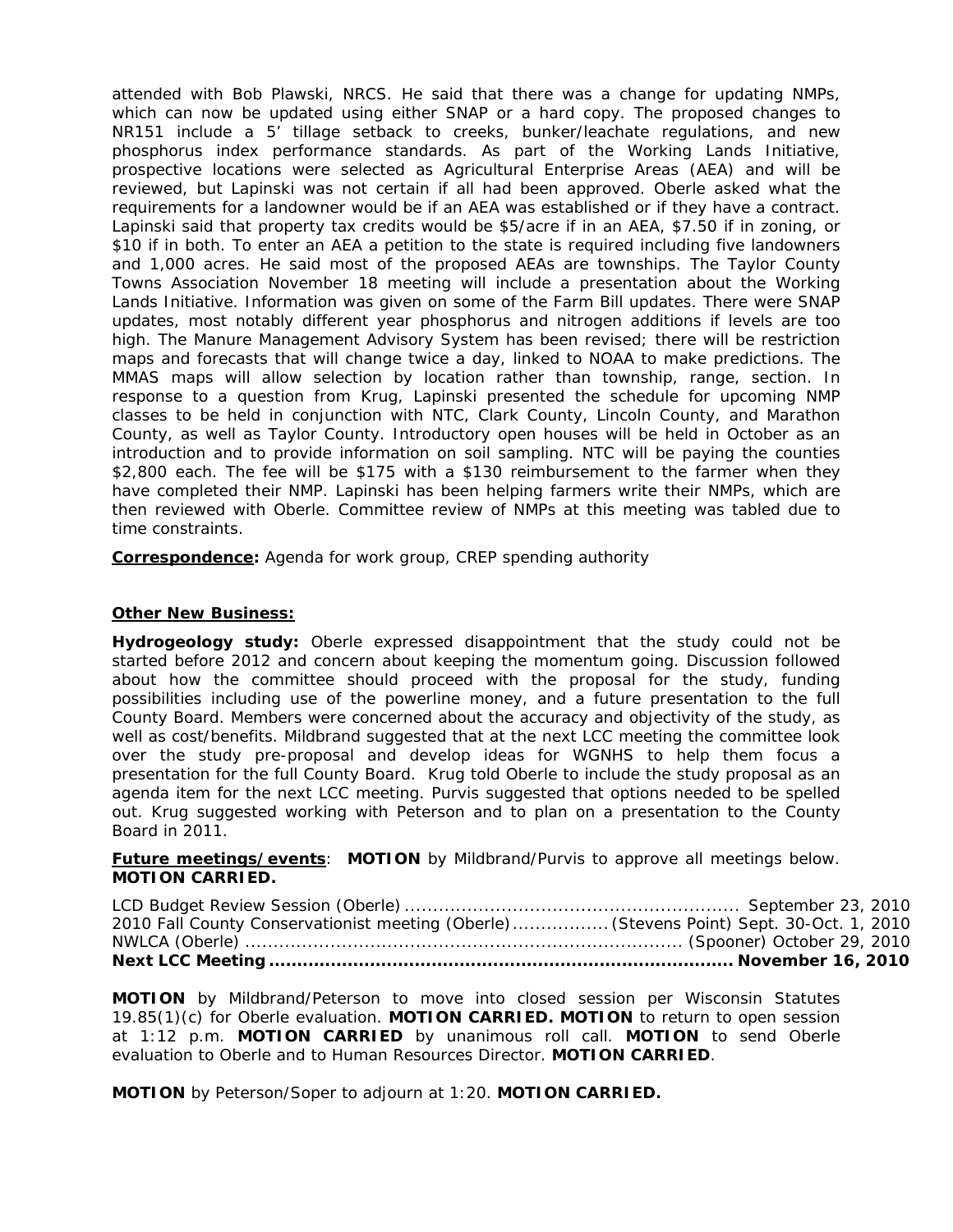Chair

Date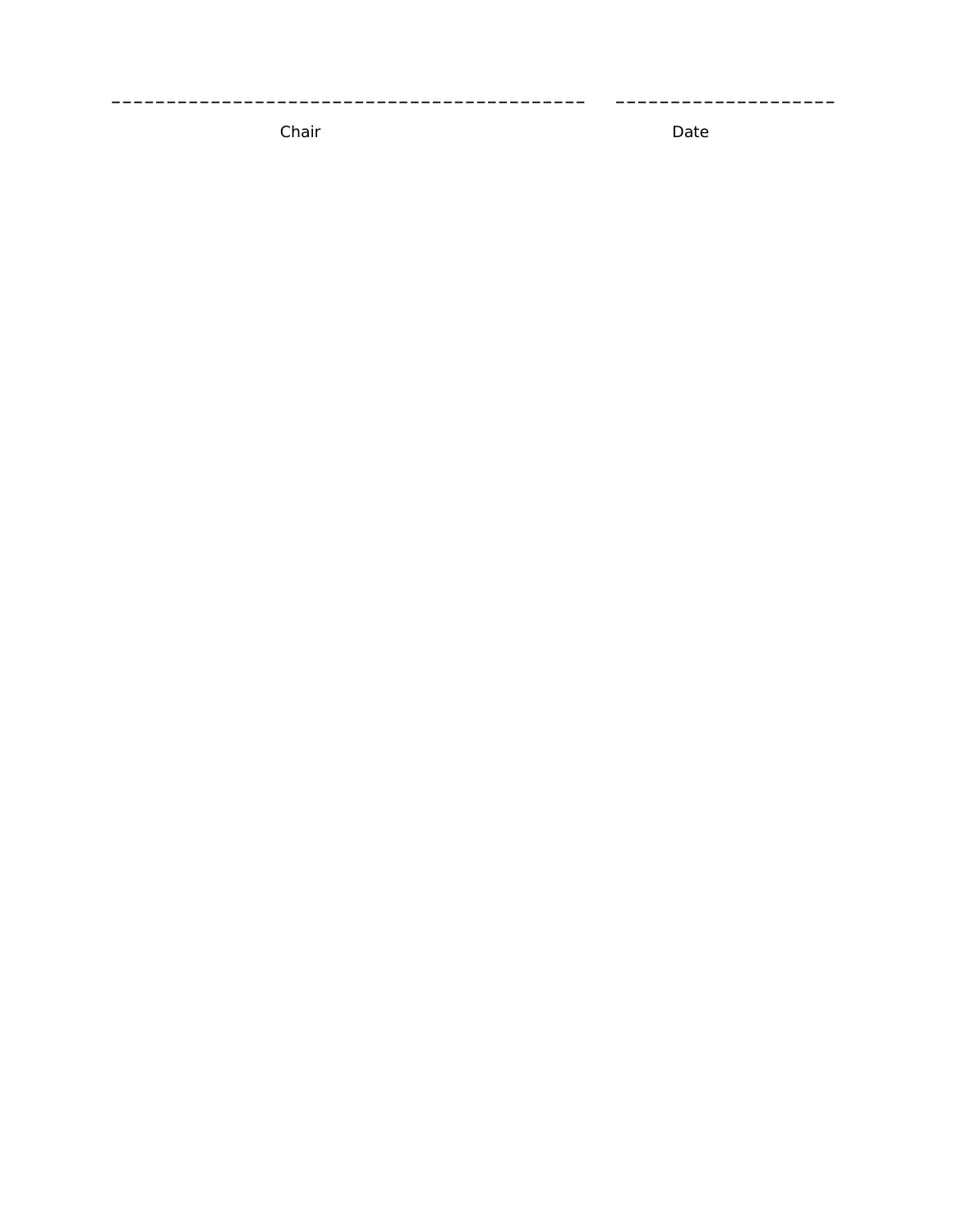Minutes of August 24, 2010 Meeting

The monthly LCC meeting was called to order by Dave Krug at 10:00 a.m. The meeting was held in the UW Extension Meeting Room, County-USDA Service Center, Medford, Wisconsin. Members present were David Krug, Chairman, Scott Mildbrand, Tim Peterson, Donald Purvis, and Ray Soper. Others present were Chris Borden, Pri-Ru-Ta RC&D Coordinator; Bob Plawski, NRCS District Conservationist; Steve Oberle, County Conservationist; Kyle Noonan, LCD Engineering Technician; and Cathy Mauer, LCD Conservation Assistant. Also, Mary Williams, Representative State Assembly District 87 and Pri-Ru-Ta RC&D President; Brian Wilson, *The Star News*; and Kim Lewandowski.

**MOTION** by Soper/Peterson to approve the agenda as distributed and posted. **MOTION CARRIED.**

**MOTION** by Mildbrand/Purvis to approve the July 27, 2010, LCC meeting minutes. **MOTION CARRIED.** 

July-August 2010 bills were circulated for review, and the June budget analysis was distributed. **MOTION** by Peterson/Soper to approve the bills and budget analysis as presented. **MOTION CARRIED.**

## **OLD BUSINESS:**

Taylor County Land and Water Resource Management Plan (LWRMP) – Oberle stated that his target time frame to present the LWRMP to the state Land and Water Conservation Board is the board's December meeting. The 2010 plan follows plans that were done in 2000 and 2005. A survey is being developed that will be part of the public input portion of the planning process. A draft of the survey was included in the LCC meeting packet. The new plan will be a ten-year plan rather than a five-year plan. The LWRMP lays the groundwork for what the department is doing and spells out priorities. The plan is required for the department to be eligible for state staffing and cost-share grants. Oberle doesn't expect many changes from the current plan. Discussion followed on options for distributing the survey. No funds were designated in the department's 2010 budget for development of the LWRMP, including the survey, but Oberle stated that he thinks it would be appropriate to use funds from the department's soil survey budget.

## **NEW BUSINESS:**

## **Reports**

**Land Conservation Department – Steve Oberle, County Conservationist, reported:** Oberle distributed maps and other documents related to the Big Eau Pleine Task Force, including a summary of ordinances that would have an impact on the watershed. Oberle did not attend the last Task Force meeting.

**Natural Resources Conservation Service – Bob Plawski, District Conservationist, reported:** All but one of the eleven applications that were received for the second go-round for the Conservation Stewardship Program (CSP) were approved. Applications for 2011 will probably be taken starting in November. There are twenty-four enrollees in Taylor County. Payments range from \$315 to \$22,000 depending on activities and acres. Under the program, enrollees are being rewarded for good stewardship practices. Installation of practices being cost-shared through EQIP are wrapping up, with one barnyard left. The 2010 audit process is starting, with six projects being included this year, which have already been taken care of. The local EQIP work group meeting will be held by October 1. The groups will look at resource concerns; it is expected to be tied in with the LWRMP. There is a new format for the EQIP planning process this year, including public meetings that will be chaired by the LCC. State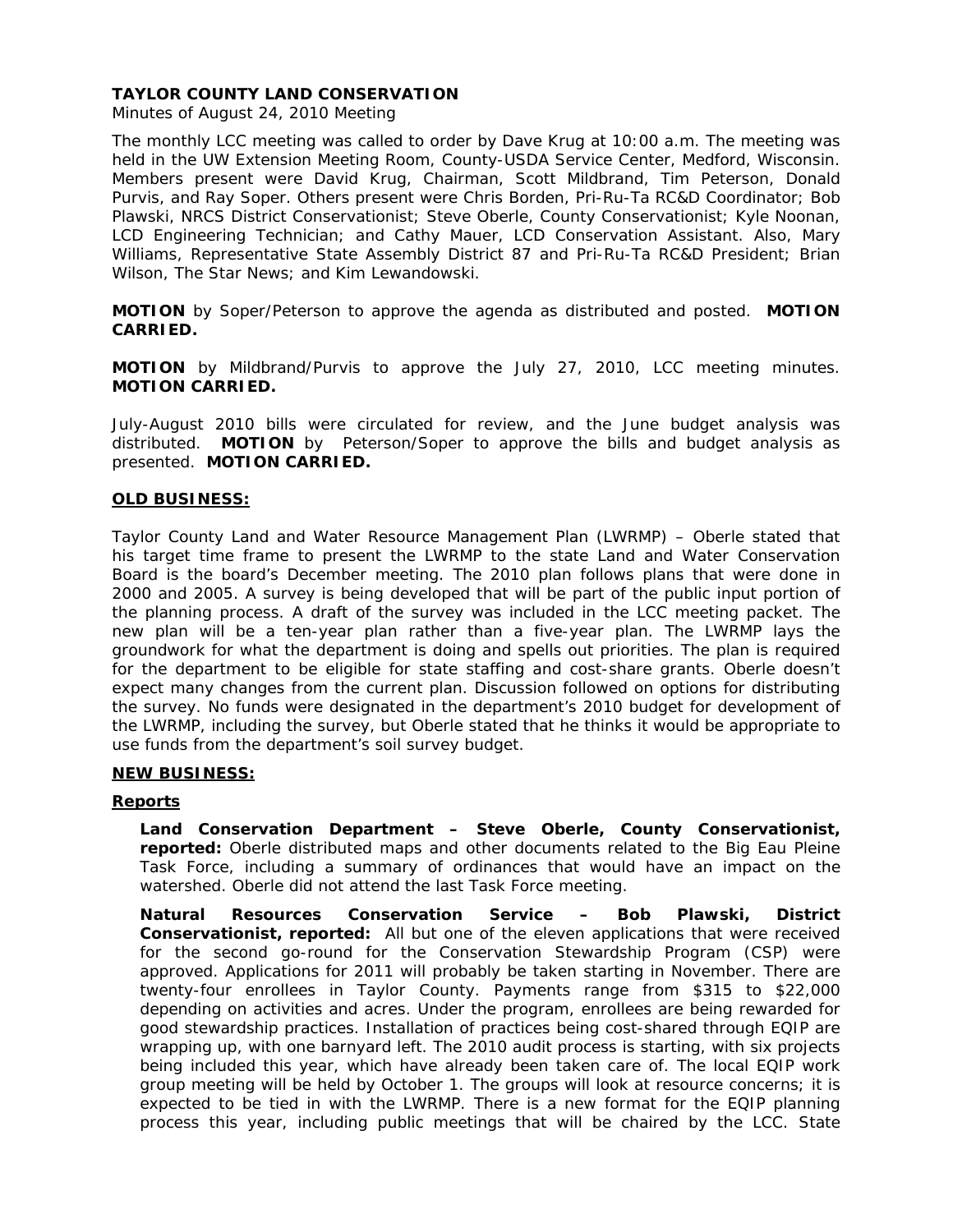ranking standards have changed. Comprehensive Nutrient Management Plans (CNMPs) are no longer required and NMPs can now be put under local contract rather than needing to be on an area basis. EQIP changes are in draft status, including a fencing cap of \$10,000, manure storage cap of \$100,000 (up from \$90,000), changes to transfer systems, and nutrient management is no longer tied to having a CNMP. Sign-up for EQIP for 2011 will probably be after October 1, and approvals are expected by January or February.

**Pri-Ru-Ta RC&D – Chris Borden, Coordinator, reported:** New resources are available, including a complete set of aerial photos from 1938-1939, that have not been digitized. A host to house the photos on a server is still needed. USDA NAIP photo flights started in July and are continuing. Color infrared, which indicates moisture among other factors, is being included this year. Krug noted that the county photos are leaf-off rather than during the growing season, which provides different information. The Council hired Tim Meyer to work on the state soils data base. They will be hiring three wetland assistants to do wetland determinations. Mary Williams said that she had been at Klussendorfs for an announcement by Randy Romanski, DATCP Undersecretary, concerning grants available for grazing. She also stated that she has received many positive comments from the public concerning the Bob Brandt's work with grazers. Williams emphasized the importance of education legislators as to grazing and other agricultural issues. Oberle asked if Williams thought the state will be more committed to agricultural alternatives in the future. Williams said that Romanski mentioned that there is room for both large and small operations. Oberle asked about a sustainable ag program from DATCP and if such a program had been renewed.

**Farm Service Agency – Don Purvis, FSA Committee Representative, reported:** There are no MILC payments. Taylor County farmers are eligible for disaster payments due to the county being adjacent to Price County, which was declared a drought disaster area. The Biomass Crop Assistance Program has been suspended; they are now looking at crops such as grass for biomass. Plawski mentioned that the CRP sign-up period ends August 27. There are three possible sign-ups in the county, all of them participants who had been in the program previously but now need to re-enroll as new applicants.

**Allocation of Animal Manure Ordinance (AMO) permit fees:** When Oberle met with the Personnel/Finance Committee and asked their opinion as to how the permit fees should be used, he was told to ask the LCC. He expects the income from fees would usually be \$100 more or less per year. He asked if the fees would go to the county general fund or the department and if they could be used for cost-sharing. Mauer mentioned that there is an existing line item for fees. Oberle wondered if it should stay that way. Soper asked who has the final say on how the fees should be spent. Krug suggested using the fees for grants for NMPs. Oberle mentioned that while there would usually be only \$100-\$200 collected, in cases such North Breeze Dairy, there could be \$5,000, but that would not be the norm. Soper and Purvis both supported keeping the fee money in the department. Mildbrand presented the idea of capping the amount that might go to the department, and Oberle suggested that perhaps the money should not be limited as to use, e.g the funds could be used for purchasing a truck. Mildbrand wondered where license money from other departments goes. Zenner said he thought the money should go back to farmers, not to items such as a truck. Noonan suggested that using funds for some other items, such as department software licenses or other supporting expenses might be appropriate. Oberle said that zoning permit fees mostly stay in the Zoning Department. Some is transferred if it builds up to a large amount. Krug thought a cap on the amount that would stay in the department was not a good idea, and Mildbrand, having rethought the issue, agreed. **MOTION** by Peterson/Soper that AMO permit fees be held in a separate line item and be used for Nutrient Management cost-sharing and associated costs involved in working with farmers to develop nutrient management plans. **MOTION CARRIED**.

**Groundwater/hydrogeology study:** Oberle handed out a watershed map for Taylor County. He has been working on a grant proposal with the Wisconsin Geological and Natural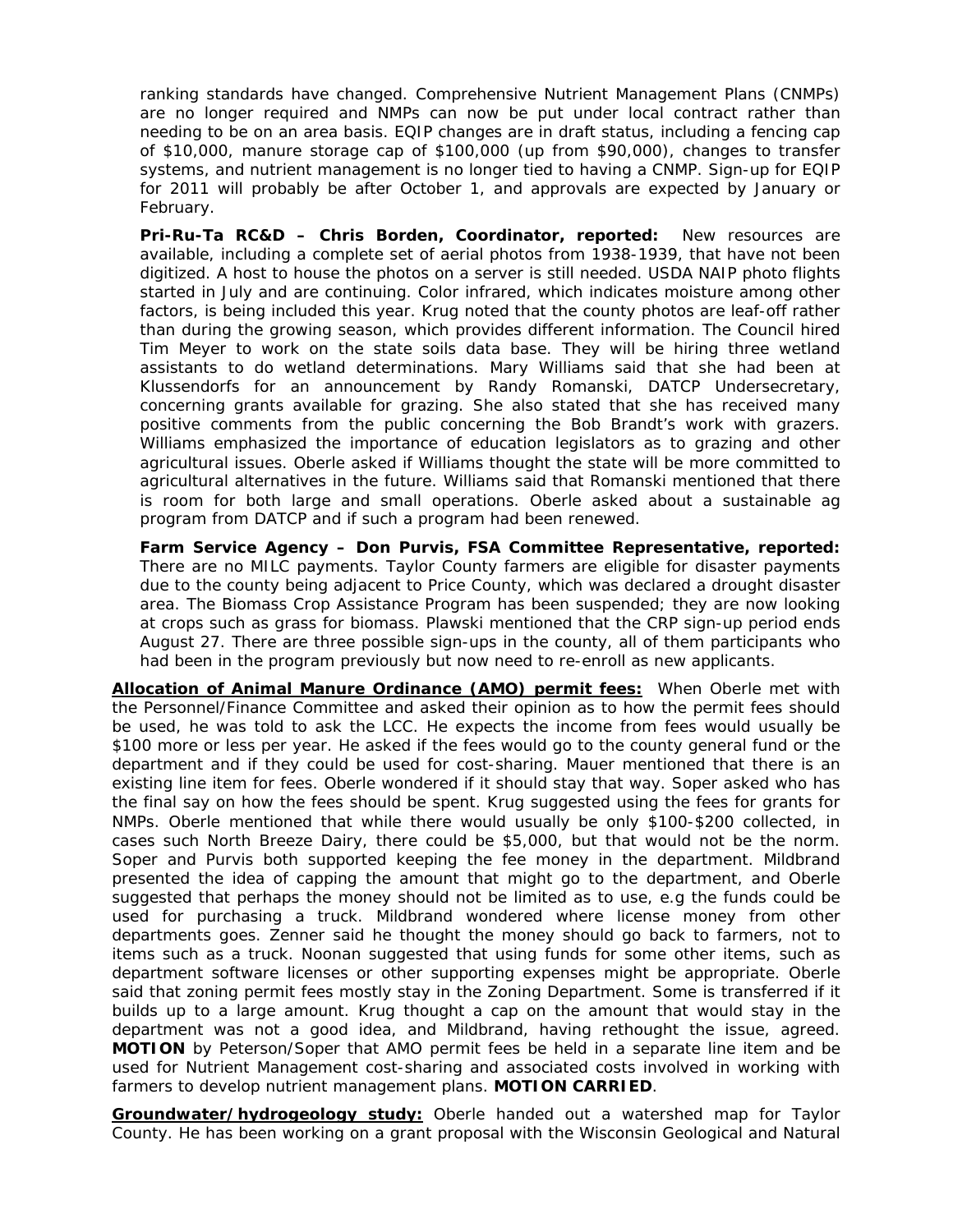History Survey (WGNHS) to fund a study covering Taylor County. Oberle has been summarizing existing data and distributed additional information including tables of water systems and hydrologic budgets, definitions, and a summary of private well data, noting in some places the depth to granite is less than ten feet. Krug asked Oberle to compare the proposed study to one done in the 1970s. Oberle said that the older study was regional, covering an area of near-surface crystalline rock that includes several counties. In response to a question by Soper, Oberle said that it was DNR data. Krug and Williams discussed the value of an updated study, noting that the new study would give new information. Oberle said that while the geology has not changed, land management activities have changed, citing examples such as draining land with 'W' ditches in the past and now restoring wetland and more withdrawals from new homes. Discussion and comments ensued: increased water consumption by many people; water availability related to jobs and drawing or keeping businesses; a county-wide study more desirable than a localized study; whether or not the issues in Little Black were an impetus for the study (Oberle said there was probably more impetus as a result of the proposed dairy); who would be doing the study (WGNHS); Oberle said the money would be coming from the federal government and other sources that he wasn't sure of; the old regional study wasn't detailed enough; county contribution to the study (Oberle he thought the county could use some of the transmission line money for that purpose. Zenner said that the county needs to contribute); questions would arise concerning other businesses and homes or farms; if the study could show where there was enough water; use of data as a tool for zoning and/or to block North Breeze; businesses might choose not to locate due to lack of water; need to get going with study; similar studies have been done in other counties; estimated cost \$200,00 +/\_; if grant successful, start early next year and take about two years. Oberle said she would be seeking input from Larry Peterson in grant proposal discussions and siting of subdivisions. Mildbrand expressed two concerns: about who would be doing the study and that they need to be unbiased and what would happen with the results, e.g. could there be zoning based on water? Oberle said the next step would be to finalize the grant proposal and budget. He also said staff from the WGNSH would be willing to meet with the committee. Concerning what would be done with the data, he said the LCD could use the data, as well as the Zoning Department, e.g. subdivision siting, and by communities. Krug said the data would be a tool rather than being for a specific use. Other comments included concerns about possible restrictions on building, that there would be winners and losers. Borden made a comparison to soil data, that the water data would be informative as to not only can you or can't you but how to plan, costs, etc. Oberle said he would invite WGNHS staff to the next LCC meeting.

**Nutrient management training classes:** NMP classes are scheduled for this fall and winter. Dates and times were included in the LCC packet. If farmers take a class and write a plan, they are then certified to write their own plans. Introductory meetings will be held in October. In response to a question by Soper, Oberle said there was a fee, but he did not know the amount.

**2011 LCD draft budget:** Oberle reviewed the draft budget for next year. The department's grant allocation from DATCP for staffing and cost-share have both decreased from last year. The 2011 staffing allocation is \$137,619, compared to \$138,843 in 2010. The 2011 costshare allocation is \$60,931, compared to \$61,394 in 2010. There was no change in the wildlife damage services budget. According to the budget draft, the department's revenue is \$219,231; expenditures are \$338,549. The county levy is \$139,799. There was no increase in discretionary spending, but there was an increase in salaries and benefits. **MOTION** by Soper/Purvis to approve the proposed 2011 budget. **MOTION CARRIED**.

**Correspondence:** *Thursday Note;* News release about DATCP subscription service information; *Agriview* article "Management on Shallow Groundwater Soils"; LWCB Agendas.

**Next LCC Meeting .................................................................................. September 21, 2010** 

Oberle's evaluation was postponed until the September 21 meeting.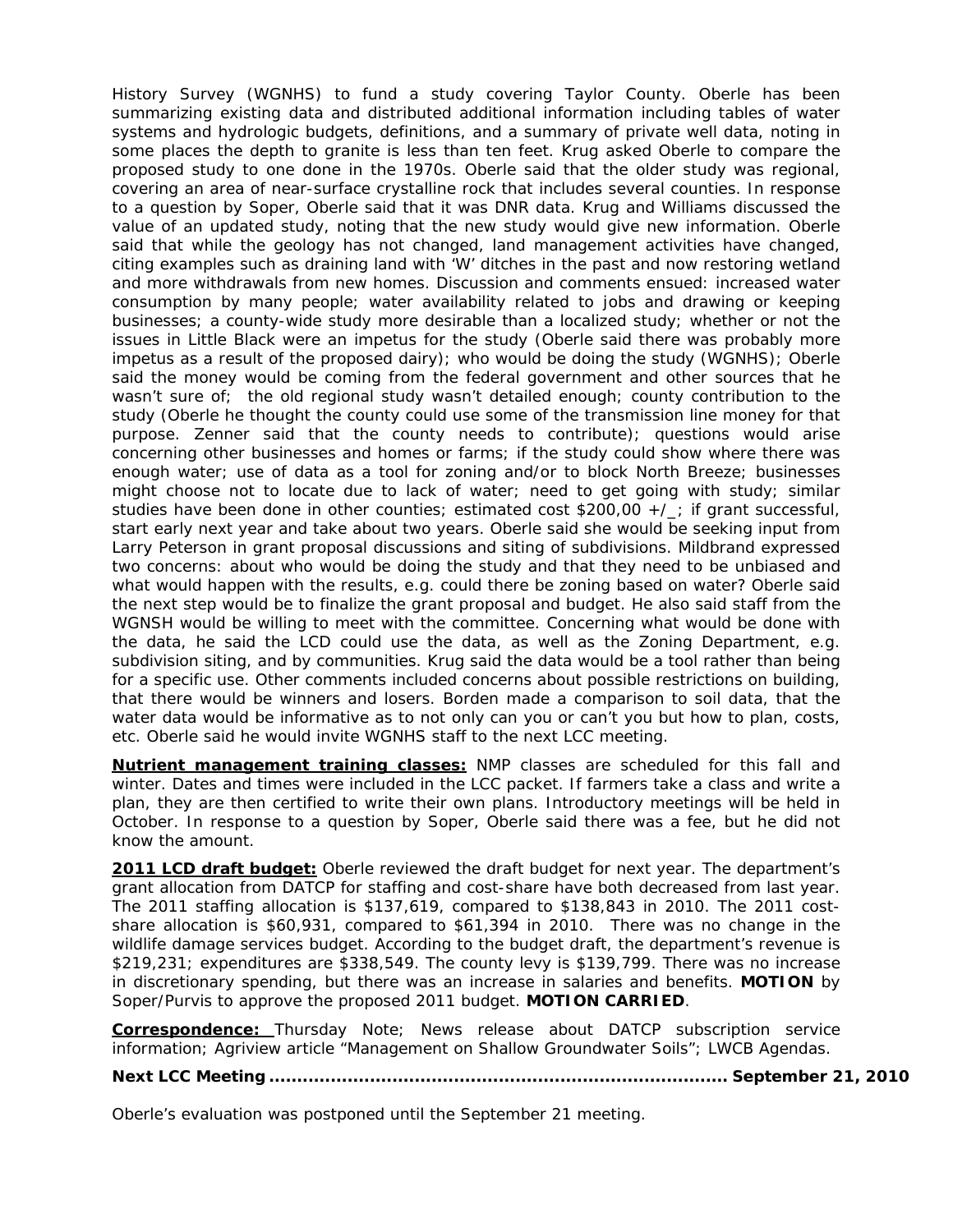**MOTION** by Mildbrand/Peterson to adjourn at 12:08 p.m. **MOTION CARRIED**.

**\_\_\_\_\_\_\_\_\_\_\_\_\_\_\_\_\_\_\_\_\_\_\_\_\_ \_\_\_\_\_\_\_\_\_\_\_\_\_\_\_\_\_\_\_\_** 

Chair **Date**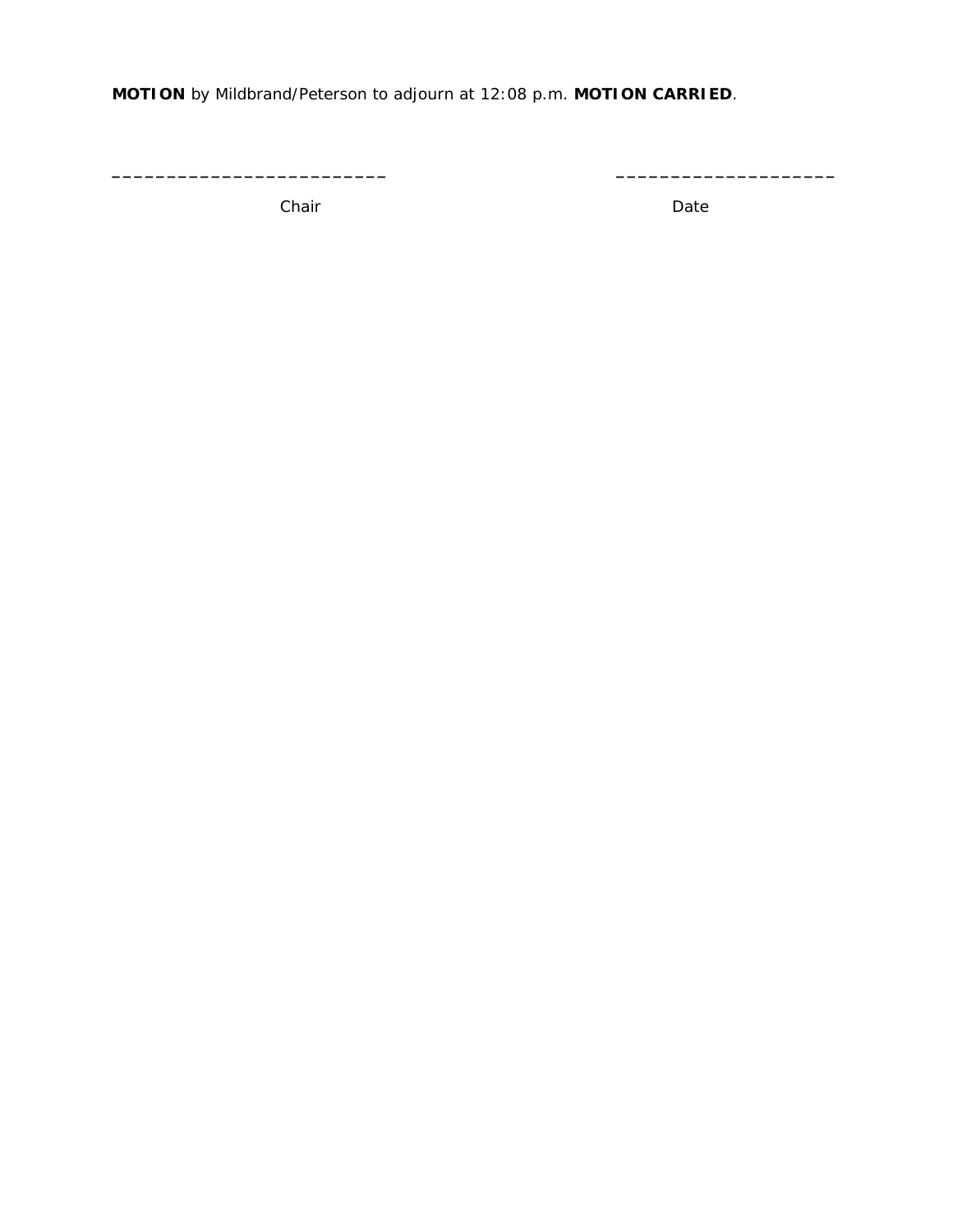Minutes of July 27, 2010 Meeting

The monthly LCC meeting was called to order by Dave Krug at 10:00 a.m. The meeting was held in the UW Extension Meeting Room, County-USDA Service Center, Medford, Wisconsin. Members present were David Krug, Chairman, Scott Mildbrand, Donald Purvis, and Ray Soper. Tim Peterson was absent. Others present were Ken Schmiege, Taylor County Corporation Counsel; Deb Esselman, FSA County Executive Director; Bob Plawski, NRCS District Conservationist; Ed Zydzik, USDA-APHIS; Steve Oberle, County Conservationist; and Kyle Noonan, LCD Engineering Technician. Also, Brian Gerrits, North Breeze Dairy; Brian Wilson, *Star News*; and Paula Liske, WKEB.

**MOTION** by Mildbrand/Soper to approve the May 18, 2010, LCC meeting minutes and the agenda as amended to move item [Oberle mentioned item 7E but appeared to be referring to Item 7F (North Breeze Dairy permit application status)] to immediately after approval of meeting minutes. **MOTION CARRIED.** 

**Review/possible action on North Breeze Dairy permit application status.** Oberle again cited item 7E. Oberle stated that he wanted to avoid future repercussions in permitting North Breeze Dairy. He stated that the LCD had received the original plans and specs for the facility but that he had not received a complete permit application. Oberle met with Schmiege to discuss the question of whether the North Breeze Dairy would come under the County's original Animal Manure Ordinance (Chapter 63) or the revised Animal Manure Ordinance. Schmiege stated that there was nothing in the state statutes to address the situation but that he reviewed other court cases and found one case that he believes applies to the North Breeze Dairy situation. He believes that, based on information he received from Oberle, North Breeze Dairy would be subject to the revised Chapter 63, Animal Manure Ordinance rather than the original ordinance because 1.) North Breeze Dairy has never gotten far enough along in the permit process to be in compliance with the previous regulations and 2.) North Breeze Dairy was aware of the changes being made to the code. Gerrits questioned the differences between the two versions. Oberle cited changes in time frames for review and approval of permit applications so as to give LCD staff and the LCD more time to review applications, enactment of permit fees, and a requirement to have nutrient management plan updates submitted by March 31 each year. Krug noted that the language changed the language from "working" days to "calendar" days. Schmiege suggested that use of calendar days was better because it is less ambiguous. Oberle mentioned that Gerrits had what appeared to be revised and specs with him. Gerrits responded that they were still in the permit application process, that they had started before the ordinance changed, and why would they be subject to the new ordinance. Schmiege stated that he thinks that there would not be substantive requirements that would affect North Breeze's application. Krug noted that Oberle had put "review/possible action" on the North Breeze Dairy permit application. Oberle said that he thought action might be needed to require North Breeze to resubmit an application under the new ordinance. Mildbrand expressed concern about possible discrepancies between the March 31 date for the nutrient management plan (NMP) update that is in the revised ordinance and the time frame that is in the resolution that provided an agreement with North Breeze for sampling and the Dairy's populating of the facility. Gerrits said that they probably wouldn't start construction until next spring and they wouldn't be generating manure until late summer or early fall. Discussion followed concerning the time frame for a revised NMP, relative to the resolution/agreement and the ordinance requirements, with Oberle continuing to refer to the year listed on the plan and committee members and Gerrits pointing out that the plan would be revised dependent on the timing of the dairy being populated. Schmiege said that his interpretation was that the main issue relative to application of the old ordinance vs. the revised ordinance was whether permit fees would be charged. Krug questioned if any action would need to be taken. Schmiege stated that no action was needed, but that the committee needed to be aware of what has been discussed. Krug asked if it would be appropriate to take action indicating that the North Breeze Dairy permit would be issued under the revised Chapter 63. Oberle asked if he should give Gerrits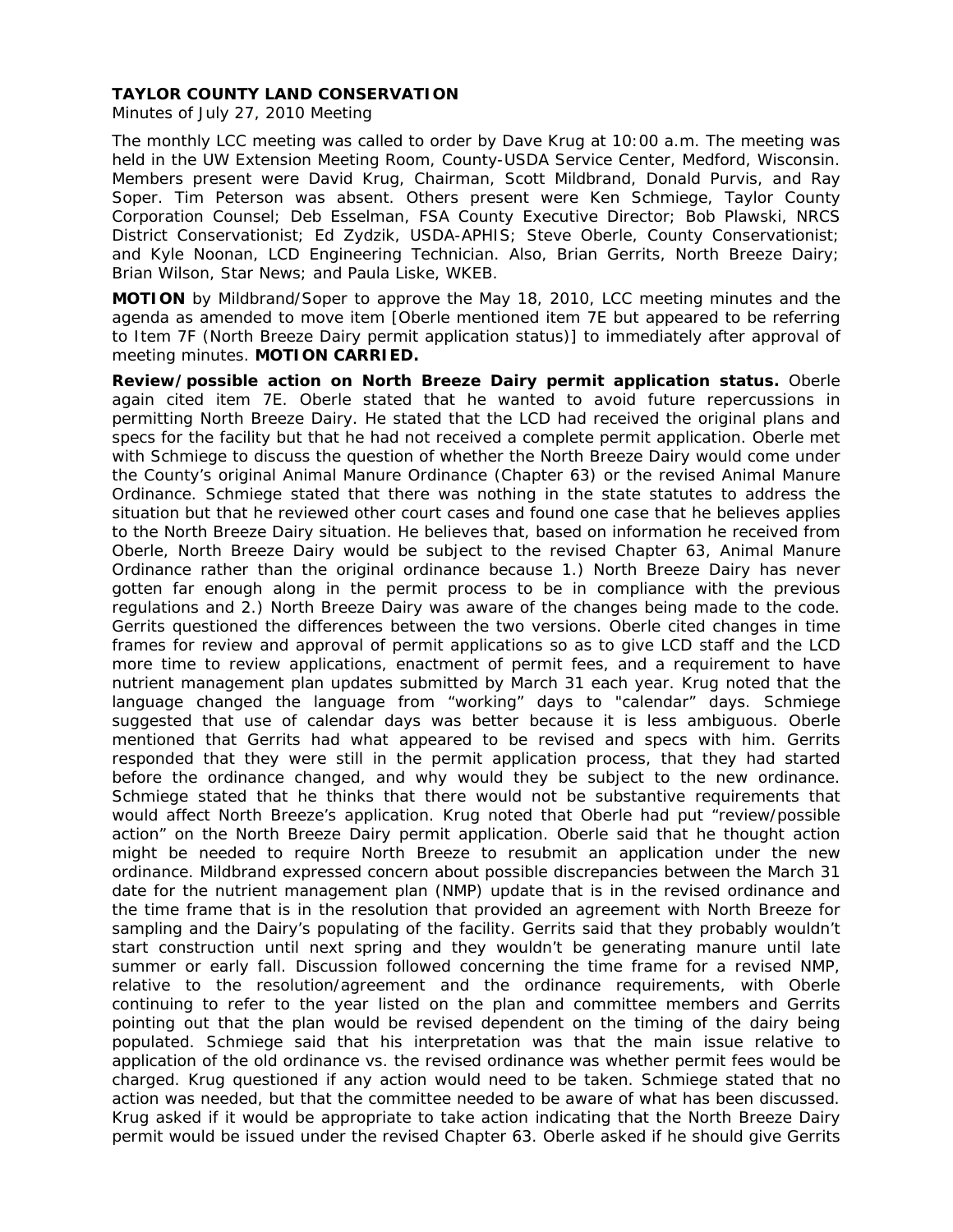a copy of the new permit application, which Oberle indicated was changed only to reflect the changes in the ordinance. Krug asked for a motion from the committee reflecting that any animal manure permit applications that are processed after enactment of the revised Animal Manure Ordinance, April 20, 2010, be processed under the revised ordinance. **MOTION** by Soper/Purvis to that effect. Schmiege suggested that the motion should be that any permit issued after that date would comply with the new Chapter 63. **MOTION CARRIED** with that revised language.

## **Reports**

**Land Conservation Department – Steve Oberle, County Conservationist, reported:** He has been working with Tony Fraundorf, of the Taylor County Health Department, to address fly issues at the Patrick Mink Farm after receiving complaints from neighbors of the farm. The LCD has been working with Patrick on manure issues. Lon Franson of DNR has also been involved. According to Oberle, Franson and DNR have indicated that runoff from mink farms is regulated in the same way as runoff from other farms, but farms that process mink food on site need wastewater permits and wastewater plans, as well. There was discussion on the question of the number of mink that would qualify a mink farm as a CAFO. Mildbrand said that this had been a difficult year, due to the amount of rain. In answer to a question from Soper, Oberle indicated that Patricks were cooperative. Oberle commented that the LCD could do nothing to force cooperation if cost-sharing was not offered.

**Natural Resources Conservation Service – Bob Plawski, District Conservationist, reported:** Plawski stated that this has been an unusual year for construction, starting out with a lot of projects getting done or started early, including last year's and this year's projects. Most projects are being kept on schedule. There were fifteen sign-ups for the Conservation Stewardship Program, but four withdrew. One of the eleven left has some questions remaining; the ten that are pre-approved amount to about \$52,000, averaging \$5,000. Cropland/pastureland payments are about \$12-\$18/acre; woodland is \$7-\$12/acre. Once landowners get back to Plawski verifying their continued interest in the program, contracts will be developed. These will be five-year contracts. Ditch cleaning and wetlands are being addressed as there is time. NRCS technically has thirty days to approve any work being done. EQIP will be coming up and is likely to have some changes. The 2011 budget may one of the best ones that there has been as far as conservation goes.

**Farm Service Agency – Deb Esselman, County Executive Director, reported:** Esselman announced that FSA is cleaning out their storage room next to the meeting room; the storage area will be used by UW-Extension. DCP payments will be made in October. There will be a CRP sign-up soon; there are only thirty-five contracts in CRP in Price and Taylor Counties. Two expiring contracts will probably be able to get back in. The SURE disaster program is for crop damage; however, participants are required to have crop insurance on all crops, including hay. While some people in this area are not eligible, often due to not having all crops insured, in other counties large amounts of money are being expended and the program is under review by Congress. The Livestock Incentive Program covers animals that die as result of a natural disaster such as flooding, lightning, etc. but not wildlife damage. The ELAP program covers honeybee colony collapse, pasture losses not from drought, and wolf damage under certain conditions.

**Wildlife Damage Program – Ed Zydzik, USDA-APHIS, reported:** Zydzik reported that there have been only a few wolf problems in Taylor County. He was permitted to euthanize a wolf in Price County in an area where there is a history of hybrid wolves. One property in Price County is having a major problem with wolf depredation, and they have not been very successful at controlling it. Flaggery tends to work well, but they are having trouble getting it. He has also used a wolf box, which is effective but only on a wolf is collared to work with the box. In some areas the situation is bad. In response to a question about the possibility of euthanizing depredating wolves, Zydzik indicated that it might be possible in the future. Problems also occur when heifers of breeding age get run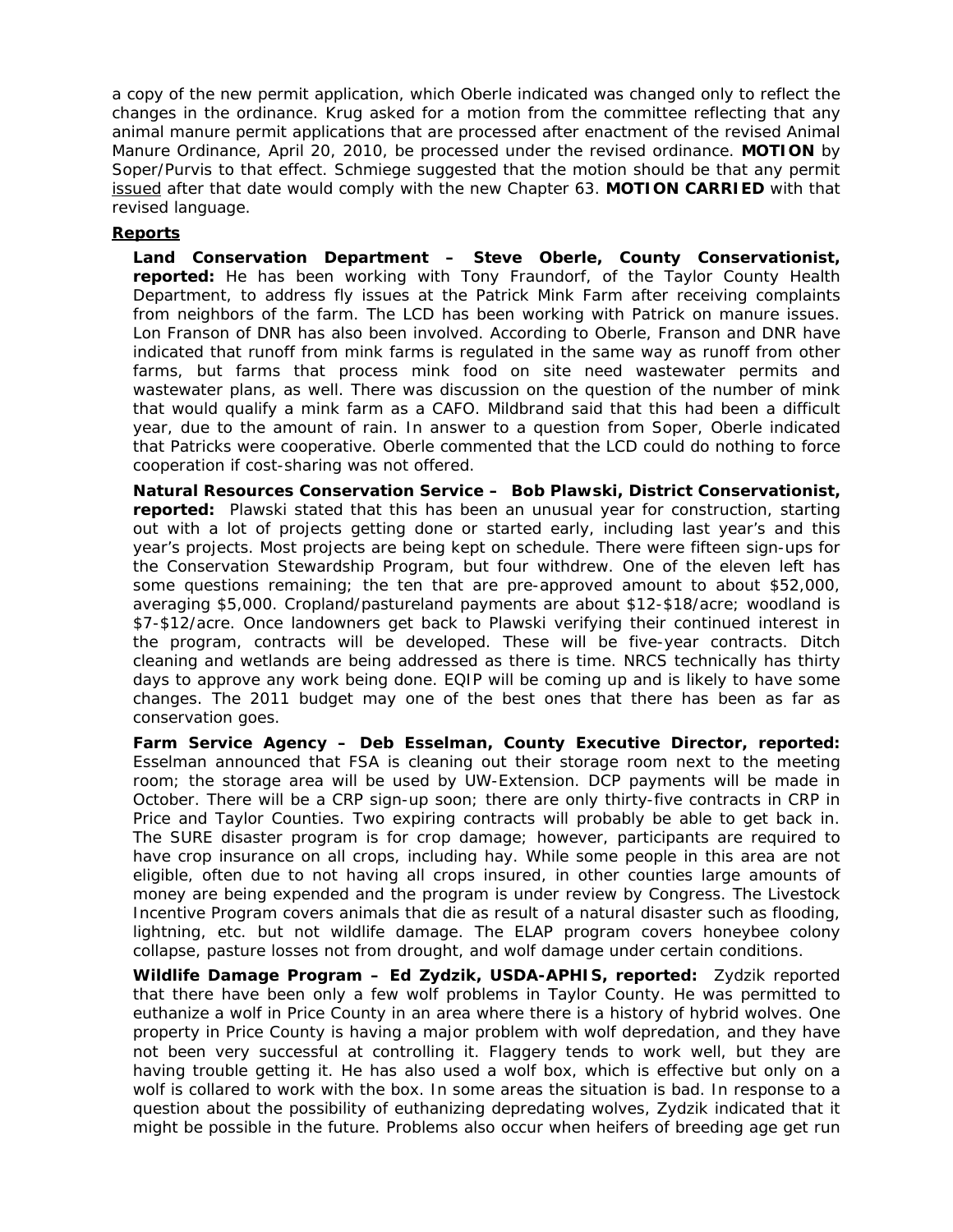and mixed with those of non-breeding age or get injured. Bear work has been fairly busy; he has addressed some goose problems, including getting shooting permits for Larry Romanowski; and he got deer shooting permits for Wayne Mann for damage on soybeans. There has been an increase in bear tags, and there will be an attempt to reduce bear numbers. There have been several bear break-ins into occupied cabins in other parts of the state. Part of the problem is that some farmers only want to shoot big bears. They usually start with three permits. Deer are the only animal that has a requirement to shoot a certain number. There will probably be enough money to make damage payments. The wet weather creates problems for trapping.

**Northwest Land & Water Conservation Association (NWLCA) – Steve Oberle reported:** Oberle reported that Ken Lindquist was elected the president, Jim Robb is the vice-president, and Kay McKenzie is the representative to WLWCA. LCD staffing continues to be an issue. Julian Zelazny, director of WLWCA, is working with a coalition of conservation organizations. A resolution concerning Asian carp has been drafted for the annual WLWCA conference. Paula Carow, Rusk County LCD, reported on the conservation camp and commented that Matt Lapinski from Taylor County LCD does a good job.

**Farmland Preservation Program Application:** Review and approval of Farmland Preservation Program application for Jeremy J. and Michelle D. Goebel, 181.56 acres, Section 20, Town of Aurora. **MOTION** by Soper/Mildbrand to approve the application. **MOTION CARRIED**.

**May-July 2010 bills** were circulated for review, and the **May budget analysis** was distributed. **MOTION** by Mildbrand/Soper to approve the bills and budget analysis as presented. **MOTION CARRIED.**

**2010 Conservation Assistance Program update:** Oberle distributed a spreadsheet showing the projects that have been or are expected to be done this year, including carryovers from 2009. Noonan reviewed the projects. Some have been completed, including 2009 carryover projects for Pete Skille (waterway) and Dan Hoffman (waste storage closure). Kim Peissig (barnyard) was just started the previous week. Bob Colson (barnyard), Stu Tietjen (watering system), Greg Toro (animal trail) and Paul Wenzel (animal trail). Quite a few graziers applied for cost-sharing for fencing. Each person gets \$1,000. Phil Crick had a barnyard system, Harry Jascor had animal trails and waterways, Gary Schumacher had two waste storage closures, and Terry Keyzer had fencing. Ed Butyn has signed cost-share agreement for a stream crossing, but the project had not been started. Other pending projects include Calvin Kalmon (animal trails and runoff), Lewis Davis (barnyard system), Tom Weber (animal trails), Ed Rudolph (waste storage closure), Gary Sromek (watering systems). Non-cost shared projects that Noonan is working on include Bovine Asset Management, which started last year but ran into rain problems; they have waste storage and a barnyard runoff control system, which will be funded by DNR and NRCS. Kurt Weirouch has a waste storage system and barnyard runoff control system. Noonan is also working with the Town of Westboro on a road erosion issue.

**Big Eau Pleine Watershed Case Study and Task Force meeting:** Oberle noted that there is a Big Eau Pleine Citizen's Organization and that the group and others are trying to avoid fish kills similar to last year's. Oberle distributed a map showing the watershed. He received a copy of the task force summary. He was invited to attend the group's meeting. The task force is led by Marathon County but is trying to involve other counties (Taylor and Clark) that are included in the watershed. Oberle suggested that there could be additional cost-share funds in the future for the watershed. There was a discussion about previous Big Eau Pleine watershed programs. Oberle stated that he doesn't think the Task Force knows much about groundwater. He noted that some parts of Taylor County have high phosphorus levels in groundwater and in the upper reaches of the Big Eau Pleine watershed. He also stated that at a minimum he thinks he could share his expertise in groundwater. Krug asked if Oberle thought there might be a connection between phosphorus and the fish kill; Oberle didn't know. He also discussed effects of concentration due to drawdown to feed the Wisconsin River and difficulties with aerators. In response to a question from Krug about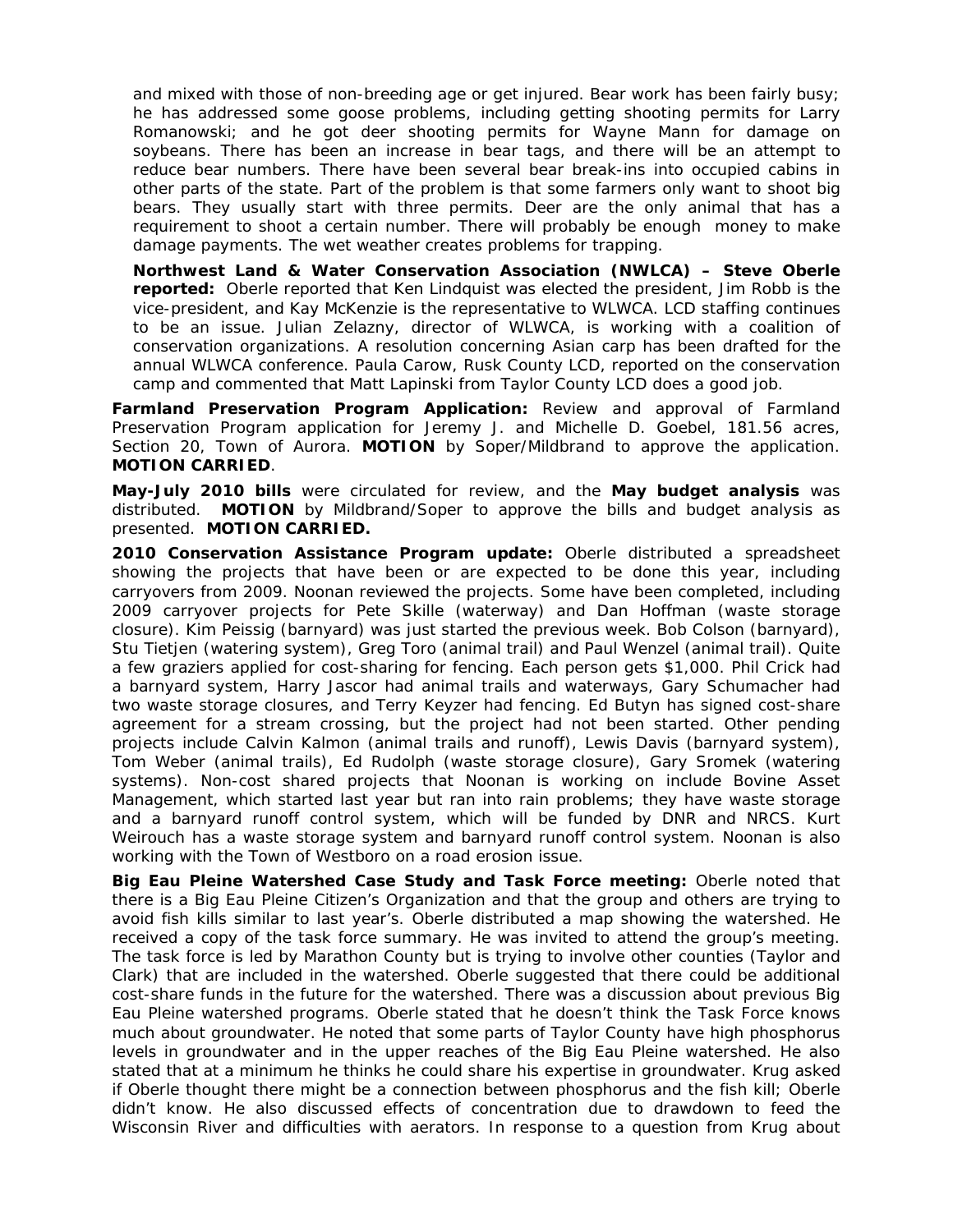continued involvement, Oberle said perhaps the committee might want to make a formal motion authorizing his continued participation. Meetings are usually held in Wausau. **MOTION** by Mildbrand/Purvis to authorize Oberle to participate in the Big Eau Pleine Watershed Task Force. **MOTION CARRIED**.

**North Breeze Dairy WPDES permit applications and site plans/specs review:** In responding to a comment by Oberle concerning materials that Gerrits had with him, Gerrits responded that the materials were not for the county but were his copies. He wanted to address a concern expressed by Oberle that the county and the Town of Little Black had not received copies of the documents when they were submitted to DNR and stated that given the volume of materials, it was wiser to submit the documents only to DNR rather than having to recall the documents from the county and town in order to make any revisions required by DNR. In response to a question from Krug, Gerrits briefly listed the items included in the documents. Discussion of the DNR and county review time frames ensued. Gerrits asked if they would need to resubmit a permit application. Oberle said he would give them a new permit application, which would need signatures and payment of a permit application fee. Oberle said Gerrits could wait until they had their revised plans and specs to give to the county and noted that the Nutrient Management Plan had been taken care of and that he would not need that. Krug asked about the WPDES permit application that Oberle had earlier showed him. Oberle said that it had good information. There was a discussion about changes that have been made to the site plans. Gerrits offered to send a copy of the current plan to the committee.

**Correspondence:** 2011 Preliminary Allocation Plan; Land and Water Board Meeting Minutes; WLWCA Conference Volunteer Information. Oberle discussed the Preliminary Allocation Plan, noting that staffing dollars were decreased from \$140,388 in 2010 to \$138,032 in 2011 and that cost-share funds were decreased from \$63,000 to \$60,931. These amounts are subject to change, however. Oberle speculated that if the number of staff were decreased, the staffing dollars and cost-share might be decreased. Oberle said that if there is more staff, it offers more opportunities for other grants. Krug mentioned that one position in the LCD is contingent on state funding and wondered if that position is still funded by the state and at what percent. Oberle replied that it is totally covered by state funding, citing an increase in the staffing budget several years ago, which he claimed covered that position in full. Oberle then asked if the zero percent increase desired by the county was only in discretionary income or including staffing and benefits. Oberle asked if the permit fees that the LCD collects will be going to the department or to the general fund. Discussion followed. Krug suggested putting the question on the next LCC meeting.

# **Future meetings/events**:

Taylor County Clean Sweep .................................................... (Rib Lake/Holway) August 19, 2010 Big Eau Pleine Task Force meetings (Oberle) .................. (Wausau) August 19 & September 16, 2010 **Next LCC Meeting .................................................................. 9:00 a.m., September 21, 2010** 

**MOTION** by Mildbrand/Soper to adjourn at 12:20 p.m.

Oberle's evaluation, which was on the agenda, was postponed until the September 21 meeting.

**\_\_\_\_\_\_\_\_\_\_\_\_\_\_\_\_\_\_\_\_\_\_\_\_ \_\_\_\_\_\_\_\_\_\_\_\_\_\_\_\_\_\_\_\_** 

Chair **Date** Date **Date**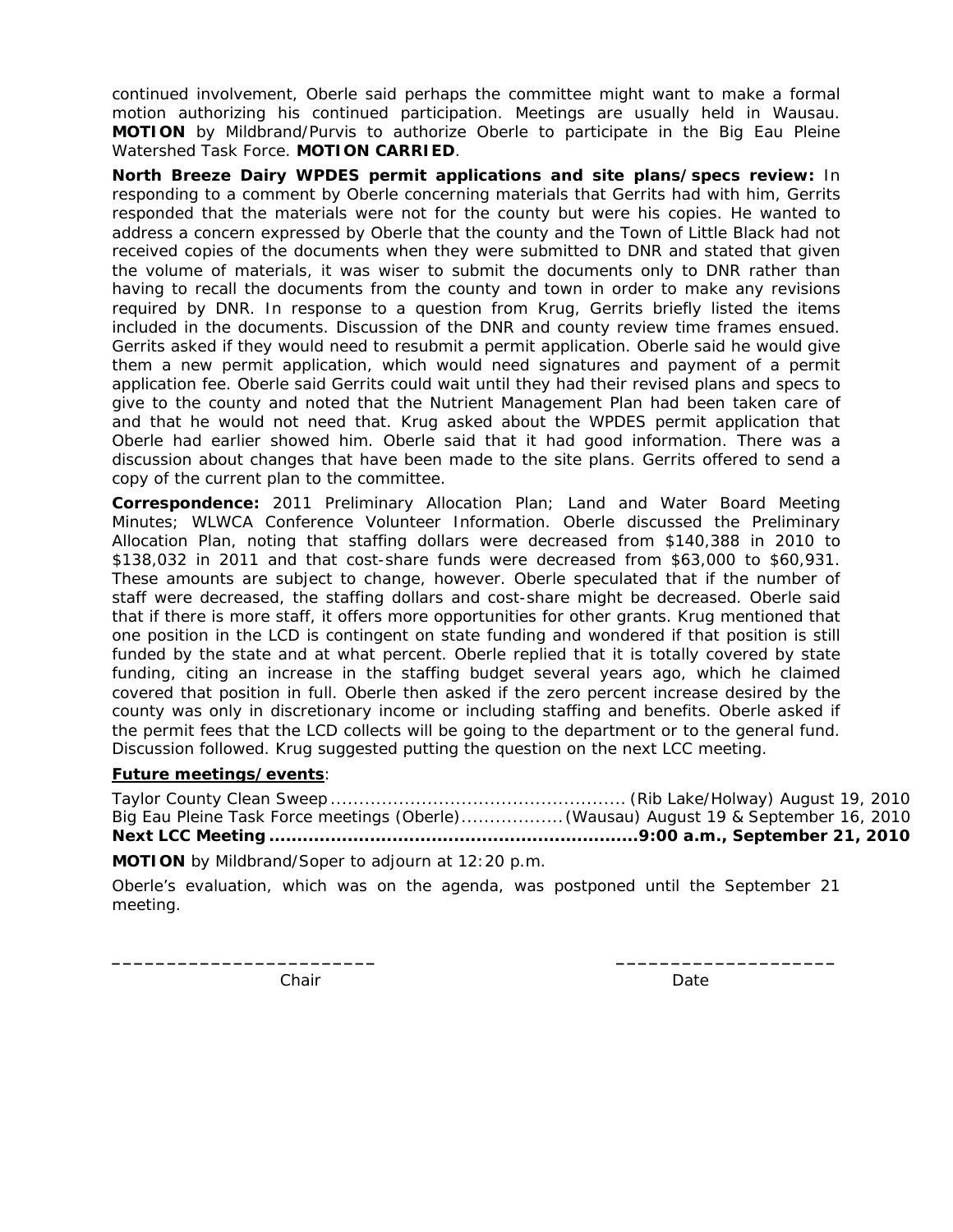Minutes of May 18, 2010 Meeting

The monthly LCC meeting was called to order by Dave Krug at 10.00 a.m. The meeting was held in the UW Extension Meeting Room, County-USDA Service Center, Medford, Wisconsin. Members present were David Krug, Chairman, Scott Mildbrand, Tim Peterson, Donald Purvis, and Ray Soper. Others present were Deb Esselman, FSA County Executive Director; Bob Plawski, NRCS District Conservationist; Steve Oberle, County Conservationist; Matt Lapinski, LCD Resource Conservationist; and Cathy Mauer, LCD Conservation Assistant. Also present were Chuck Zenner, Taylor County Board of Supervisors; Brian Gerrits, Financial Manager of North Breeze Dairy; Paul Sturgis, Croptech Agronomics (North Breeze Dairy nutrient management planner); Brian Wilson, *The Star News*; and Paula Liske, WKEB/WIGM Radio.

**MOTION** by Mildbrand/Purvis to approve the agenda as distributed and posted. **MOTION CARRIED.**

**MOTION** by Mildbrand/Purvis to approve the April 19, 2010 LCC meeting minutes. **MOTION CARRIED.** 

April 2010 bills were circulated for review, and the March budget analysis was distributed. **MOTION** by Purvis/Peterson to approve the bills and budget analysis as presented. **MOTION CARRIED.**

## **OLD BUSINESS:**

**Welcome of new LCC member**, Ray Soper. **Thank you and presentation of certificate to past LCC member**, Chuck Zenner.

**Taylor County Nutrient Management Planning (NMP) Incentive Program:** Proposal to create an incentive program that would include payments for soil and manure sampling as part of development or updating of an NMP. Information about the program, including an explanation of the program, a landowner agreement form [for properties being rented or otherwise used for manure application by an operator], and an agreement for receiving incentive payments was included in the LCC packet for this meeting. Past programs included payments for plan development as well as soil and manure sampling. The new incentive program would encourage farmers to write their own plans. The program would use existing funding from past NMP cost-sharing, which came from Kraft Dairy Trust [and DATCP] grants. In response to questions from Mildbrand about what would happen if there was not enough money. Oberle replied that he does not expect people to break the door down for funds but that he is applying to the state for more funds. Krug sought verification that the program would be for Taylor County only and that land would be eligible only one time per acre. Soper asked if it needed to be stated that the county would not be obligated if there was not enough funding. **MOTION** by Mildbrand/Peterson to approve creation of the program for Nutrient Management Planning Incentives as presented, with the addition of a statement that payments are subject to the availability of funding. **MOTION CARRIED**.

**North Breeze Dairy (NBD) Nutrient Management Plan (NMP):** Krug reviewed the history of NMD's permit application process, including seeking approval of their preliminary NMP. He noted that WDNR had approved the revised plan that Taylor County is reviewing, that Oberle had submitted a "final review summary" to which Sturgis and Gerrits had responded. He also noted that the next step would be approval of the site plan. Gerrits stated that the engineers were to the 95% review point, would be sending plans to NBD today, and that they would have a meeting with the engineers and installers soon. Krug stated that the NMP is just one requirement for the permit. NBD had previously asked for a decision on the NMP approval by the end of May, which Krug stated he thought was reasonable. In his response, Oberle asked the committee to delay approval because he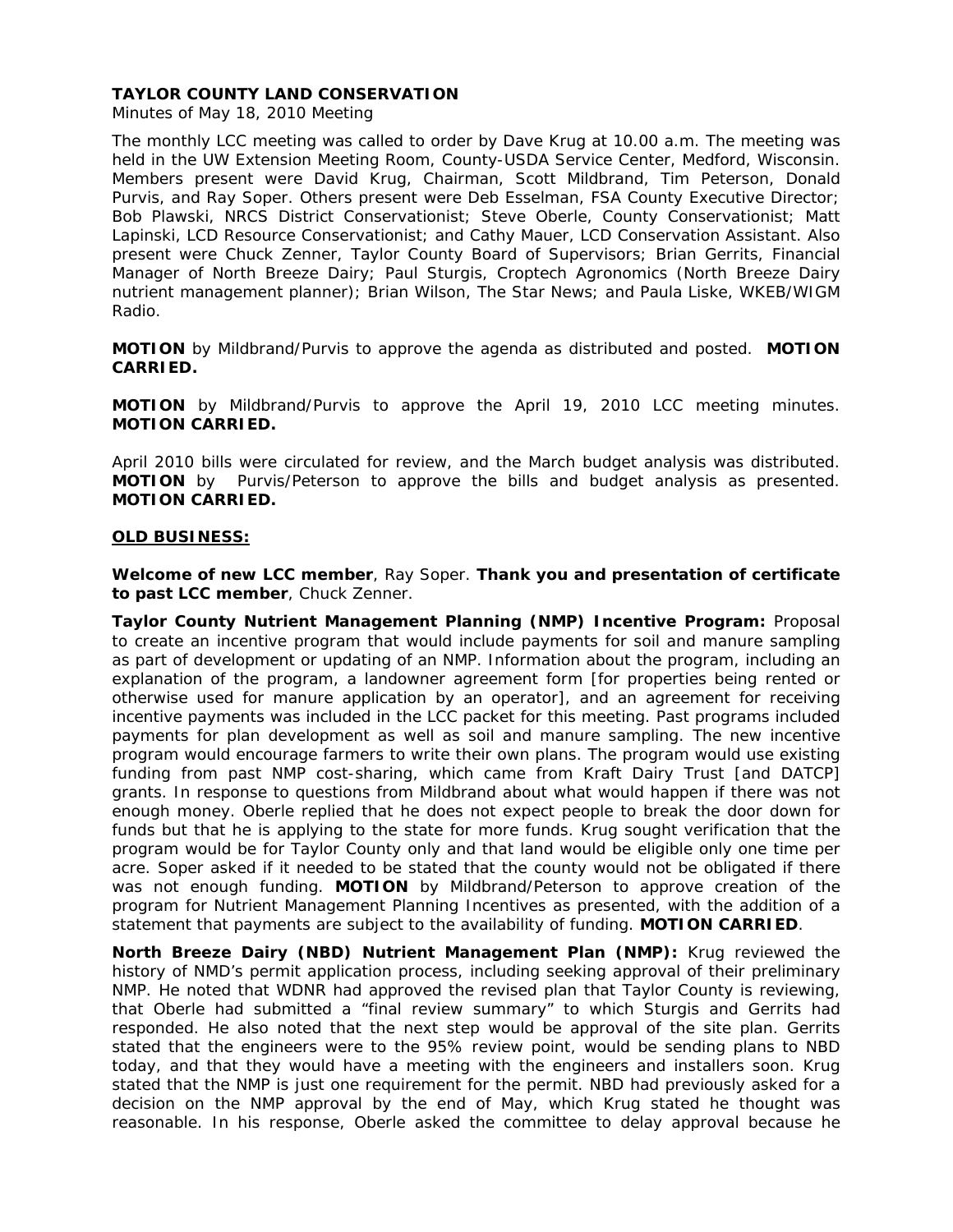thinks more information is needed. He read a memo he wrote to the LCC dated today along with information from him. He still questions if NBD has an adequate land base and stated that issues remain unresolved, including those related to Bach Farms. Oberle feels that Bach Farms use of land prior to its use by NBD is problematic and that NBD's NMP is incomplete and not acceptable. Oberle cited an email from Bill Hafs (Brown County Conservationist) that 1.8 to 3 acres is needed per cow for spreading of manure. Mildbrand pointed out that the land base issue had been addressed by the resolution previously passed by the LCC (that resolution restricted the number of cows until actual manure values from NBD are available). He stated that the current hang-up is deciding if the NMP is a living document. Krug questioned Oberle if even with the resolution he was not willing to accept use of Lake Breeze Dairy (LBD) values. Oberle said that since the committee passed the resolution his accepting LBD or not did not matter. He went on to state that use of LBD values was based on similarities that in his opinion were not valid because NBD was changing the proposed facility. Krug mention that the resolution offers safeguards.

Oberle said that there was not a complete NMP. Zenner asked Sturgis if Oberle had received a complete Bach NMP. Sturgis replied that only 2<sup>nd</sup> year credits are required, therefore only credits from 2009 were credited into 2010 and that these were relatively small numbers. Anything from 2008 was not included because they would be third year credits. He stated that Oberle did not receive the Bach NMP and annual plans from him but received it from Andrew Craig of WDNR. He stated that nobody had required Bach to have an NMP for the heifer facility. Oberle disputed that. Krug asked about the size of the facility. Oberle said he calculated 4000 tons of solid manure or 1.71 million gallon of liquids and that Beef World would have 10,000 tons of solid or 7.7 million gallons of liquid. Sturgis said that Beef World (in Clark County) was not part of Bach Farms and that the heifer facility had a separate land base. Sturgis suggested that Oberle send a letter to Bach requesting an NMP for the heifer facility and that Bach had not received such a request previously. Zenner asked if Oberle had contacted Andrew Craig. Oberle said that he had been asking for NMPs for Bach's facilities since he found out Bach would be involved and that he doesn't know if Bach's plan is complete. Mildbrand asked how Oberle would know if the Bach plan was complete. Sturgis asked how often Taylor County wanted updates and under what time frame. He pointed out that there would be field and crop changes and reiterated that an NMP is a living document. Oberle criticized the omission of newer data in the NMP; Sturgis explained the timing of the availability of data and the writing of the associated annual reports, especially relative to the lengthiness of the approval process. Krug questioned if newer soil samples wouldn't resolve the question of credits unless there weren't sample. Sturgis pointed out that samples are done in a rotation with samples being taken every four years. Oberle claimed that 500 acres had not been sampled, but Sturgis disputed that. The plan used a 101 ppm value for fields without current samples and that unsampled fields would be sampled as they come due. Mildbrand pointed out that delaying would result in more fields being due for sampling and that at some point it becomes unfair. Oberle disputed that he was delaying. He added that previous NMPs from other farms had only been looked at for a minute before being signed but that the NBD plan has been gone over with a fine-toothed comb such that it would be impossible for them (NBD) to satisfy Oberle. He added that the job of the LCC is to protect the land and the water resources, not to prevent NBD from coming in. Krug asked if we [the LCC and LCD] were being consistent relative to how other farms had been dealt with. Oberle said no, because this is a different situation because he is usually dealing with a complete plan and because of the size of the dairy. Sturgis reminded Oberle and the committee that NBD and Bach Farms are two separate facilities that should be treated separately though there will be a transition period with perhaps 1000 transition acres. He pointed out that NMPs outline procedures for dealing with the manure and suggested that members could contact Craig. Krug said he had called Craig, who does not have a concern about the revised plan, which was already approved by the DNR. Mildbrand also talked to Craig, who told him that no manure will be spread until there is adequate sampling or they would be in violation. Oversight will be by the DNR; Mildbrand asked when anyone felt the DNR had not regulated enough. Oberle cited items he felt were missing from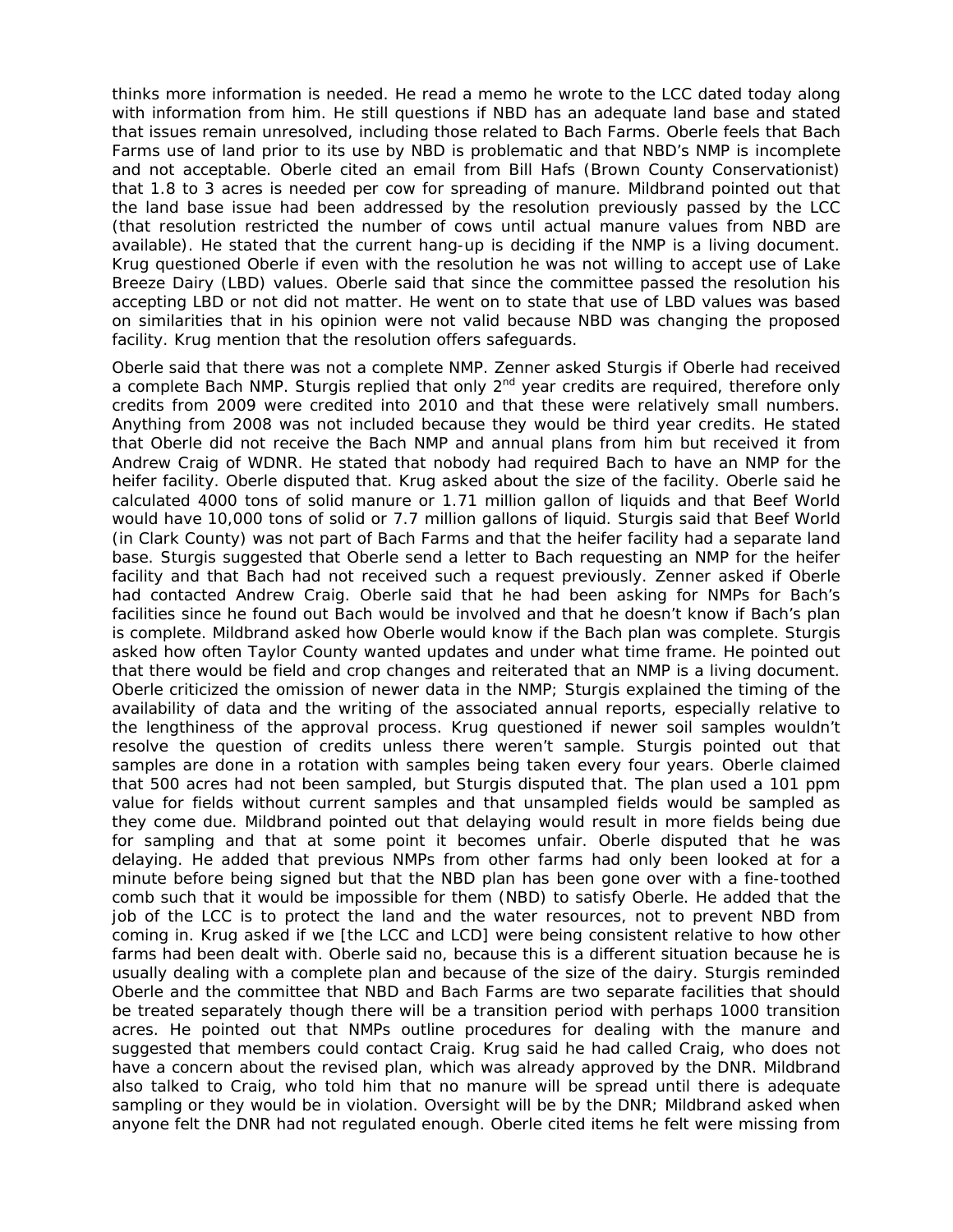the plan and that the plan was not in compliance. He continued arguing that the NMP submitted by NBD was not complete. Krug said NMPs were an ongoing process and asked when Oberle would be satisfied. Sturgis said he could accommodate if Oberle would give him a date and what was still needed. **MOTION by Peterson/Milbrand to approve the preliminary nutrient management plan for North Breeze Dairy.** Question by Soper about how many acres are not in compliance and why not. Oberle said there were probably over 500 acres but that it is the plan that is out of compliance due to issues of soil samples, credits, his being unable to read the soil tests and to tie them to the correct field, and soil restrictions maps that he finds unsatisfactory. Until he has a plan he feels is complete, he can't say if there is enough land base available, including NBD and Bach. Oberle stated that if NBD was not using Bach, then there wouldn't be an issue, but because they are, he needs both plans in order to determine if one plan meets the standard. Gerrits stated that he felt fortunate that they were dealing with just one person here whereas at Lake Breeze, they are dealing with fifteen farms. He asked if that were the case here, would Oberle ask for NMPs from all fifteen? Fond du Lac County does not ask for NMPs from all of them but does require that nutrients and fields need to be identified. Oberle said he would agree that having one landowner vs. would make things easier, but that he doesn't. He went on to say that there has been a track record with Bach that he is very concerned about. Mildbrand asked about the wetland maps and had a question about mention in Oberle's review of conduits to water. Sturgis replied that addressing this would be part of doing field verifications, and that all NMPs required having field verifications. Soper expressed concern about using minimal acres and that the restricted areas would lessen that. Sturgis pointed out that these acreages were small. Oberle again said he was only looking for consistency and completeness. Soper asked what if they had more nutrients than they had acres to spread. Sturgis and Krug pointed out that they were limited in cow numbers. Zenner said he had asked Craig the same question, and that they would be required to either cut back on animal units or get more acreage. Soper asked what if there was a violation. Sturgis replied that they could lose their license and be fined. Oberle asked about the contract for acres. Krug said that per the last meeting Oberle was to provide an agreement form. Oberle said that it would be the same form as for the NMP incentive program. Oberle said he was referring to the contracts for NBD. Mildrand said that when the existing contracts expire, then a new agreement could be required. Peterson said that some wouldn't sign. Oberle said verbal agreement would be okay. Krug said this was a separate item from the MOTION, but there was a list of existing agreements now. Mildbrand asked to verify that that the preliminary plan was the same that was submitted to DNR and that samples will be taken before manure is spread. He was assured that this was the case. On a unanimous voice vote, **MOTION CARRIED**.

**MOTION** by Mildbrand/Purvis to approve the use of the agreement form, as presented for the NMP incentive program, for new contracts (valid for the contract period) or when existing agreements expire. **MOTION CARRIED**.

## **NEW BUSINESS:**

## **Reports**

**Land Conservation Department – Steve Oberle, County Conservationist, reported:** He attended a DATCP Board meeting that included discussion of the state's Livestock Siting law. A technical committee will be formed to look into revising the law. Public comments were taken at the meeting, including from Oberle. Oberle thought the Secretary would also be forming a separate panel that will look at policy-related issues related to livestock siting. Mildbrand asked if there had been any discussion of zoning ordinances. Oberle said he did not recall any such discussion.

**Natural Resources Conservation Service – Bob Plawski, District Conservationist, reported:** There were eight EQIP contracts totaling \$169,690 plus one recent barnyard and manure pit contract for \$156,000; total of \$325,690. The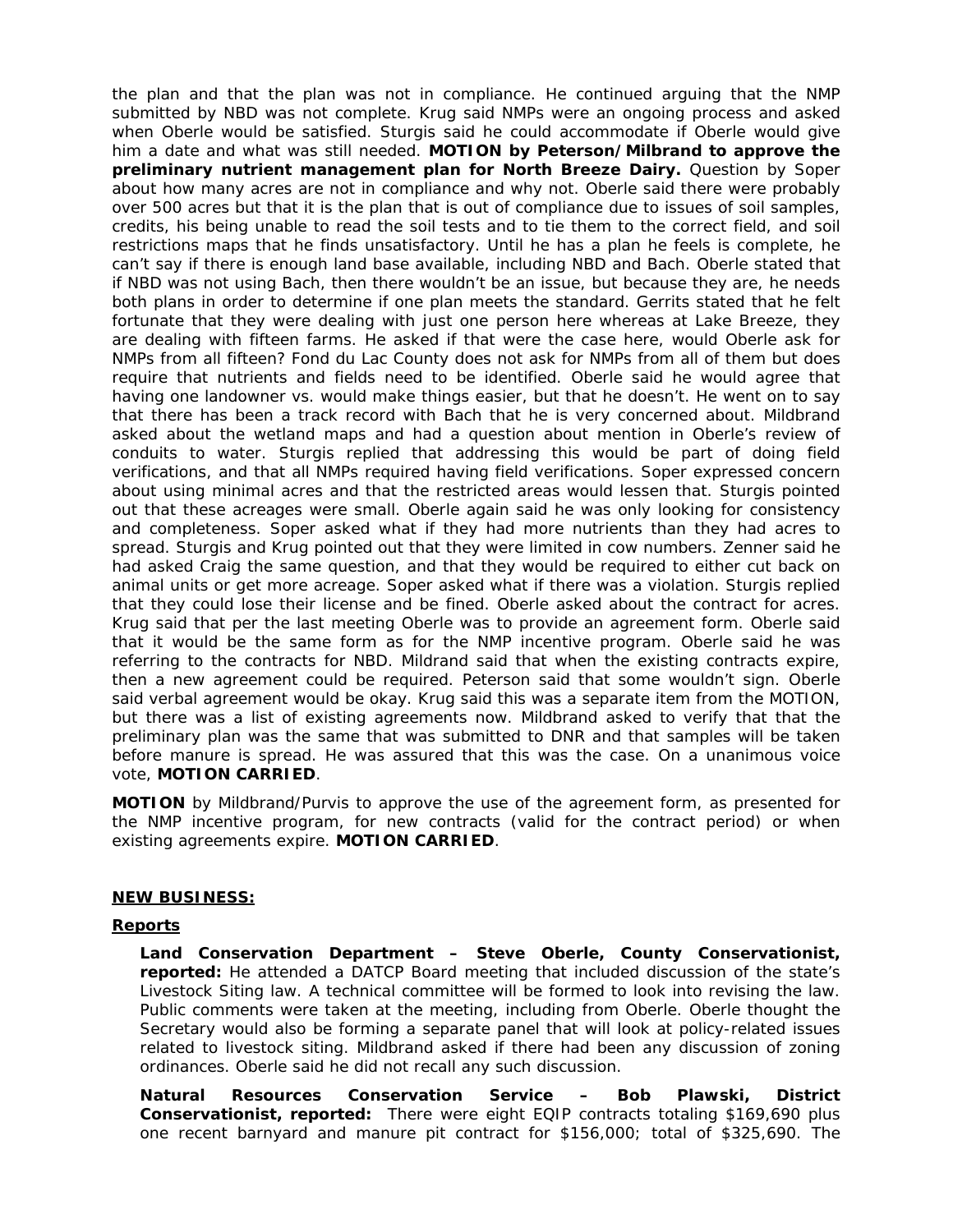Conservation Stewardship Program (CSP) using 2009 money for twelve 2010 contracts totaled \$177,010 over the next five years, ranging from \$567 to \$6,900 per year. They are currently taking applications through June 11. There are now 14 applications. There is a state-wide allocation of 130,000 acres for crop and hay and 30,000 acres for forest land. On the first go-round there were only 16,000 acres enrolled so they are doing a promotion for that. The average payment is about \$5-\$8/acre.

**Farm Service Agency – Deb Esselman, County Executive Director, reported:** Crop reports are coming in. There is a new crop disaster program called SURE. Producers still need insurance. 2008 payments are still being processed; values keep changing. DCP ends June 1. There will be a general CRP sign-up later. However, not much land is eligible in Taylor County and payment rates are low. 2012 Farm Bill hearings have begun in Pennsylvania' there is discussion of having no direct payments. The Farm Program division of FSA may assist with the Farm Loan division. The Facility Loan Program has funds available, as do the Beginning Farmers and Socially Disadvantaged programs.

**Representatives to Pri-Ru-Ta RC&D and to NWLCA**: **MOTION** by Mildbrand/Purvis to approve Oberle as representative to NWLCA. **MOTION CARRIED**. **MOTION** by Mildbrand/Purvis to approve Soper as representative to Pri-Ru-Ta and Zenner as alternate. **MOTION CARRIED**.

**Oberle Performance Review**: Krug suggested delaying the review until the next meeting. Oberle commented that he would be happy to have Zenner sit in on the review when it is held. Krug suggested that Zenner do so with compensation. **MOTION** by Mildbrand/Purvis to include Zenner in the evaluation review. **MOTION CARRIED**.

**\_\_\_\_\_\_\_\_\_\_\_\_\_\_\_\_\_\_\_\_\_\_\_\_ \_\_\_\_\_\_\_\_\_\_\_\_\_\_\_\_\_\_\_\_** 

**Next LCC Meeting ............................................................................................. July 27, 2010** 

**MOTION** by Peterson/Milbrand to adjourn at 12:10 p.m..

Chair **Date** Date **Date**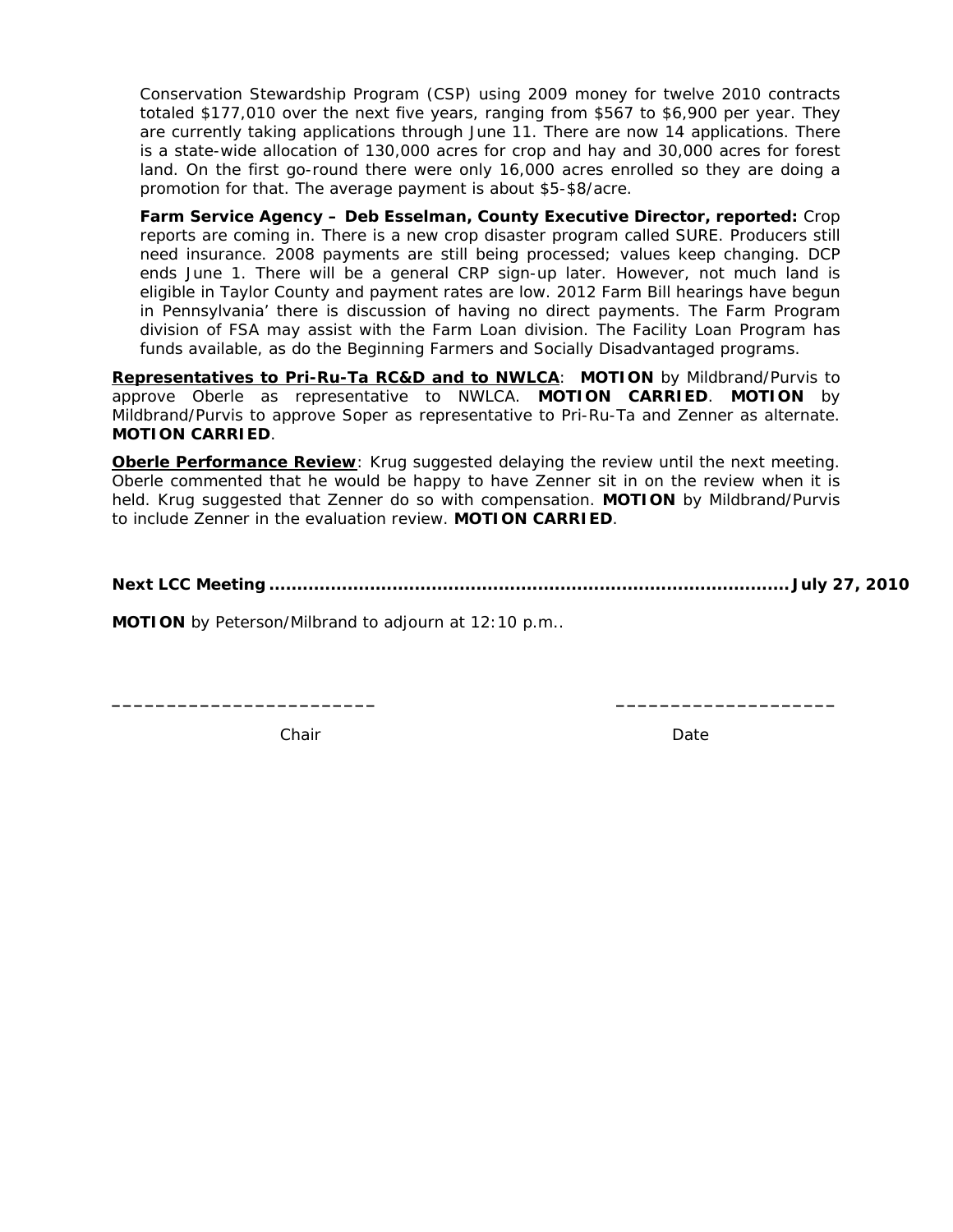Minutes of April 19, 2010 Meeting

The monthly LCC meeting was called to order by Dave Krug at 10:00 a.m. The meeting was held in the UW Extension Meeting Room, County-USDA Service Center, Medford, Wisconsin. Members present were David Krug, Chairman, Scott Mildbrand, Donald Purvis, and Charles Zenner. Others present were Chris Borden, Pri-Ru-Ta RC&D Coordinator; Deb Esselman, FSA County Executive Director (after noon); Ed Zydzik, USDA-APHIS (until noon); Steve Oberle, County Conservationist; Kyle Noonan, LCD Engineering Technician (until noon); Matt Lapinski, LCD Resource Conservationist (until noon); and Cathy Mauer, LCD Conservation Assistant. Also present were Brian Gerrits, North Breeze Dairy; Brian Wilson, *The Star News*; Mary Williams, Wisconsin Assemblywoman, District 87 and Pri-Ru-Ta RC&D Council President.

**MOTION** by Zenner/Purvis to approve the agenda as amended to add under new business: Application and resolution for Target Runoff Management (TRM) Grant and 2010 Soil and Water Resource Management (SWRM) Grant needing Krug's signature. **MOTION CARRIED.**

**MOTION** by Mildbrand/Zenner to approve the March 23, 2010 LCC meeting minutes. **MOTION CARRIED.** 

March 2010 bills were circulated for review, and the February 2010 budget analysis was distributed. **MOTION** by Zenner/Purvis to approve the bills and budget analysis as presented. **MOTION CARRIED.**

# **OLD BUSINESS:**

**2010 Northcentral Wisconsin Land Stewardship Conference recap**: The event was well attended, approximately 190 paid registrants plus speakers and staff. The conference about breaks even each year.

**Northbreeze Dairy (NBD) nutrient management plan (NMP)**: Krug briefly summarized held March 31. The meeting was attended by Oberle, Krug, Gerrits, Lapinski, and Paul Sturgis (nutrient management planner for Crop Tech, which is contracted to do NMPs for Lake Breeze Dairy and NBD). Attendees reviewed what still needs to be done and the time frame and also went over Oberle's summary of the NMP for NBD.

Oberle stated that on April 13 he had emailed Gerrits and Sturgis; a copy of the email was enclosed with the LCC meeting packet. Gerrits' response was received after the meeting packet was distributed. Oberle distributed a copy of Gerrits response and stated that he had received a copy of the NBD sample contract. Oberle stated that the March 31 meeting was productive and gave him an opportunity to explain what he saw in the NMP. Krug mentioned that Gerrits brought a copy of the signed resolution (the one approved by the LCC at the February 12 meeting along with him today and that it had been signed by all the dairy partners and by four of the five LCC members. Gerrits stated that he also felt it was a good meeting and that he would be happy to attend another meeting if it would be useful. In response to a question by Krug concerning updates, Oberle stated that only the sample contract had been received and that he thought that Gerrits response indicated that NBD would not be updating the NMP. Gerrits said he didn't think it was necessary to completely update the NMP from 2010 to 2011. As part of a discussion concerning a 2010 vs. 2011 plan and the need for a complete revision, Gerrits reminded those present that an NMP is a constantly changing document, even if rewritten, due to changes in cropping, etc. and that the real question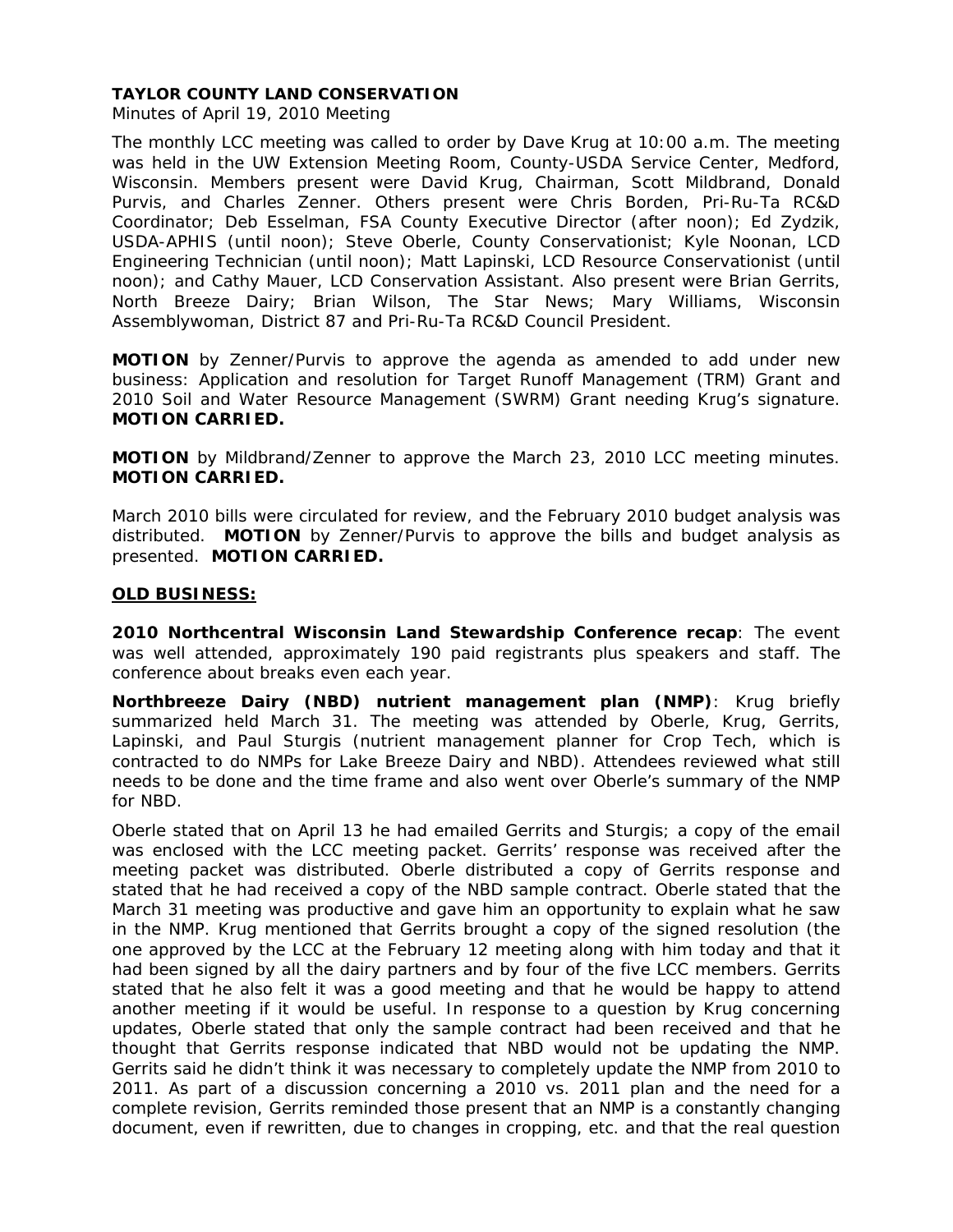is if NBD has enough land and if they know what they are doing. Mildbrand asked what would the difference be between a 2010 plan and a 2011 plan and if nutrients would be depleted if manure was not applied or the land was not cropped. Oberle replied that it would depend on what was applied in the past. Zenner asked if Bach would be using the fields if NBD was not. Gerrits said that was possible but that such use would be recorded in Bach's plan and reflected in the NBD plan. Oberle continued suggesting that a 2011 plan might be needed. Mildbrand pointed out that there was a catch 22, with NBD not being allowed to build until they had a plan and NBD not being able to develop an up-to-date plan until they have a facility. Gerrits mentioned that annual reports would record where manure was actually spread. Mildbrand said he understood that the plan (2010) was considered preliminary and that once there were animals and manure, then the plan would be reviewed and revised. Krug asked Oberle what he thought would be the difference between a 2010 plan and a 2011 plan. Oberle stated that his summary was for the committee to use in deciding on the plan. Zenner questioned what difference it made what date was on the plan, as long as the issues raised by Oberle were addressed. Mildbrand expressed concerns about differences between the plan and what might be actually spread if Bach used the land. In response to comments by Mildbrand and Zenner that it might be better if no manure were applied, Gerrits said that if manure were not applied, chemical fertilizer would be needed. Gerrits said that as long as they do not over apply and do not apply in areas where inappropriate, there should not be a problem. Oberle questioned approving an NMP before the plans and specs (for the facility) are approved. Oberle reiterated concerns about Steve Bach spreading. Mildbrand agreed with Zenner that while issues identified in Oberle's review need to be resolved, a new plan was not needed and once those issues were addressed, he would be satisfied. Oberle asked if once NBD has actual numbers, would the committee want an additional revised 2010 plan or if the numbers would be put into a 2011 plan. Zenner suggested that after actual numbers are available, the numbers would be put into a 2011 or even a 2012 plan. Oberle stated that the plan timing would be dependent on when manure would actually be spread. Gerrits questioned if Oberle would be satisfied regardless of what NBD gives him now. Krug emphasized that the plan is preliminary until there are actual numbers and that there will be a revised plan when the actual numbers are available. He said that what year is put on the preliminary plan is not too big an issue, but that the issues brought out in Oberle's plan review need to be addressed. Gerrits reiterated that NBD does not want to contaminate the waters of the county or over apply nutrients and that they want to abide by the setbacks. NBD has invited the LCD/LCC to work with them and has signed the resolution, which probably exceeds the authority of the county. Zenner asked if the LCC needs to deal with any of the issues. Gerrits stated that there were differences in opinion between Oberle and Sturgis on some issues. Oberle suggested that Gerrits and Sturgis could get together and submit a written response to the LCC concerning each issue. Zenner wondered if there were any deal breakers. Oberle mentioned the agreements [with landowners]. Krug, referring to the March 31 meeting, mentioned two issues: fitting the Bach plan into the NBD plan and 2010 vs. 2011. The agreements/land base availability were added as a third issue. Oberle asked if the response from Gerrits/Sturgis could be sent to Oberle ahead of the May 18 meeting so that he could send it to the LCC. Gerrits thought that would be possible.

**Contracts with landowners for NBD facility:** Krug noted that the signed resolution includes the term "signed contracts". The committee discussed sample contracts that Bach uses and what information should be included in landowner agreements/contracts. Acres, rental years, and location were some items mentioned. Location could be defined using FSA maps with field boundaries and township, section. Krug noted that there were not many landowners. Zenner suggested that if someone did not want to sign, verification by phone could suffice. Oberle referred to his summary of the NBD NMP and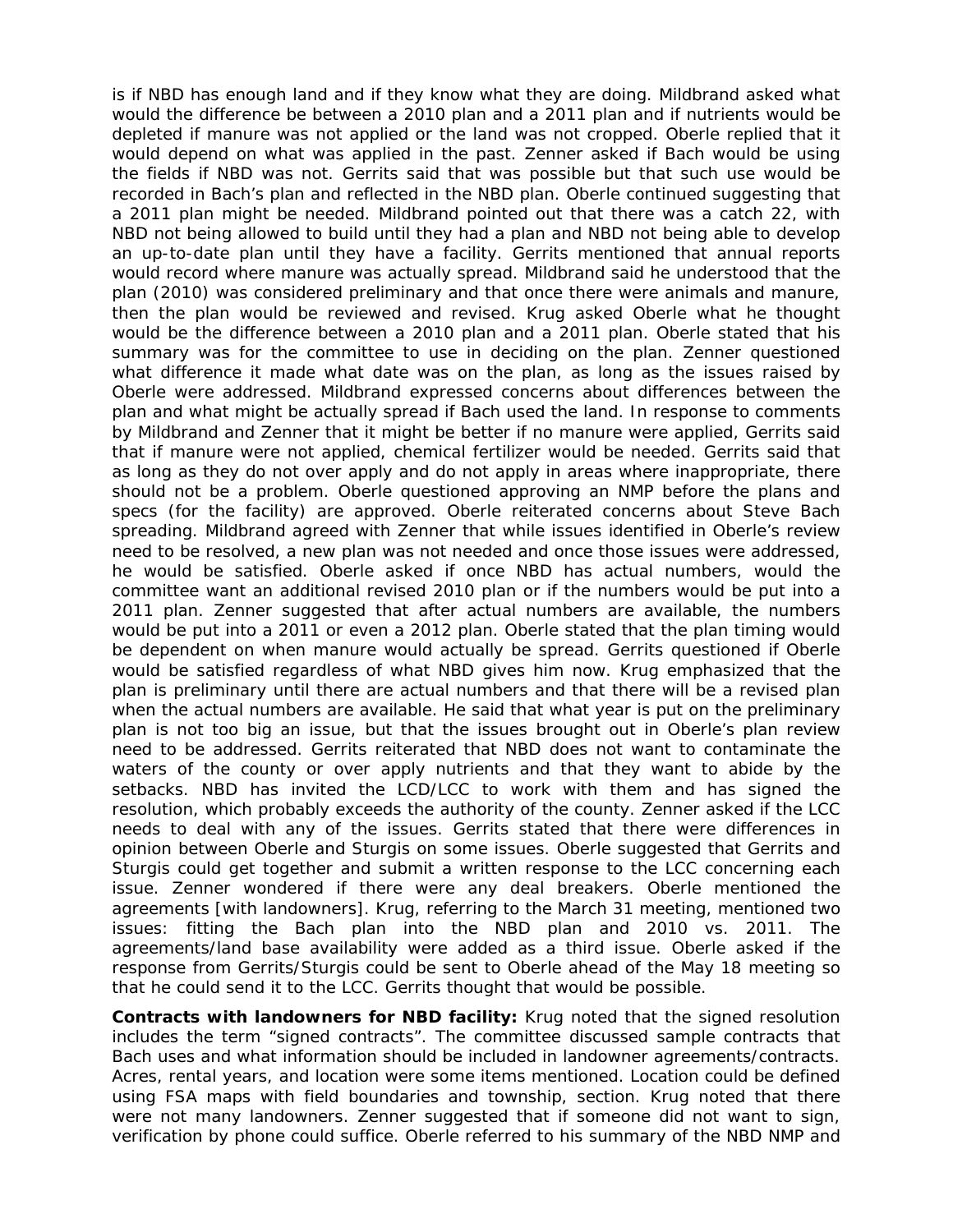the table listing agreements/contracts and stated that the landowner contact list should be consistent with the contracts/agreements. He stated that information should allow verification that the contracts were valid and current. Gerrits suggested that this had already been done. Oberle responded that the contracts did not have the needed information. He went on to question the dates that were listed. However, Krug noted that the date listed in the NBD document was the date signed, not the term of the agreement. Mildbrand noted that the table had the start year and if it was for a definite term or year-to-year and that this looked fine with him. In response to Oberle's continued questioning concerning agreement time frames, committee members explained that some contracts might be for a definite term, some might be year-toyear, and some might be verbal. Gerrits asked if NBD was being treated differently than other facilities. He stated that Bach would need to give a list to NBD so they would know they have a place to spread and that the list would be updated yearly. Zenner asked Oberle if other landowners were expected to have agreements and stressed that it was necessary to treat all landowners the same. Purvis said in some cases NBD was not actually renting land but rather just spreading manure on the land. There would also need to be a way to verify the availability of such land. Oberle said that he would not need a new signed agreement every year. The committee discussed a draft landowner agreement distributed by Lapinski. In response to a question by Mildbrand about landowner willingness to sign an agreement, Purvis pointed out that FSA requires landowners to verify that they are renting to operators. Oberle asked if people whose land is being spread on know where, when, and how much manure is being spread. Gerrits responded that Bach and Sturgis would be taking care of that. Gerrits questioned how fields that were not rented but only had manure being spread would be handled. Discussion followed on how an agreement form could be worded to include both rental and non-rental situations. Oberle suggested that the committee postpone a decision on the agreement form, review it on their own time, and send their input to the LCD before the next meeting. Gerrits said that the issue was availability for manure spreading, not rent. Zydzik asked if many people wanted manure. Gerrits replied that some were asking and that he expected more once the controversy over the dairy abated. **MOTION** by Zenner/Mildbrand to table action on the contracts/agreements. Wilson asked for clarification that Gerrits would need to go back to landowners who were already on their list of contracts and ask them to sign another form. Zenner pointed out that the LCD would then need to go back to other facilities with NMP contracts. Discussion followed concerning grandfathering in past NMPs. **MOTION CARRIED**.

# **NEW BUSINESS:**

# **Reports**

**Land Conservation Department – Steve Oberle, County Conservationist, reported:** Oberle submitted the 2010 Soil and Water Resource Management Grant agreement for Krug's signature. The grant is for a total of \$274,312 with \$140,388 for staffing and \$133,924 for cost-share, including 2009 extensions and 2010 new money.

The LCD is applying for a TRM Grant for the Weiroch property near Miller Dam. The grant would cover a barnyard and milk house effluent. A resolution is needed as part of the grant application. The resolution would delegate authority to Oberle for applying for and administering the grant. **MOTION** by Purvis to approve the resolution delegating authority to Oberle. Discussion of the wording of the resolution followed. **MOTION WITHDRAWN** by Purvis**. MOTION** by Mildbrand/Zenner to approve the resolution as amended to strike the County Board of Supervisors and replace with the LCC. **MOTION CARRIED**.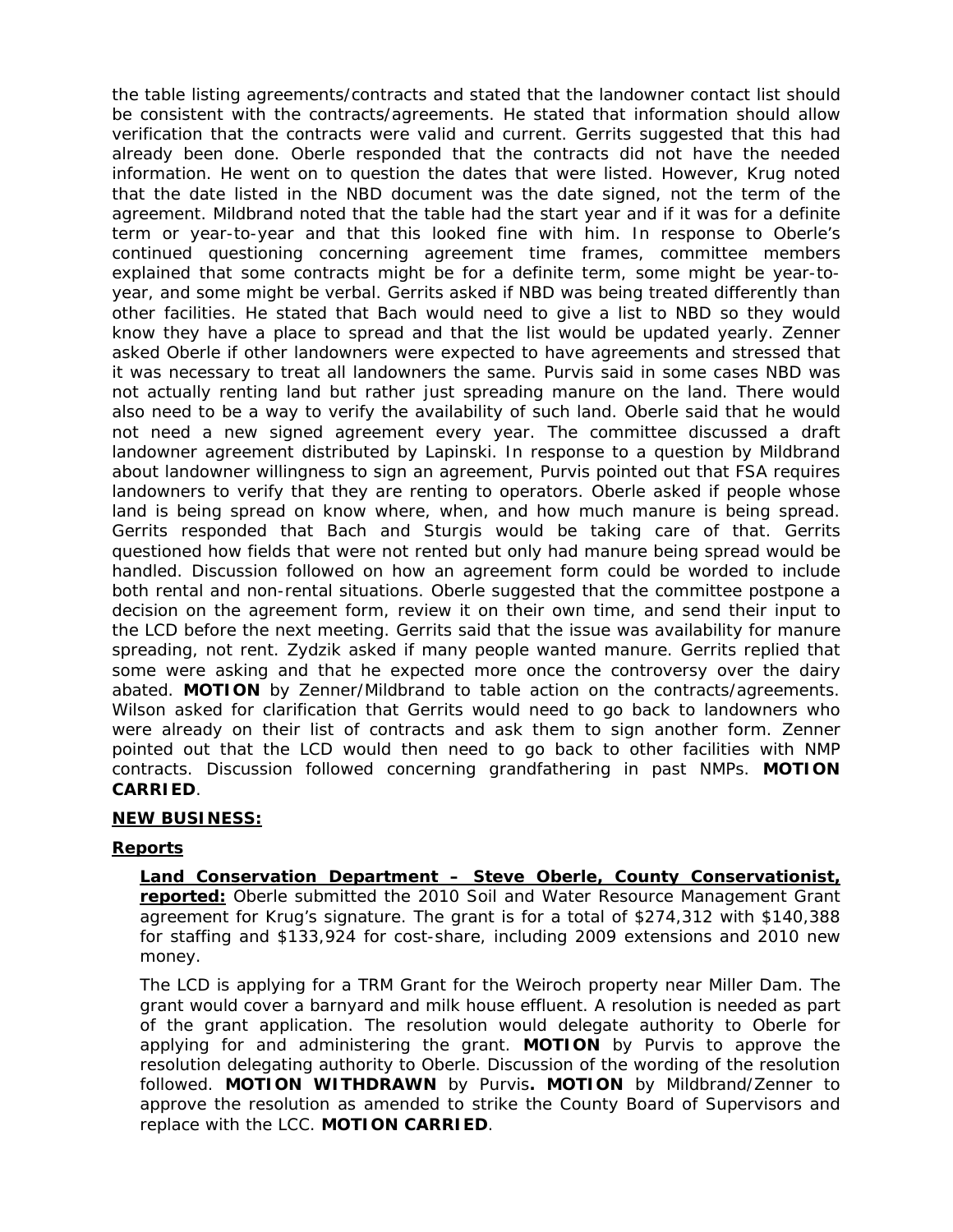**Wildlife Damage Program – Ed Zydzik, USDA-APHIS, reported:** Zydzik worked on deer removal in a tuberculosis area in Minnesota. He is working with the National Park Service to remove deer from two islands in the Apostle Island National Lake Shore. Starling removal at Patrick Fur Farm was quite successful and created interest among other mink ranches. Zydzik is working with Adrian Wydeven of WDNR to collar wolves. This is of benefit to APHIS in control efforts. There is enough funding this year to pay claims. The state now has control of goose permits rather than the US Fish and Wildlife Service. Zydzik was a presenter at the recent Land Stewardship Conference. APHIS assists towns and private citizens with beaver control; there is a charge for this service.

**Farm Service Agency – Deb Esselmann, County Executive Director, reported:** DCP signup is going on now; the sign-up deadline is June 1. The BCAP (Biomass Crop Assistance Program) was a disaster. Under the program loggers were being paid for selling to companies using biomass. The application process was suspended due to limited availability of funds. Another phase of biomass payments, which will pay farmers to raise biomass, may be started. FSA is still working on 2008 and 2009 disaster payments. Although 2009 drought losses came under the program, many were not insured and are therefore not eligible. Under a new revenue-based program for disaster payments, all crops, including hay, must be insured. FSA is swamped with farm loan applications. Milk prices are still bad. There are no new programs. July 15 is the crop reporting deadline. Many crops are going in, but it is very dry. FSA is supposed to get new imagery this year. The new software for making payments is finally working.

**Pri-Ru-Ta RC&D – Chris Borden, Coordinator reported:** NRCS has approximately \$400,000 available for EQIP cost-sharing in Price and Taylor Counties. Pri-Ru-Ta has hired Dale Peacock as the new grazing specialist for Douglas, Ashland, and Bayfield Counties. They have applied for grants to cover the grazing specialist positions through 2012. The Wisconsin Grassfed Beef Cooperative is receiving technical support from Pri-Ru-Ta. Beef is being sold under the Grassmeadow Beef [correct name is Wisconsin Meadows™ Grass-fed Beef] label; there is a high demand. New farmer training is being held with various entities, including Lake Superior Sustainable Farming. Mary Williams commented that drivetime will be an issue for the new grazing specialist in the northern counties. In response to a question from Oberle, Williams replied that two groundwater bills were not yet on the legislative calendar and that she has some issues with the bills. Borden said there was a lack of an up-to-date geological and groundwater database for this area.

**Concerning the bills and budget**, Mildbrand had a question concerning the NMP cost share of 50% and wondered if that was reviewed yearly. Oberle replied that the funds came from various programs and pools of money.

**County Conservation Aids Program resolution:** A resolution was need to transfer administrative authority for the County Conservation Aids Program from the Department of Forestry and Recreation to the LCD. The LCD has been administering the program for at least ten years, and a new staff person at DNR has requested an update to the paperwork. **MOTION** by Zenner/Mildbrand to approve transfer of the administrative authority. **MOTION CARRIED**.

**Abbotsford Workshop on WPDES Permitting and NMPS:** The workshop was attended by several LCC members, who had positive comments. Mildbrand mentioned that DNR has increased their oversight of NMPs. Both Krug and Zenner commented that Matt Zoschke, Clark County Conservationist, looks only at NRCS 590 Standard compliance, not NR 243 compliance, and relies on DNR. Oberle has an issue with that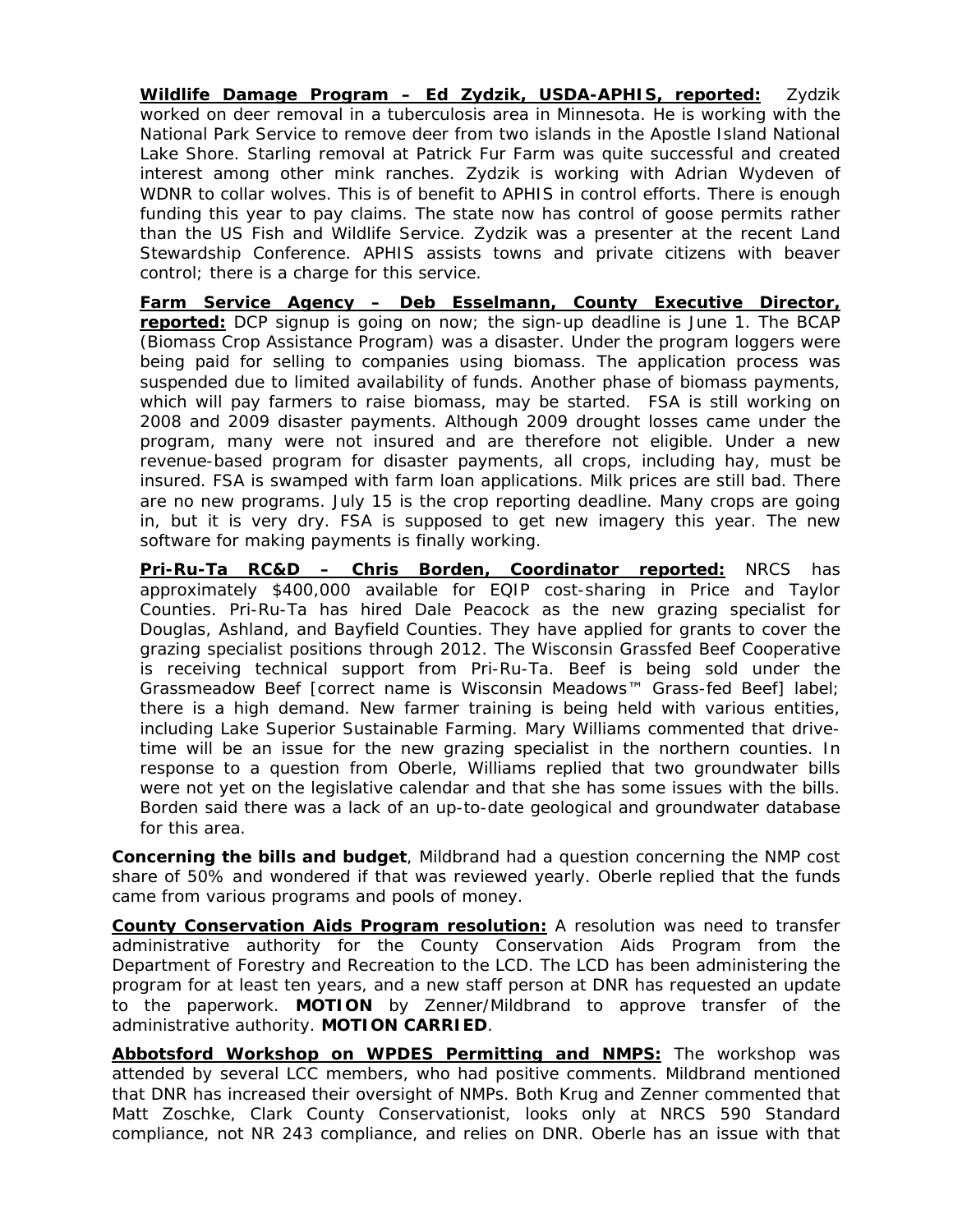approach. Mildbrand had a question about adding NR243 requirements to Chapter 63 of the County Code, where applicable. Oberle said that if NR243 is applicable, Taylor County would get the same plan as DNR. Gerrits commented that there was not enough money in the DNR budget to check that plans are being followed and that the DBA (Dairy Business Association) is supporting a licensing fee for CAFOS to pay for inspections. Zenner commented that Andrew Craig said that CAFOs are unlikely to violate due to costs or possible shutdowns.

**Nutrient Management Plan Incentive Program:** Oberle presented a proposal for a new incentive program to encourage nutrient management planning. Funding would come from previous grants; about \$15,000 is left. The new program would be an incentive program, not a cost-share. Only acres without past cost-share or incentive payments would be eligible. Both soil and manure samples would be covered at 75% cost-share. An NMP would be required before payment would be made. There would be a maximum of 1000 acres per applicant. Yearly updates would be required by March 31. Acres on which payments were made would no longer be eligible for future payments. A notice of compliance would be issued, which would require landowners to stay in compliance. On rented land the operator would receive the incentive payments.

**Correspondence:** *Thursday Note*; Land and Water Board Meeting Announcement/Agenda including future LCD funding.

**Other Business:** In response to a question from Krug concerning the timeline for NBD, Gerrits replied that the NBD Site Plan was expected by the end of May.

**\_\_\_\_\_\_\_\_\_\_\_\_\_\_\_\_\_\_\_\_\_\_\_\_\_\_\_\_\_\_\_\_ \_\_\_\_\_\_\_\_\_\_\_\_\_\_\_\_\_\_\_\_** 

**Next LCC Meeting ...................................................................................... May 18, 2010** 

**MOTION** by Zenner/Purvis to adjourn at 1:05 p.m.

**Chair** Date **Chair** Date **Date 2019**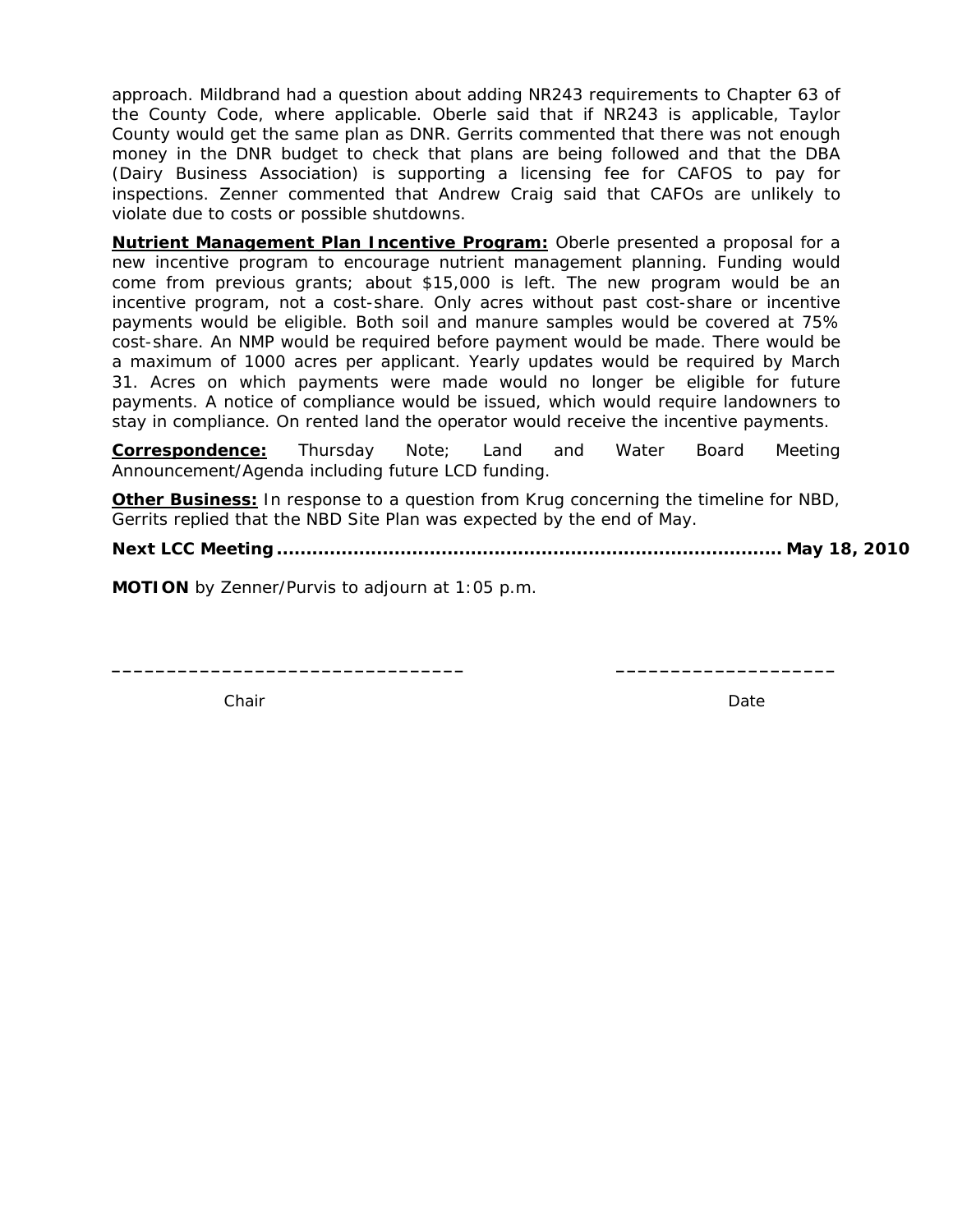Minutes of March 23, 2010 Meeting

The monthly LCC meeting was called to order by Dave Krug at 10:00 a.m. The meeting was held in the Taylor County Board Room, Taylor County Courthouse, 224 S.  $2^{nd}$  St, Medford, Wisconsin. Members present were David Krug, Chairman, Scott Mildbrand, Tim Peterson, Donald Purvis, and Charles Zenner. Others present were Steve Oberle, County Conservationist; Kyle Noonan, LCD Engineering Technician; and Cathy Mauer, LCD Conservation Assistant. Other County Board members, media, and members of the general public were also present.

**MOTION** by Mildbrand/Zenner to approve the agenda as revised to add reports under new business. **MOTION CARRIED.** Krug also clarified that there had been an amended agenda posted on March 22, after the original agenda had been posted.

**MOTION** by Mildbrand/Peterson to approve the February 12, 2010 LCC special meeting minutes. **MOTION CARRIED.** 

**January 15-March 22, 2010 bills** were circulated for review, and the January budget analysis was distributed. **MOTION** by Peterson/Zenner to approve the bills and budget analysis as presented. **MOTION CARRIED.**

## **OLD BUSINESS:**

**North Breeze Dairy resolution:** Krug reviewed the events related to the North Breeze Dairy (NBD) Chapter 63 permit application. An amended resolution, which was offered to resolve issues related to use of Lake Breeze Dairy (LBD) nutrient values in the preliminary NBD nutrient management plan (NMP) rather than "book" values and which was approved at the February 12 LCC meeting, was sent to North Breeze Dairy for review and approval by the owners. While in general agreement, the owners thought it would be wise to have their attorney, David Crass, review the amended resolution. Crass proposed several changes, which were submitted to the LCC. Krug offered three possible options as to how to move forward. Option 1 was to accept no changes to the amended resolution. Option 2, which was Krug's choice, was to consider the changes proposed by Crass. Option 3 was to go back to square one, i.e. to withdraw the resolution and to consider Lake Breeze values as included in the original preliminary NMP and the later use of NBD values when they became available. Krug reiterated that the resolution was developed as an attempt to bridge the gap until actual data was available from NBD. He asked if there were any other options. Mildbrand stated that the intention of the resolution was to give more protection to Taylor County than just use of the LBD values. **MOTION** by Milbrand/Peterson to go with Option 2 and go over the NBD proposed changes one at a time. **MOTION CARRIED**. Discussion followed. Oberle asked if Option 3 included the possibility of holding NBD to book values. Krug affirmed that it did. Zenner preferred Option 1, stating that the LCC had compromised enough and that NBD had already had a chance for input. Mildbrand asked for clarification that Option 1 would not remove the resolution that was passed on February 12, with which Zenner agreed. Mildbrand stated that he had talked to a supervisor from the Town of Little Black whose only objection was to number 9, "NBD retains all rights and defense to contest such alleged violations or non-compliance." Zenner pointed out that they had those rights anyway. Purvis stated he was not for the resolution but agreed with Zenner. He preferred going back to square one using the book values. Krug mentioned a phone conversation with Brian Gerrits and that he would be fine with Option 1 or 2. Mildbrand clarified that Option 1 was staying with the resolution that was passed on February 12 and that he agreed with Zenner about Option 1. Krug pointed out that Option 2 is under discussion. Mildbrand **RESCINDED MOTION** and Peterson agreed to rescinding. **MOTION** by Zenner/Mildbrand to go with Option 1 and take the resolution as adopted by the committee on February 12. **MOTION CARRIED** on a unanimous roll call vote.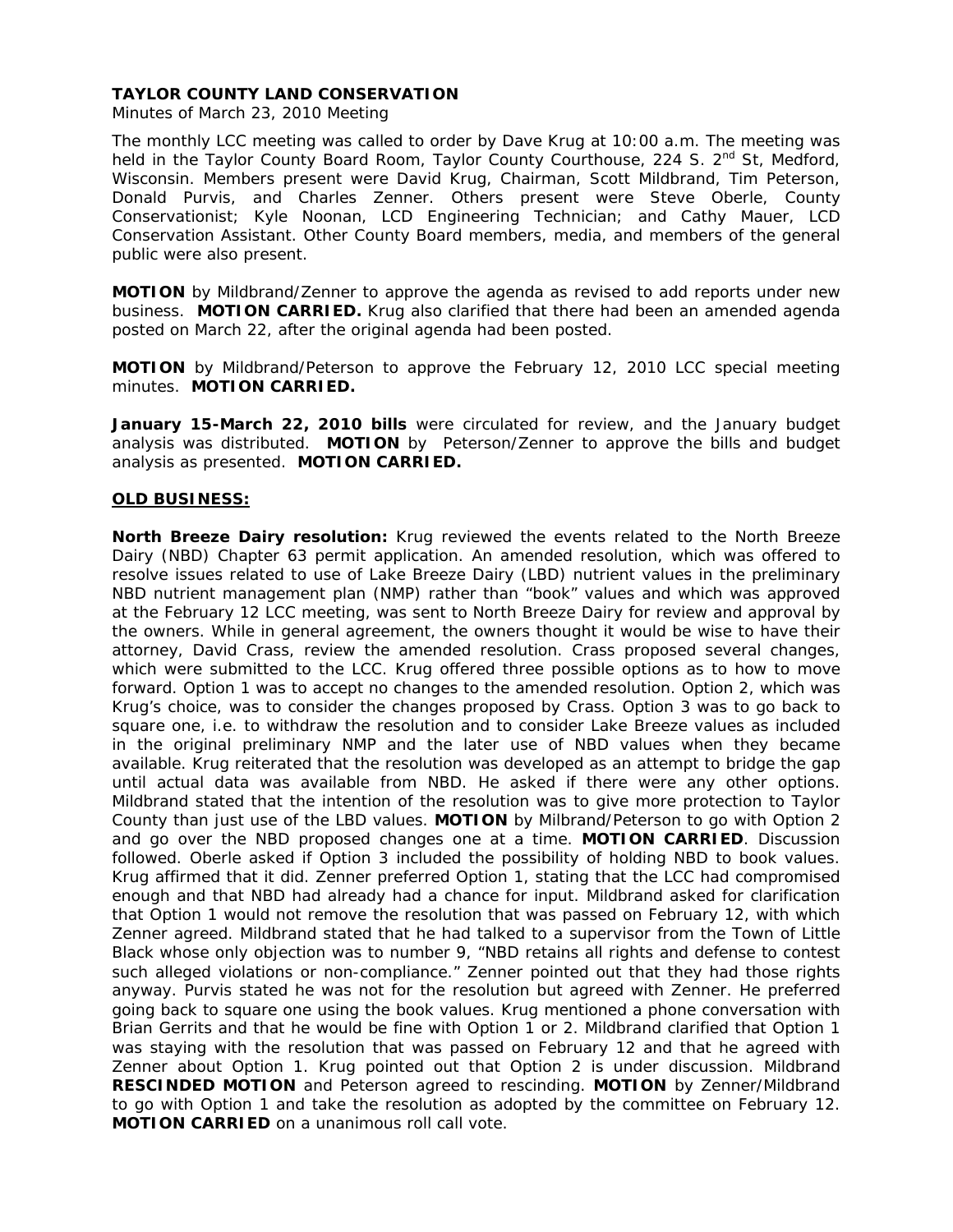Mildbrand requested moving consideration of the agenda item dealing with ordinances and that he is concerned about LCD authority to implement fines. He said there had been a suggestion of increasing penalties for non-compliance under Chapter 63, but he did not want further burden farmers in Taylor County. He said he would like to explore a special NBD ordinance that would apply just to them. The ordinance would cease to exist once they got to full capacity, because the resolution would cease to exist at that time. Peterson stated that ordinances could not apply just to one entity and that if NBD agreed to the fines in the resolution by signing the resolution, that was all that was needed. In response to a question by Mildbrand, Krug stated that Steve Anderson, County Corporation Counsel, that there might be problems enforcing the penalty without proper ordinance backing by the county. According to Peterson, Zenner, and Krug, one way to address the issue would be to change the fines in the ordinance, from \$100/day to \$1000/day. **MOTION** by Mildbrand to instruct Anderson to look into how the committee could enforce the penalty. Neil Micke, member of general audience representing the Town of Little Black, stated he thought the resolution would suffice. Peterson and Zenner agreed. Mildbrand **RESCINDED MOTION** to ask for more information from Anderson. Krug asked for motion to send resolution of February 12 to NBD. Peterson made clear that NBD's choice should be either Option 1 or the consensus of August 18 to use book values. **MOTION** by Zenner/Peterson to that if NBD does not accept resolution of February 12, the LCC would go back to use of book values. **MOTION CARRIED**.

**Review of Oberle's summary of the North Breeze Dairy Preliminary Nutrient Management Plan:** Oberle reviewed his final summary of the NBD NMP. He stated that land base availability is the issue. He also noted that attachments to his summary included a landowner contract list and an agreement example. Oberle expressed concern about contracts that may have expired and about written or verbal agreements. Krug asked if signed contracts had been required for other NMPs. Oberle replied that they had not been required. Zenner suggested verification from landowners that acres were available and that written verification would be preferred but that verification over the phone would be acceptable. Discussion followed. Verification would include acres and the time frame of availability. Micke (Little Black) stated that NR243 requires showing agreements and that the attached agreement example was satisfactory to the Town of Little Black and tentatively approved by WDNR. Zenner questioned distance of hauling in some agreements and whether someone would go thirty miles; Milbrand stated that he has talked with haulers who go that far. Oberle discussed hauling by Steve Bach and how one would tell where manure came from if there were a manure incident. Krug pointed out that there will also be other haulers involved. Peterson stated that WDNR will keep an eye on how much they are spreading and where they are spreading. He also stated that NBD will have to find enough acres to spread it on or give it away to someone who can use it. Oberle stated that he needs to know if there is enough land for both NBD and Steve Bach's facilities. Krug agreed with that but pointed out that both use the same planner. Mildbrand suggested a meeting among Oberle, Noonan, and Paul Sturgis (NBD nutrient management planner). Oberle said there was a meeting scheduled for March 31 with Gerrits, Oberle, Sturgis, Noonan, and Krug. Oberle asked if Bach should be there. Zenner said Bach's facility is in Clark County. Peterson pointed out that this is an issue relative to NBD and that Sturgis is the planner for both NBD and Bach. Krug stated that he and Oberle agreed that a representative of Little Black could be there, as well. Zenner asked if Oberle needed more input from the committee. Oberle asked what the decision was relative to signing of agreements. Zenner said that since signed agreements had not been required for other facilities it would be a problem to require them from NBD, but that at least verbal agreements would be good. Discussion followed. Peterson then said if it were done with NBD, it would have to be done with everyone. Micke said this was a start-up and perhaps start-ups could be treated differently. Zenner said he liked the idea of a form and that if it was not signed, someone could then call. Oberle had questions about the table of landowner contacts and the dates used.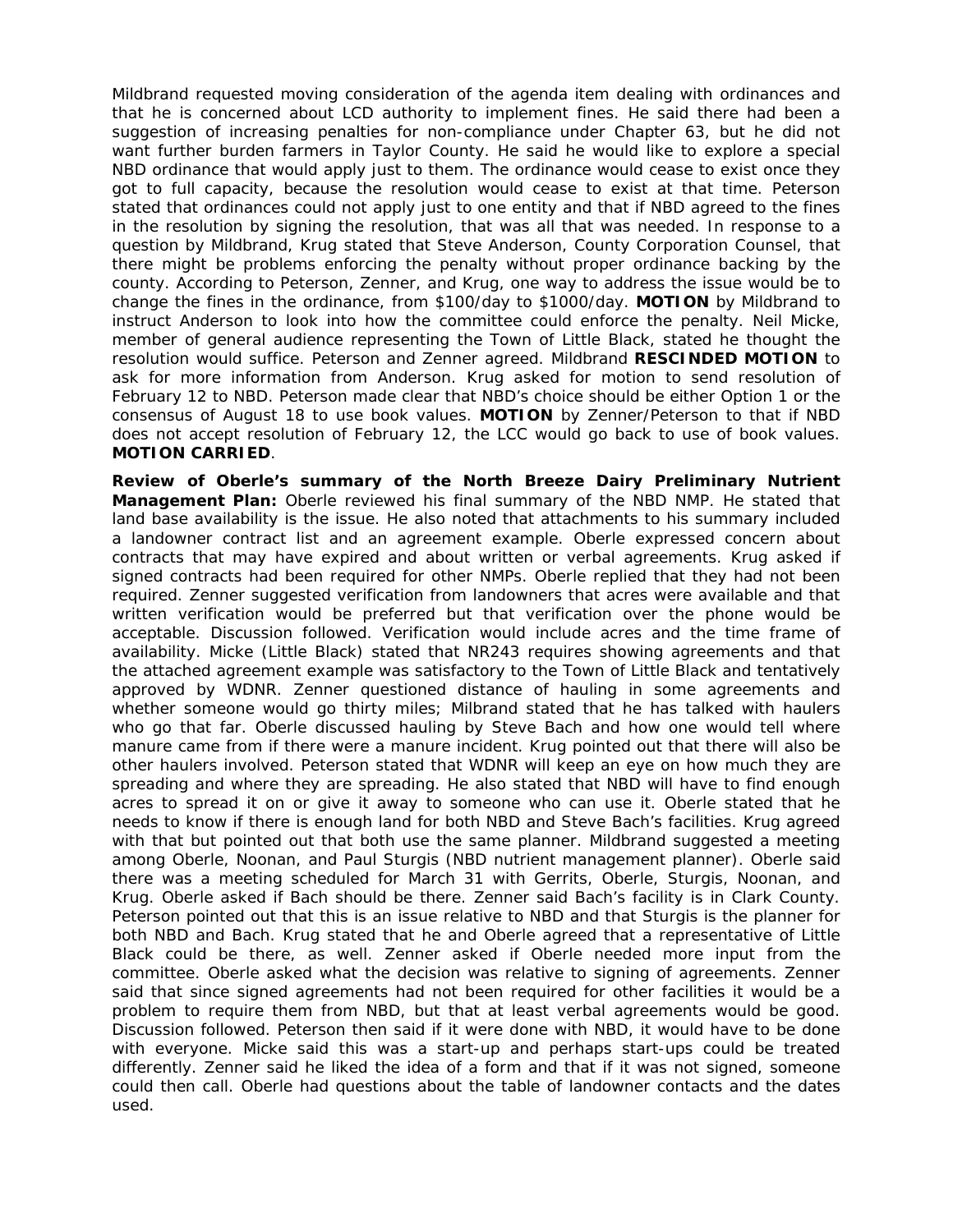Oberle reviewed the Field Information section and pointed out that despite correcting problems from the first NMP draft, some areas still need corrections. He also pointed out that some fields are subject to high soil loss though they meet T (tolerable soil loss) and that those fields should be watched. Mildbrand suggested that NBD could be asked to be pay special attention to those fields. Krug wondered if additional conservation measures should be required on those fields. In response to a question by Krug, Oberle stated that the LCD would be responsible for addressing problems. In the Soil Sampling and Testing section, Oberle pointed out that some fields had outdated soil samples and that NBD had not followed the protocol in addressing all of those instances and that he was not always able to verify that there was one soil test per five acres, as required. Under the 590 Assessment section Oberle pointed out that one field had a Phosphorus Index (PI) greater than 6, which is high; that field will have to be treated to bring the PI below 6. In response to a question from Mildbrand about whether this was the same as the phosphorus level shown in a soil test, Oberle replied that additional data goes into the PI. Under the Manure Spreading section, Oberle stated that he wants Bach's spreading history and that the spreading information for 2009 was not available when WDNR gave its preapproval of the NBD NMP but that it is now available but wasn't yet incorporated into the plan. Oberle stated that permitted facilities must file an annual report by January 31. Oberle stated that some fields have residential and industrial spreading, but that fields can receive manure from multiple sources as long as the allowed amount is not exceeded. In discussing the Maps and Restrictions table, Oberle pointed out some inconsistencies, e.g. the table and map don't match relative to spreading restrictions and that he tried to point out those areas. Krug stated that Gerrits expressed concern that these areas be identified so drivers would know where they could and could not spread manure.

Oberle discussed an attached letter from Byron Shaw, consultant to the Town of Little Black, in which some data indicates that Pine Creek, downstream from the proposed NBD site, may qualify as an Impaired Water. Oberle wondered what the process is to put a waterbody on the Impaired Waters list. Oberle said that WDNR has authority to do monitoring that LCD does not have. Zenner asked what it would take to get WDNR and Oberle to work together on monitoring; Oberle responded that it would take time and money. He suggested that monitoring after NBD starts operation could fall on the dairy.

Krug stated that there was still a lot of work to be done between the LCD and NBD and that if progress was not made, it would come back to the LCC. Oberle wondered if the LCC would be asking for another revised plan before NBD has its own manure. Mildbrand said it would be after NBD has its own manure. Zenner agreed. Oberle stated it would still come down to if the LCC approved the NMP. Following discussion of the need for and timing of a revised plan, Krug pointed out that the language in the manure ordinance is "preliminary" NMP and that the issues that Oberle pointed out could be addressed without a whole new plan. Noonan suggested that it could be 2012 or fall 2011 before any manure is spread. Zenner suggested that the LCC did not need to take any action on the NMP at this time. Krug said the LCC would need to look at issues being addressed and that the LCC would need to approve the preliminary plan as part of the permit process. The LCD has not yet received the revised Plans and Specifications from NBD's engineering firm.

## **NEW BUSINESS:**

**2010 Northcentral Wisconsin Land Stewardship Conference:** As of Monday, March 22, 125 people have registered for the conference, which will be held April 10 in Prentice.

**2010 Taylor/Price County Tree/Shrub Sale:** Mauer stated that approximately 15,000 trees and shrubs have been sold to about 150 buyers so far.

**Taylor County Land & Water Resource Management Plan (LWRMP) update:** Each county is required to have an LWRMP in order to qualify for Soil and Water Resource Management Grant funds from the state. Taylor County's first plan was approved in 2000. It was updated in 2005 and an update is required this year. The LCD will be doing the revision in house, rather than using a consultant as in the past. Only minor changes are expected. A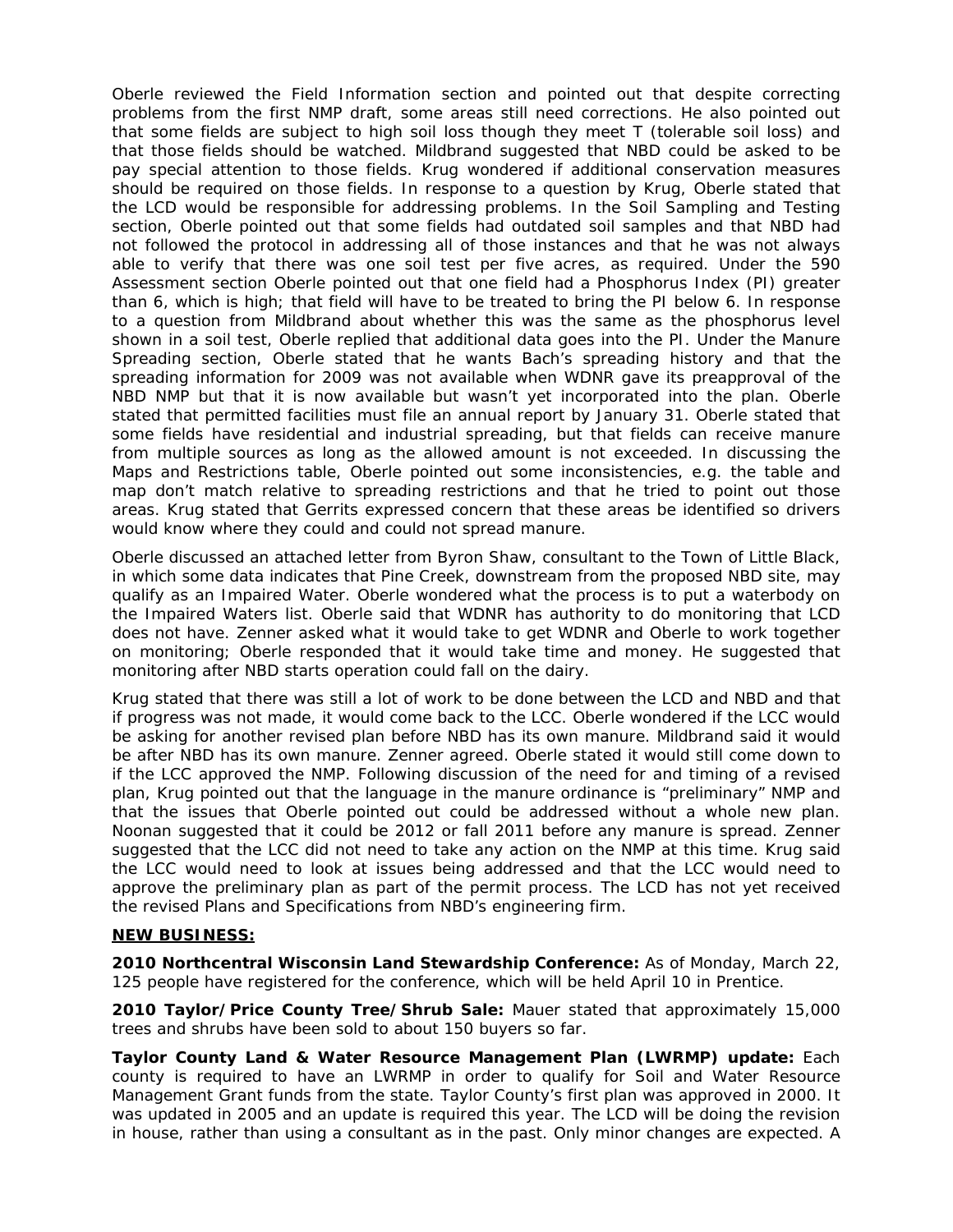planning committee was used in the past and members will be sent a letter to find out if they are interested in participating in the new revision.

**2011 Joint DATCP/DNR Soil and Water Resource Management (Nonpoint Source) Grant application:** The application is due April 15. Oberle is requesting \$195,275 for staffing and planning and \$164,000 (\$150,000 for the Conservation Assistance Program and \$14,000 for Nutrient Management Planning through SEG funds) for cost share practices. The NMP SEG funds require a four-year contract at \$7/acre/year (\$28/acre/4 years). Oberle stated that it would be nice if the farmers had a four-year contract on the land, as well, if renting. Oberle would also like to apply for a Targeted Runoff Management (TRM) grant. **MOTION** by Zenner/Purvis to approve the SWRM grant application and to give Oberle permission to apply for the TRM grant. **MOTION CARRIED.** 

**Revisions to Chapter 63, Taylor County Animal Manure and Nutrient Management Ordinance:** Oberle said that proposed revisions to Chapter 63 will be submitted to the County Board for its April 20 meeting.

**LCC 2010 Meeting Calendar:** Oberle suggested that meeting every other month was not enough while dealing with issues related to North Breeze Dairy. The committee concurred and the next meeting was set for Monday, April 19 at 10:00 a.m. in the Ag Center.

**Correspondence:** *Thursday Note*, March 18; environmental hearings on karst bill and groundwater quantity bill

**Future meetings/events**: **MOTION** by Mildbrand/Purvis to approve all meetings below. **MOTION CARRIED.** 

**\_\_\_\_\_\_\_\_\_\_\_\_\_\_\_\_\_\_\_\_\_\_\_\_\_\_\_\_\_\_\_\_ \_\_\_\_\_\_\_\_\_\_\_\_\_\_\_\_\_\_\_\_** 

**Next LCC Meeting ............................................................................................ April 19, 2010** 

**MOTION** by Mildbrand/Purvis to adjourn at 12:04 p.m.

**Chair Date of the Chair Date of the Chair Date of the Chair Date of the Date of the Date of the Date of the Date of the Date of the Date of the Date of the Date of the Date of the Date of the Date of the Date of the Date**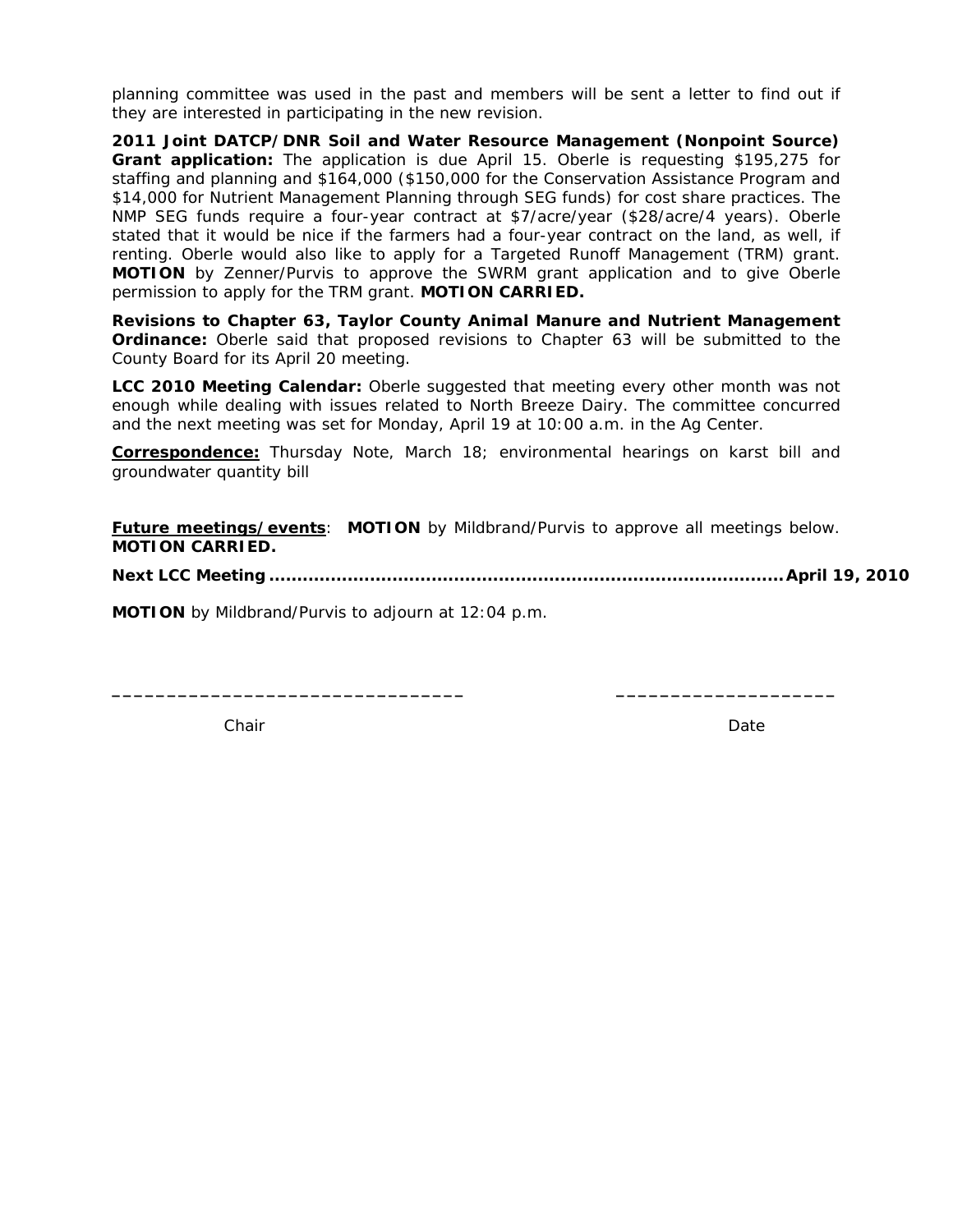Minutes of February 12, 2010 Meeting

A special meeting of the LCC was called to order by Dave Krug at 10:00 a.m. The meeting was held in the County Boardroom in the Taylor County Courthouse, Medford, Wisconsin. Members present were David Krug, Chairman, Scott Mildbrand, Tim Peterson, Donald Purvis, and Charles Zenner. Others present were Ed Zydzik, USDA-APHIS; Steve Oberle, County Conservationist; and Cathy Mauer, LCD Conservation Assistant, who served as Recording Secretary. Members of the news media and public were also present.

**MOTION** by Mildbrand/Zenner to approve the agenda as distributed and posted. **MOTION CARRIED.**

**MOTION** by Mildbrand/Peterson to approve the January 19, 2010 LCC meeting minutes. **MOTION CARRIED.** 

## **OLD BUSINESS:**

Review of North Breeze Dairy's (NBD) request to reconsider the willingness of Taylor County to accept the use of manure values from the Lake Breeze Dairy (LBD) facility in reviewing the permit application for the North Breeze Dairy. Klug noted that while one agenda item was a possible closed session if consultation with county legal counsel was desired, he did not expect that it would necessarily take place.

Krug mentioned correspondence from Dan Hoffman, Chairman of the Town of Little Black (TLB), which was a copy of a letter to the Wisconsin Department of Natural Resources, requesting an Environmental Impact Statement (EIS) before state permitting of NBD along with a copy of a petition that had received more than 1500 signatures from Little Black and other areas. A copy of the letter had been sent to all committee members. Mildbrand asked if an EIS was still possible. Hoffman, who was present in the audience, commented that the County Board had supported an EIS in a unanimous vote and that State Representative Mary Williams and Senator Russ Decker had submitted letters to WDNR requesting an EIS.

Krug announced that the meeting would not include an open forum but that there would be an opportunity for representatives from NBD and TLB.

Krug reviewed the history of the issue at hand re NBD, noting that it revolves around discussion of the use of LBD manure analyses vs. so-called "book values". At the August LCD meeting there was a consensus to use "book" values, but no vote was taken. In November the LCD received a request from NBD to reconsider the use of LBD manure analyses rather than "book" values. Because the LCC did not receive the NBD NMP prior to the December 16<sup>th</sup> LCC meeting, no decision was made on the issue at that meeting. Due to the issue not being included as an action item on the agenda for the January  $19<sup>th</sup>$  meeting, no action could be taken at that meeting.

**MOTION** by Zenner/Mildbrand to approve a 4000 cow facility at full book value. Mildbrand asked to submit a resolution amending the motion and made a MOTION to amend Zenner's motion. Mildbrand had discussed the issue with Andrew Craig, WDNR, and Mike Murray, WDATCP, both of whom assured him that there would be adequate protection using LBD values, as used for the approval of the preliminary NBD NMP by WDNR. Peterson called a point of order stating that a vote must first be made on the Zenner motion. Anderson agreed, and a roll call vote was called on Zenner's motion. Zenner and Purvis voted in favor; Krug, Mildbrand, and Peterson voted against. **MOTION FAILED.** 

**MOTION** by Mildbrand/Peterson for a resolution, which had been distributed to committee members.

Krug discussed the origin of the resolution, which was based on a suggestion from an earlier meeting. Krug and Mildbrand worked on the resolution and also discussed it with Gerrits and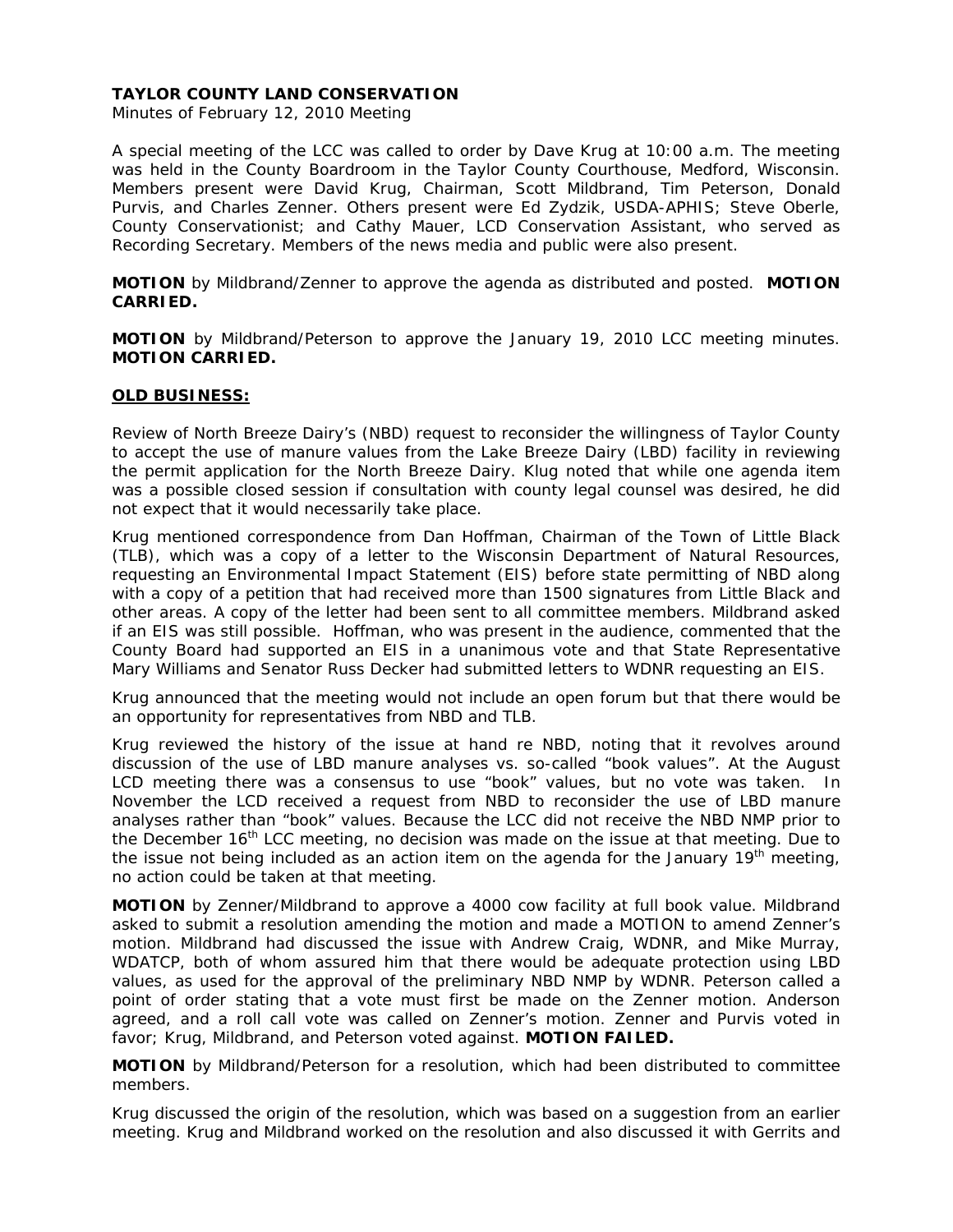Oberle. Mildbrand, continuing his earlier statement that the WDNR approval of the NBD NMP would provide adequate protection of the soil and water of Taylor County, stated that more protection would desirable. Noting that "book" values had been debated for months, Mildbrand stated that while there was probably agreement that actually values would be better, the resolution would hold NBD to "book" values for 2800 animals [the resolution actually stated that LBD values could be used for 2800 mature dairy cows] until actual values could be confirmed, and require more local control to test it. According to Mildbrand, the resolution would require NBD to have 1.89 acres/animal rather than the 1.32 acres required by WDNR's preliminary approval. The resolution would provide only a preliminary approval. NBD would still be required to verify field locations and land availability. Once actual values are available, the LCC would be more able to make an informed decision as to application rates and if NBD has enough land or not. Mildbrand felt there had to be a way to bridge the book values and get to actual values, and that the resolution would do that.

The resolution (attached), as submitted by Mildbrand, was read.

Zenner questioned the use of the term 'resolution'; Anderson said the term was fine.

Zenner presented amendments (attached) to the resolution/motion that was presented by Mildbrand.

Purvis asked why NBD chose to use LBD values. Gerrits answered that WDNR stated that they could use comparable values. Zenner questioned that if Taylor County wanted full book values, why not use them? Gerrits replied that WDNR is the governing agency. Milbrand asked if it was correct that before manure is spread, another NMP will have to be done with DNR using the actual values. Sturgis clarified that the NMP had been approved as part of the preliminary WPDES permit process. There would not necessarily be a new NMP, but that amendments are regularly made to NMPs. Mildbrand asked if NBD could need more land, if the values came back [indicating that]. Sturgis replied that was possible. Sturgis stated that not every acre was used every year, including row crop acres, though all acres were planned for.

Zenner went through his proposed amendments one at a time with discussion and motions of approval following each amendment.

**MOTION** by Zenner/Mildbrand to approve amendment to Paragraph 3, Line 3: *after 'feed rations', "maintained to be true by the applicant and maintained to be true by email and phone calls by the applicant to the WDNR".* **MOTION CARRIED**.

**MOTION** by Zenner/Mildbrand to approve amendment to Paragraph 6, Part 1: *Change 4000 cow herd to 5600 Animal Units, change 2800 mature cows to 3920 Animal Units.* **MOTION CARRIED**.

**MOTION** by Zenner/Mildbrand to approve amendment to Paragraph 6, Part 4: *Adjustments must be made to account for precipitation.* Zenner and Purvis voted in favor; Krug, Mildbrand, and Peterson voted against. **MOTION FAILED**.

**MOTION** by Zenner/Mildbrand to approve amendment to Paragraph 6, Part 5: *add after 'land acres available', "with signed contracts submitted to the LCD staff"*. Discussion followed. Anderson reminded the committee that the question under consideration is not approval of the NMP or the available acreage, but rather the manure nutrient values that would be used for the NMP. Krug, Mildbrand, Purvis, Zenner voted in favor. Peterson voted against. **MOTION CARRIED**.

**MOTION** by Zenner/Mildbrand to approve amendment to Paragraph 6, Part 6: *Change 4000 mature cows to 5600 Animal Units, change 4000 cow to 5600 Animal Units.* **MOTION CARRIED**.

**MOTION** by Zenner/Mildbrand to approve amendment to Paragraph 6, Part 7: *Change mature cows to Animal Units.* **MOTION CARRIED**.

**MOTION** by Zenner/Mildbrand to approve amendment to Paragraph 6, Part 8: *Change penalties of one thousand (\$1000) to \$7.50 per Animal Unit per day over 3920 Animal Units.* **MOTION CARRIED**.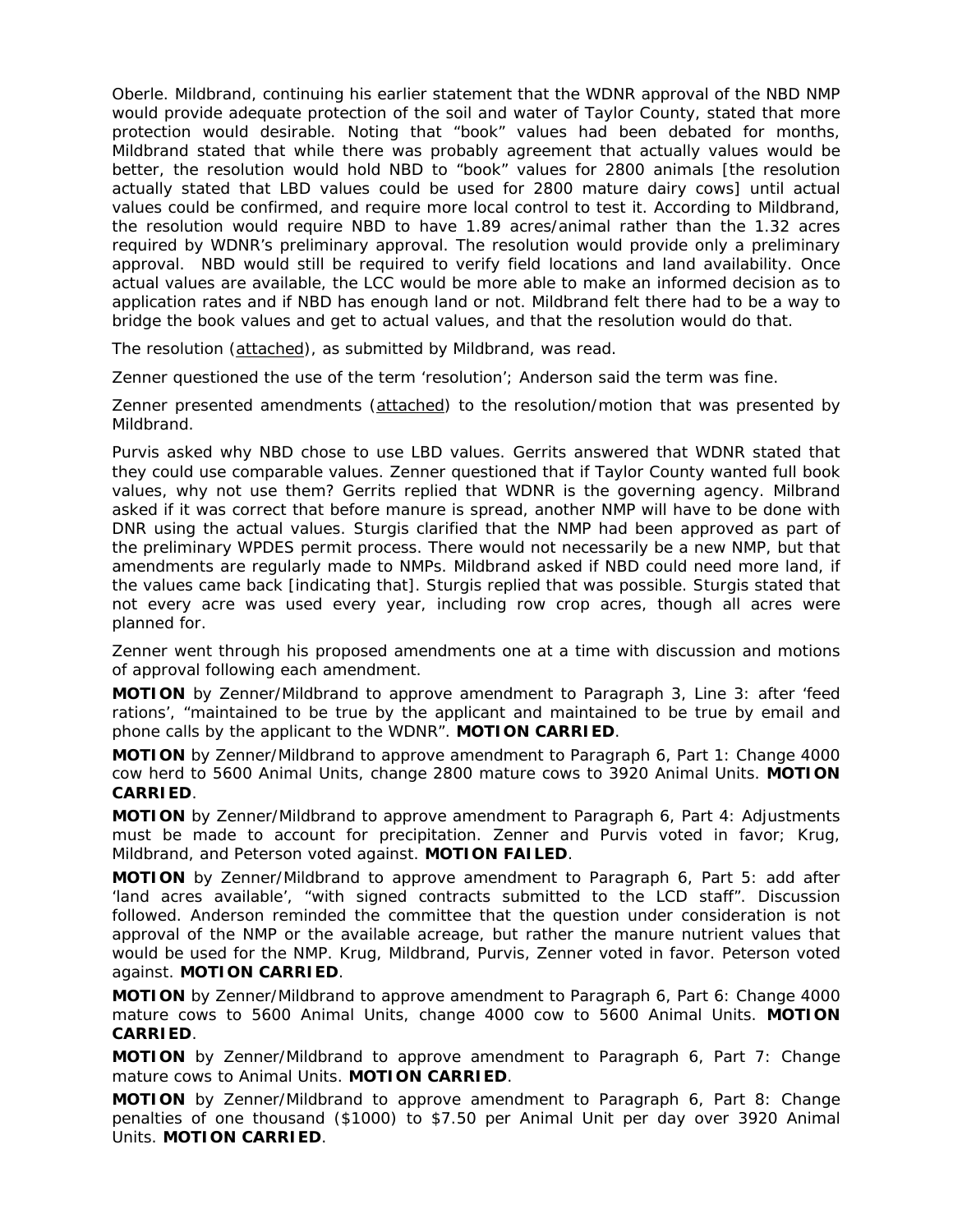**MOTION** by Zenner/Mildbrand to approve amendment to signatures: *The agreement should be signed by the entire Board of Directors of NB-LB including Mr. David Crass as their legal representative.* Following discussion and input from Gerrits and Anderson, Zenner revised his motion, deleting "*including Mr. David Crass as their legal representative*." The new amendment to signatures reads: *The agreement should be signed by the entire Board of Directors of NB-LB.* **MOTION CARRIED**.

Additional discussion followed, including concern by Oberle about LBD data that had or had not been submitted to the LCD or LCC; a question to Anderson from Zenner if agreement to the resolution would be binding on the LCC to approve the NMP (to which Anderson explained it would not be binding); cattle population at the facility; and sampling protocol as listed in Paragraph 6, Part 4. **MOTION** by Zenner/Mildbrand to remove 'or' in "*Storage Basin #1 and/or Storage Basin #2"*. **MOTION CARRIED**.

Steve Suchomel addressed the LCC on behalf of TLB, and Gerrits spoke on behalf of NBD. Dan Miskulin, from TLB also commented.

Peterson called for the question on the Mildbrand/Peterson motion to approve the draft resolution, now amended. On a roll call vote, Purvis voted no, Peterson, Zenner, Mildbrand, and Krug voted yes. **MOTION CARRIED**.

# **NEW BUSINESS:**

Ed Zydzik, USDA-APHIS Wildlife Damage Specialist presented 2009 Wildlife Damage Program payment claims for Keith Skabroud for \$1594.65 and for Mike Brandner for \$1399.23. **MOTION** by Zenner/Peterson to approve claims as presented. **MOTION CARRIED**.

**Correspondence:** Copy of letter from Dan Hoffman, Chair of the Town of Little Black, to the Wisconsin Department of Natural Resources (WDNR) requesting that WDNR require an Environmental Impact Statement as part of the North Breeze Dairy application for a WPDES permit.

**Next LCC Meeting ............................................................................. March 16, 2010** 

**\_\_\_\_\_\_\_\_\_\_\_\_\_\_\_\_\_\_\_\_\_\_\_\_\_\_\_\_\_\_\_\_\_\_ \_\_\_\_\_\_\_\_\_\_\_\_\_\_\_\_\_\_\_\_\_\_\_\_** 

**MOTION** by Zenner/Mildbrand to adjourn at 12:05 p.m.

Chair **Date** Date **Date** Date **Date**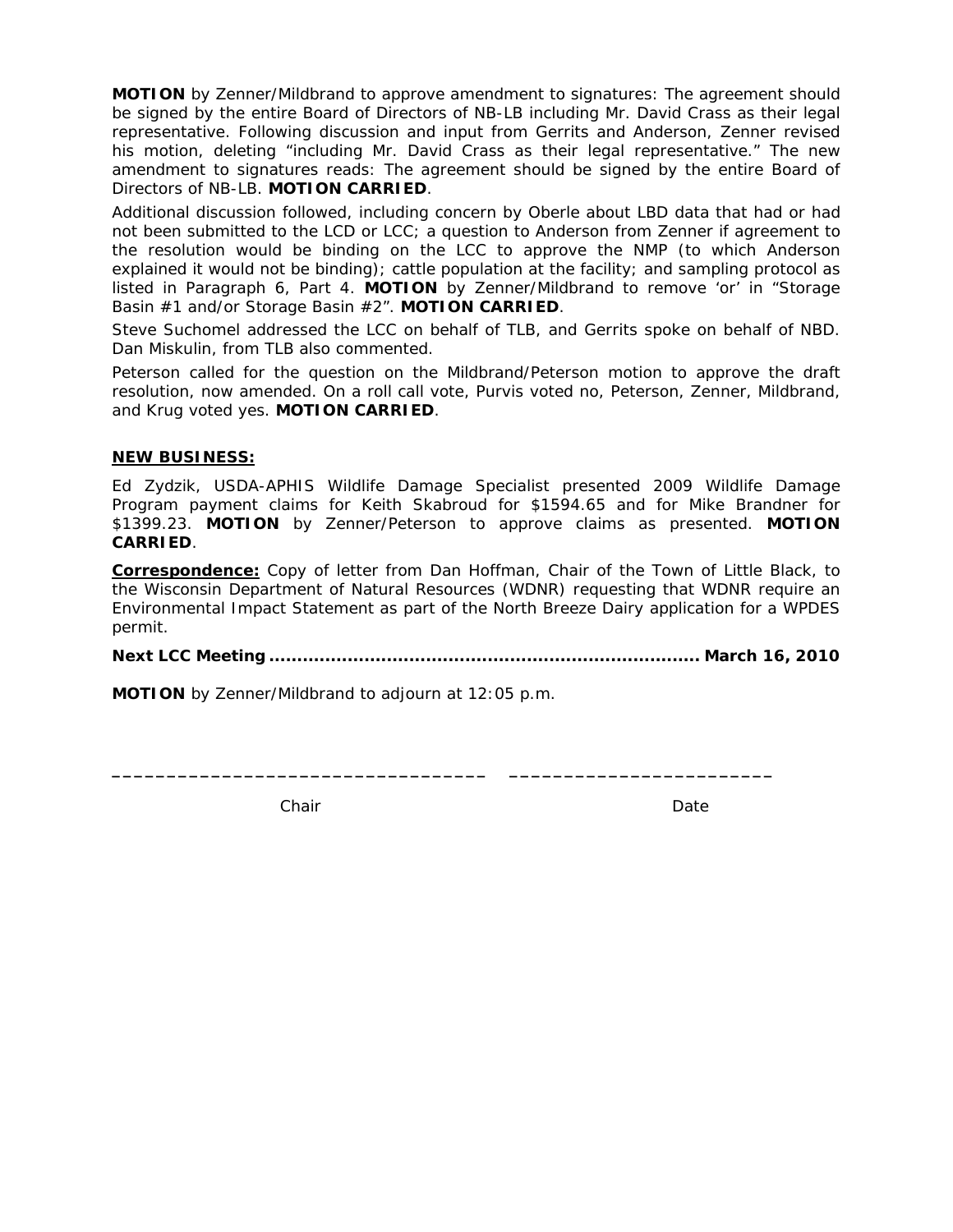# **TAYLOR COUNTY LAND CONSERVATION COMMITTEE**

Minutes of January 19, 2010 Meeting

The monthly LCC meeting was called to order by Dave Krug at 10:05 AM. The meeting was held in the UW-Extension Meeting Room, County-USDA Service Center, Medford, WI. Members present were David Krug, Chairman; Scott Mildbrand, Donald Purvis, Tim Peterson and Charles Zenner. Others present were Brian Gerrits, partner in North Breeze Dairy, LLC (NBD); Steve Anderson, Taylor County Corporation Counsel; Paul Sturgis, CROPTECH Agronomics LLC, nutrient management plan (NMP) writer for NBD; Lanice Szomi, Pri-Ru-Ta RC&D; Robert Plawski, NRCS District Conservationist; Steve Oberle, County Conservationist and Ed Zydzik, APHIS. Members of the public and press were also present.

Chairman Krug amended the agenda by moving item 7E Review/discuss North Breeze Dairy's (NBD) nutrient management plan issues and to allow public input under Old Business.

**MOTION** by Peterson/Mildbrand to approve the agenda as amended. **MOTION CARRIED.** 

**MOTION** by Zenner/Mildbrand to approve the December 16, 2009 LCC Special Meeting minutes. **MOTION CARRIED.**

November 2009-January 2010 bills were circulated for review and November 2009 budget analysis was distributed. **MOTION** by Zenner/Peterson to approve the bills and budget analysis as presented. **MOTION CARRIED**.

# **OLD BUSINESS:**

Chairman Krug said they would start out with public input on the North Breeze Dairy's NMP plan issues. Comments would be limited to 3 minutes. Brian Gerrits, of Lake Breeze Dairy (LBD) and North Breeze Dairy (NBD) started. He defended the values used in the nutrient management plans for NBD, saying that the diet fed to the cows at NBD will be identical to the present diet at LBD. The manure nutrient values used to draft the NMP plan were from LBD, not "book" values. Gerrits also mentioned that the revised plan has been approved by Andrew Craig of WI-DNR and has met the standards set forth by WI-Department of Agriculture, Trade and Consumer Protection (DATCP). Gerrits assured that the manure will be applied to fields in the proper manner. The NMP is just a plan. Once the dairy starts to produce manure, samples can be taken, true nutrient values can be formulated and the subsequent spreading requirements can be adjusted. Gerrits re-emphasized that he'd like to develop a trust relationship with the Township and earn the respect of the citizens. He invited the LCC members and Oberle to come out and supervise the sampling process and even help calibrate the spreading. Gerrits asked that the committee work with NBD, not against them.

Neil Micke, appointed spokesperson for the Town of Little Black, read a prepared statement (Attachment 1) that reflected the concern of the residents over the need for NBD to have enough land to properly dispose of their manure and not allow the current NMP plan to go through at 30% below the standard. "The North Breeze Nutrient Management Plan as submitted will result in insufficient acres for manure disposal, thereby not protecting the waters of Taylor County."

Other members of the crowd were allowed to voice their concerns/opinions.

Chairman Krug asked Oberle for his input on the revised NBD nutrient management plan that was submitted. Oberle had sent a review to the LCC members prior to this meeting. Oberle read part of the Summary & Conclusions portion of his report (attachment 2). The summary referred to UW and NRCS 590 guidelines for sampling and the estimated credits, based on book values. Since NBD is using Lake Breeze Dairy numbers in their current NMP – the summary goes on to say that "based on the data presented, there exists a great deal of uncertainty as to the validity of the LBD manure nutrient values and whether or not LBD values accurately reflect the actual, total manure nutrient loading to LBD fields. In addition, it is largely speculative, and thus premature, to assume that LBD and NBD manure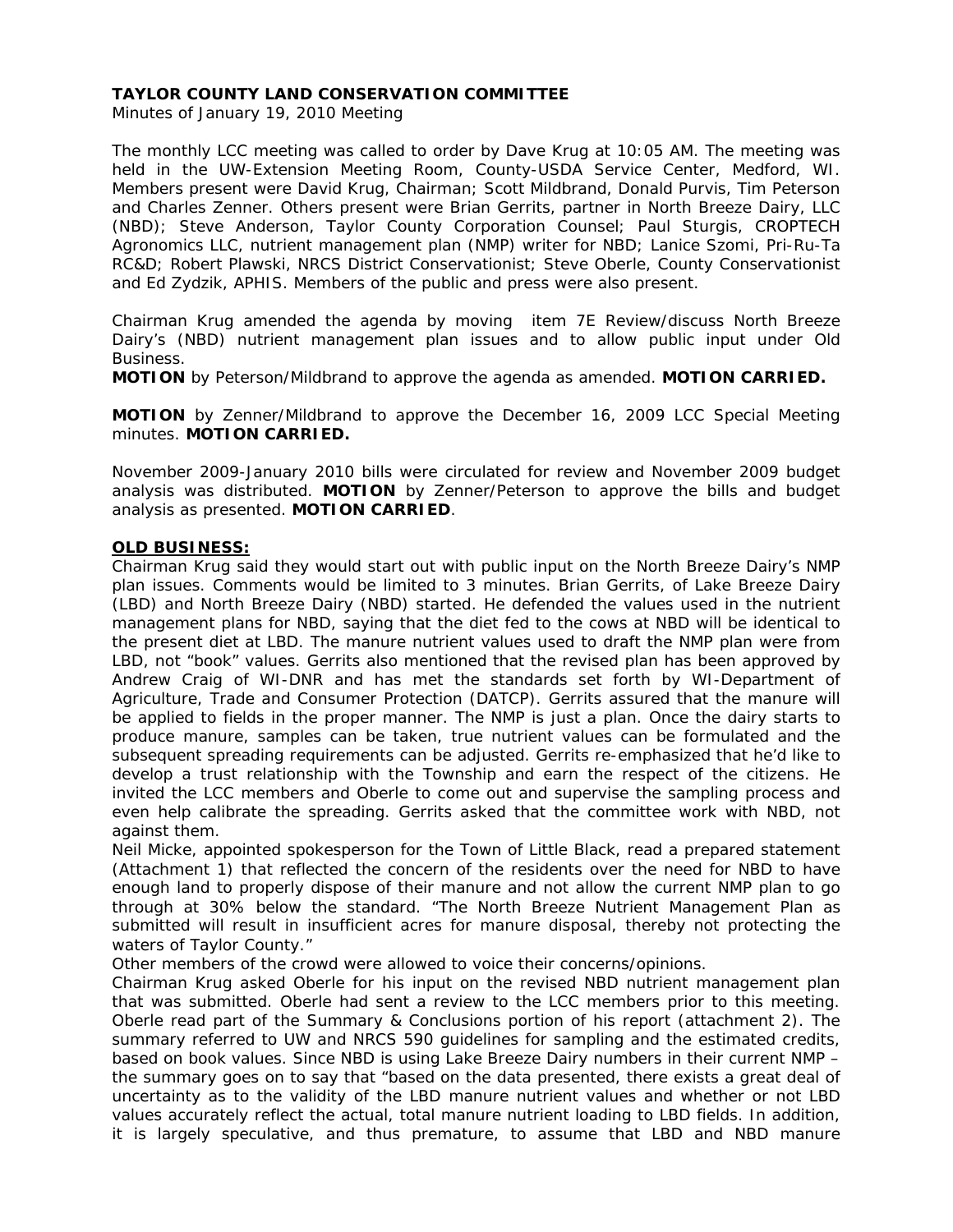management systems are "very similar," when the initial system plans for NBD were rejected by state and local authorities, and the revised plans for NBD have not been submitted or approved."

LCC member Chuck Zenner asked Gerrits if he will be charging for the manure that will be spread on neighboring fields that NBD doesn't have rental agreements with. Gerrits said there will be a charge. Zenner suggested that NBD waive any charge to gain trust and be that "good neighbor." NBD is looking to start construction in Spring of 2010, having cattle in September/October of 2010, with the first loads of manure available for sampling/spreading in the Spring of 2011.

The issue of not enough land being secured by NBD for spreading by the time they need it keeps coming up. LCC member Scott Mildbrand talked with Andrew Craig of the WI-DNR about why NBD's NMP plan was preliminarily accepted with LBD numbers. Samples will need to be taken at NBD to determine actual values and the plan can be adjusted. Until then, no spreading should be done until actual samples are taken. Adjustments may include more land or different crops. Mildbrand was assured that NBD cannot overspread on a parcel of land and if they are in violation, they will be fined and will need to get more land.

Paul Sturgis, NMP writer for NBD, said the dairy planned to spread manure on all available spreading acres. His numbers reflect a negative number, so there actually is more land than gallons of manure available. So, there is some wiggle room in the plan and it will be more accurate once data/samples from the lagoons are available.

Discussion on how the land included in the plan will be utilized by Bach Farms LLC now and then converted to NBD's NMP. Concern was expressed over land being "doubled up" between the two dairies and the land could be overspread. Sturgis, also is the NMP writer for Bach Farms, LLC, mentioned that Bach's NMP is available for review through the DNR as public record.

Chairman Krug was going to ask for a motion from the LCC on the North Breeze Dairy NMP, but Taylor County Corp. Council Anderson, stated that no action can be taken since the agenda listed the issue as review/discussion only.

Chairman Krug moved on with the Old Business. Oberle reported that the 2009-201 Nutrient Management Classes were going well with Taylor County having 10 participants. This program is held in partnership with Northcentral Technical College. Local producers are taught how to write their own NMP. If their plan meets the standards, they can write their own NMP for three years.

## **NEW BUSINESS:**

Reports

**Natural Resources Conservation Service – Bob Plawski, District Conservationist, reported:** the Fall 2009 Conservation Stewardship Program (CSP) sign-up period ended 11/14/09. Taylor/Price counties had 13 applications approved. Three were for forestry practices, averaging 48-82 acres and the remainder were for crop/pasture land that averaged 101-375 acres per application. Annual payments are made to the landowners for the 5-year contract. The program awards them for practicing conservation. Current applications are receiving an average of \$16-18/acre for forestry and \$18-21/acre for crop/pasture land. There is a continuous CSP sign-up now going on for 2010. Environmental Quality Incentive Program (EQIP) sign-up will run from 1/19-2/19-10. Postcards were sent out. The cost-share rates have gone up, closer to 75% of actual costs. This may result in less contracts, but better local land use. Crop and pasture land are ranking within local pools, but waste storage & barnyards are in the area pool for ranking. Wetland Reserve Program (WRP) last years applications may be funded. EQIP has a new practice for "High Tunnel or Hoop Houses." Participants must meet the eligibility requirement of producing \$1,000 of income and the structure must be on established cropland with FSA records. Current cost-share is \$1.86/sq. foot up to 2,175 sq. feet.

**Wildlife Damage Program - Ed Zydzik, APHIS, reported:** Wolves are protected yet. WI bear kills are up 30% and more tags will be available. There will be a special gun deer